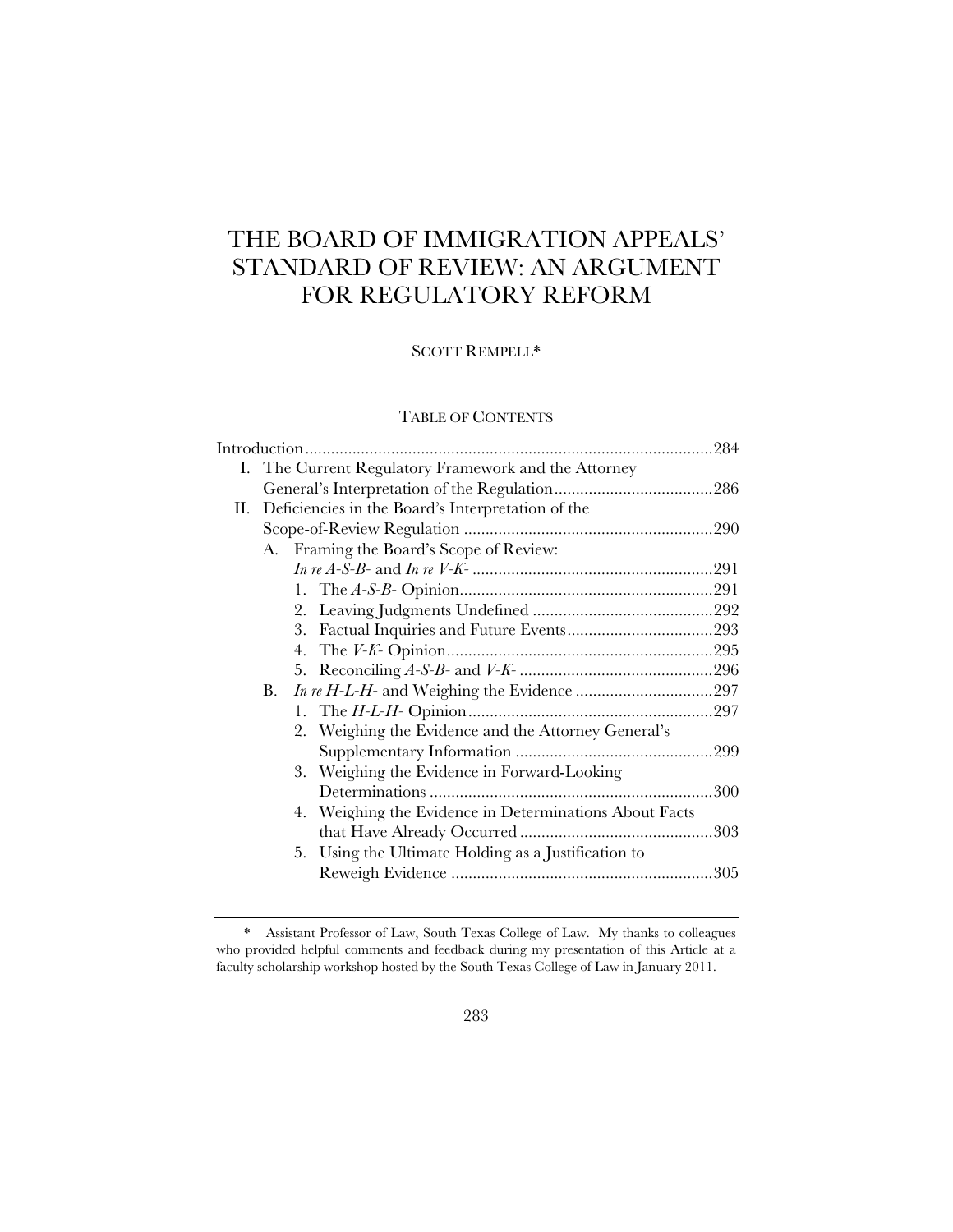#### 284 *ADMINISTRATIVE LAW REVIEW* [63:2

|  | III. Further Divergence in the Courts of Appeals308       |  |
|--|-----------------------------------------------------------|--|
|  | A. Whether the Board Is Limited to the Findings of the    |  |
|  |                                                           |  |
|  | B. Whether the Board May Reweigh Evidence of Record for   |  |
|  | Determinations that Are Not Discretionary309              |  |
|  | C. Whether the Probability of a Future Event Is a Factual |  |
|  | Question Distinct from the Ultimate Determination of a    |  |
|  |                                                           |  |
|  |                                                           |  |
|  |                                                           |  |

#### **INTRODUCTION**

In 2002, the Attorney General issued regulations that dramatically altered how the Board of Immigration Appeals (Board) would review decisions of immigration judges.1 The regulations are best known for permitting a single Board member to adjudicate an appeal in most instances,2 and providing Board members with authority to affirm decisions of immigration judges without the need to issue a separate opinion.3 These particular changes to the Board's adjudication of immigration appeals caused a strong backlash among commentators and immigrant rights groups, who were highly critical of these aspects of the regulation.4

3*. See* 8 C.F.R. § 1003.1(e)(4) (2010).

<sup>1</sup>*. See* Board of Immigration Appeals: Procedural Reforms to Improve Case Management, 67 Fed. Reg. 54,878 (Aug. 26, 2002) (codified as amended at 8 C.F.R. § 1003 (2010)).

<sup>2</sup>*. See* 8 C.F.R. § 1003.1(e)(6) (2010) (listing the six circumstances when a case may be assigned to a three-member panel, which include the need to issue a precedential decision construing the meaning of a statute or regulation). An earlier regulation promulgated in 1999 permitted a single Board of Immigration Appeals (Board) member to decide an appeal in much more limited instances. *See* 8 C.F.R. §§ 1.1–3.11 (1999); Executive Office for Immigration Review, Board of Immigration Appeals: Streamlining, 64 Fed. Reg. 56,135, 56,136 (Oct. 18, 1999) (codified at 8 C.F.R. § 3.1(a)(7) (2000)).

<sup>4</sup>*. See, e.g.*, Capital Area Immigrants' Rights Coal. v. U.S. Dep't of Justice, 264 F. Supp. 2d 14 (D.D.C. 2003) (lawsuit filed by immigrant rights coalition seeking to invalidate the streamlining regulations); Susan Burkhardt, *The Contours of Conformity: Behavioral Decision Theory and the Pitfalls of the 2002 Reforms of Immigration Procedures*, 19 GEO. IMMIGR. L.J. 35, 69– 71 (2004) (faulting the 2002 regulatory reforms for permitting single Board members to consider appeals that "present close factual questions or more complicated legal issues"); Evelyn H. Cruz, *Double the Injustice, Twice the Harm: The Impact of the Board of Immigration Appeals's Summary Affirmance Procedures*, 16 STAN. L. & POL'Y REV. 481, 499–501 (2005); Jill E. Family, *A Broader View of the Immigration Adjudication Problem*, 23 GEO. IMMIGR. L.J. 595, 604 (2009) (discussing the "[s]erious problems" that "beset adjudication before the Board of Immigration Appeals" that have been caused by the 2002 regulations); John R.B. Palmer,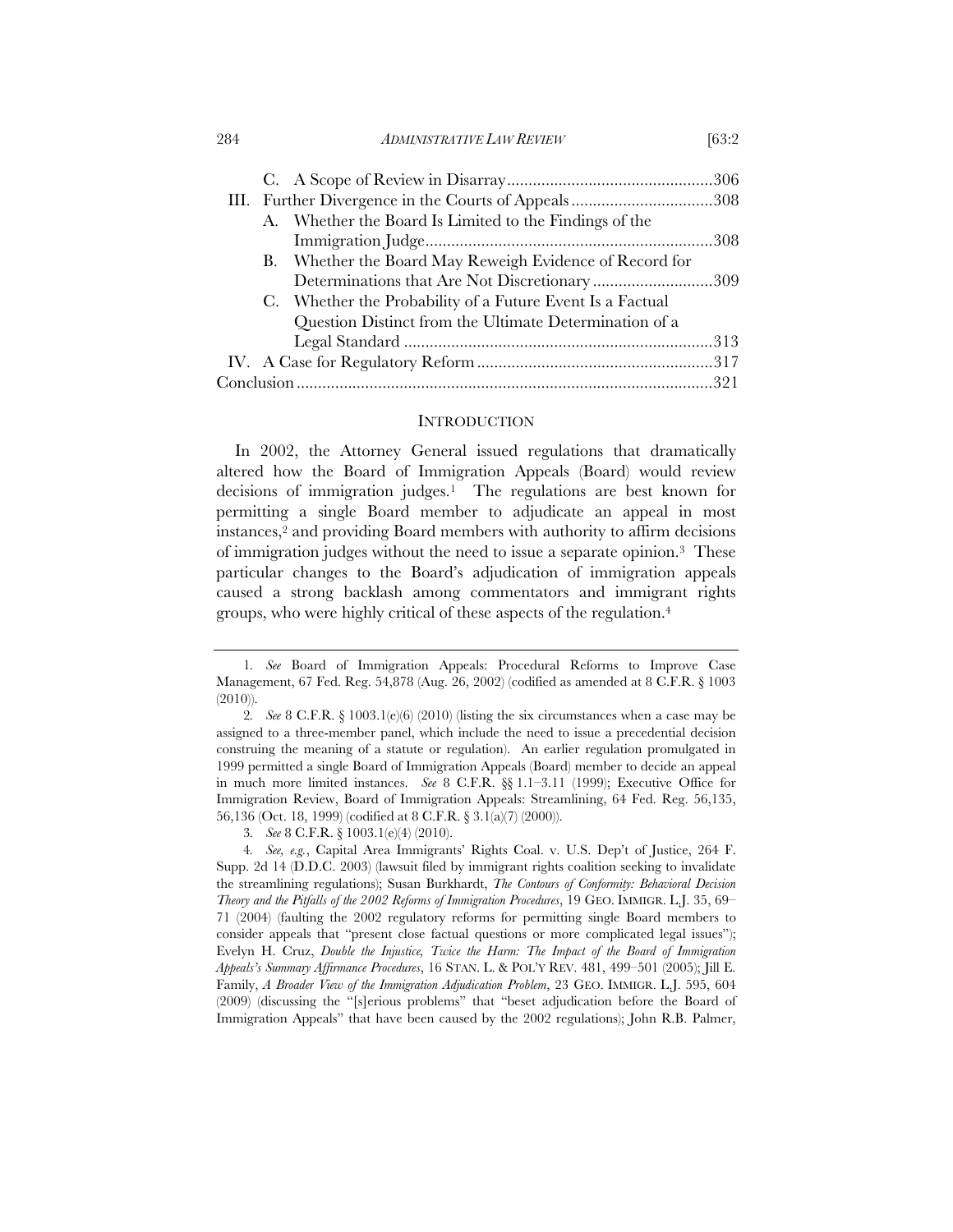The 2002 regulations also included another, less-discussed reform to the Board's appellate authority. That reform curtailed the Board's scope of review of decisions rendered by an immigration judge. Before 2002, the Board could evaluate de novo all aspects of an immigration judge's decision,5 but under the 2002 regulations the Board could only reverse the immigration judge's findings of fact if those findings were clearly erroneous.6 The Board still retained de novo authority over all matters other than findings of fact.7 Accordingly, this regulatory change appeared to do nothing more than place the Board on par with other appellate bodies that defer to the factual findings of the initial adjudicator, $\delta$  and there would seem to be nothing controversial about doing so. However, this small procedural reform has left the Board's scope of review in disarray, and created widespread confusion among immigration adjudicators at the agency level and the federal courts of appeals tasked with review of Board decisions.9

The implications of the uncertainty surrounding the scope-of-review regulation are vast. The Board adjudicates tens of thousands of immigration appeals every year, and the standard of review is an issue that the Board must consider in every one of these cases.10 The decisions

5*. See In re* S-H-, 23 I. & N. Dec. 462, 463–64 (BIA 2002); *In re* Vilanova-Gonzalez, 13 I. & N. Dec. 399, 402 (BIA 1969); *In re* B-, 7 I. & N. Dec. 1, 1 (A.G. 1956).

- 6*. See* 8 C.F.R. § 1003.1(d)(3)(i).
- 7*. See id.* § 1003.1(d)(3)(ii).

8*. See* Dickinson v. Zurko, 527 U.S. 150, 153 (1999) (reviewing the level of deference that the appellate courts must afford to agency decisions governed by the Administrative Procedure Act (APA)); Anderson v. Bessemer City, 470 U.S. 564, 573 (1985) (discussing the application of the clearly erroneous standard in appellate courts' review of the factual findings of district court judges); 29 C.F.R. § 1614.405 (2010) (stating the level of deference for factual findings afforded to appeals of administrative law judges within the Equal Employment Opportunity Commission is "substantial evidence"); *see also* FED. R. CIV. P. 52(a). *See generally* United States v. U.S. Gypsum Co., 333 U.S. 364, 395 (1948) (providing the initial "definite and firm conviction" language employed almost universally in subsequent discussions of the clearly erroneous standard of review).

9*. See infra* Parts III & IV. After the Board issues a decision, an appeal must be filed within thirty days in the federal court of appeals sitting in the applicable venue. *See* 8 U.S.C.  $\S 1252(a)(5)$ ,  $(b)(1)-(2)$  (2006). For example, if a removal proceeding is held in an immigration court in New York, then the appeal must be filed in the U.S. Court of Appeals for the Second Circuit.

10*. See* U.S. DEP'T OF JUSTICE EXEC. OFFICE FOR IMMIGRATION REVIEW, FY 2010 STATISTICAL YEAR BOOK S2 fig.27 (2011) [hereinafter STATISTICAL YEAR BOOK], *available* 

Stephen W. Yale-Loehr & Elizabeth Cronin, *Why Are So Many People Challenging Board of Immigration Appeals Decisions in Federal Court? An Empirical Analysis of the Recent Surge in Petitions for Review*, 20 GEO. IMMIGR. L.J. 1, 29–32 (2005); Shruti Rana, *"Streamlining" the Rule of Law: How the Department of Justice Is Undermining Judicial Review of Agency Action*, 2009 U. ILL. L. REV. 829, 831–39, 845–49.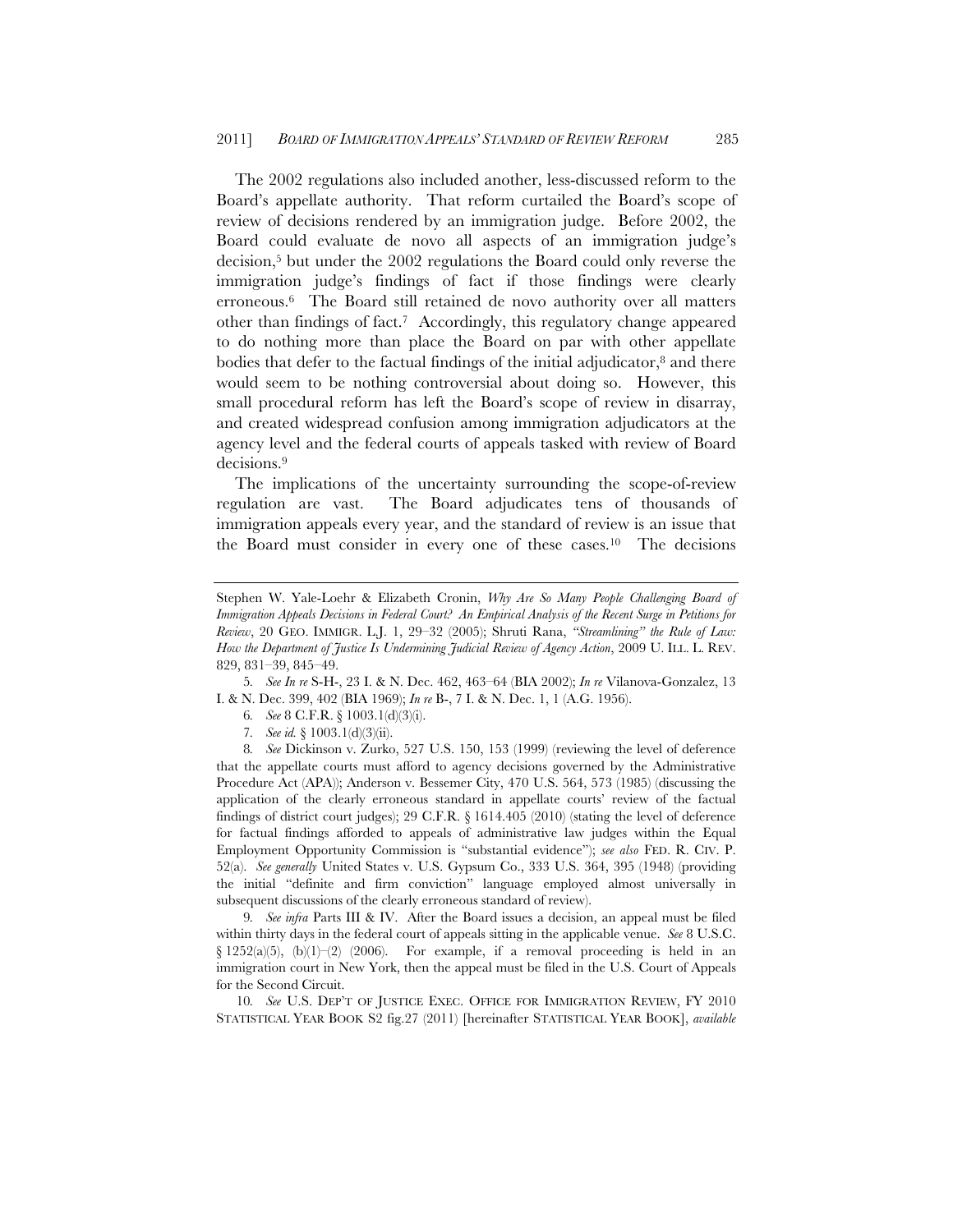rendered by the Board have a far-reaching impact on the immigrants involved. In many cases, these decisions can be the difference between an immigrant's right to remain in the United States and a deportation order that forces an immigrant to leave the country.

This Article seeks to fill a void in the literature by providing a comprehensive analysis of the 2002 reforms to the Board's scope of review.<sup>11</sup> On the basis of this examination of the impact that the scope-ofreview regulation has had on the adjudication of immigration cases, this Article will demonstrate why a change in the current regulation is necessary.12 To do this, Part I will review the language of the 2002 scopeof-review regulation and discuss the Attorney General's commentary accompanying the rule. Part II will shift to a discussion of the Board's precedential decisions that interpret and apply the scope-of-review regulation and an assessment of the shortcomings in these decisions. In Part III, this Article will review how the inconsistent interpretations of the scope-of-review regulation in the federal courts of appeals are indicative of the problems inherent in the current regulatory framework. Subsequently, Part IV will advocate that the current regulation be amended to provide the Board with de novo authority to review findings of fact, and specify the justifications for reaching this determination.

# I. THE CURRENT REGULATORY FRAMEWORK AND THE ATTORNEY GENERAL'S INTERPRETATION OF THE REGULATION

A review of the regulation that altered the Board's scope of review will help to frame the problems that emerged. The regulation provides that:

(i) The Board will not engage in *de novo* review of findings of fact determined by an immigration judge. Facts determined by the immigration judge, including findings as to the credibility of testimony, shall be reviewed only to determine whether the findings of the immigration judge are clearly

*at* http://www.justice.gov/eoir/statspub/fy10syb.pdf (indicating the Board considered 33,305 appeals in fiscal year 2010).

<sup>11.</sup> Although other articles have discussed the scope-of-review regulation—see, e.g., Burkhardt, *supra* note 4, at 77, and Eliot Walker, *Asylees in Wonderland: A New Procedural Perspective on America's Asylum System*, 2 NW. J.L. & SOC. POL'Y 1, 27–28 (2007)—the regulation is never the primary area of concern, nor does it appear that the analyses of this aspect of the regulation have been particularly detailed—see, e.g., Family, *supra* note 4, at 605, who omits the change in the Board's scope of review from a list of major streamlining reforms, and Cruz, *supra* note 4, at 499–507, who mentions the change in the Board's authority to consider findings of fact within a much longer discussion about the other procedural reforms of the 2002 regulation.

<sup>12</sup>*. But see* John D. Ashcroft & Kris W. Kobach, *A More Perfect System: The 2002 Reforms of the Board of Immigration Appeals*, 58 DUKE L.J. 1991, 2009 (2009) (justifying the 2002 reforms, including the change to the Board's scope of review).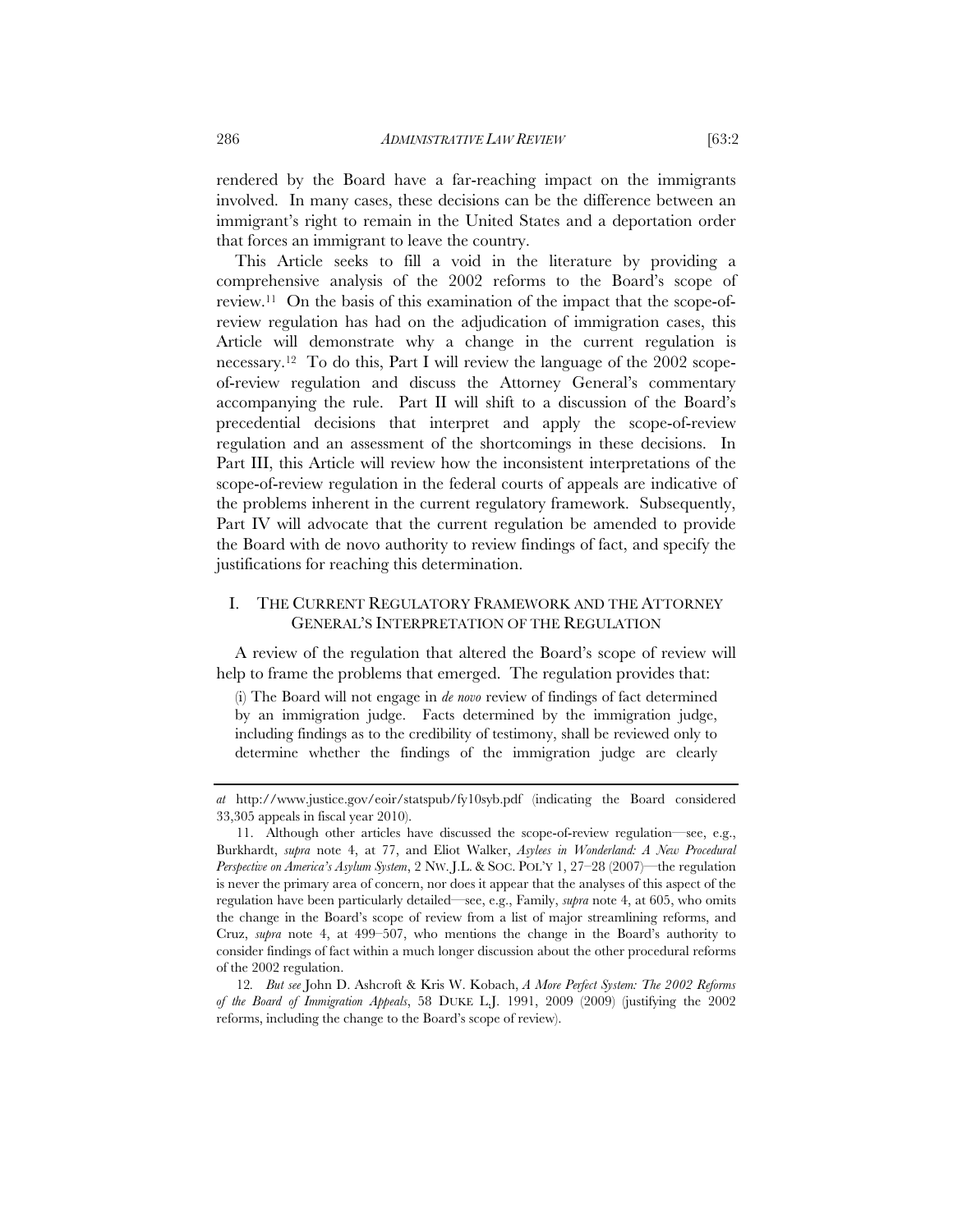#### erroneous.

(ii) The Board may review questions of law, discretion, and judgment and all other issues in appeals from decisions of immigration judges *de novo*. 13

The regulation does not define in detail the types of findings that should be construed as factual. Indeed, the only findings of fact specifically listed are credibility determinations. The inclusion of credibility determinations is not surprising, since it is a common assumption that a trier of fact's ability to see and hear testimony firsthand puts him or her in a unique position to gauge certain attributes of a witness's veracity.14 For this reason, many rules expressly include credibility determinations when discussing the findings of fact that require deference from a reviewing body.15

More interesting, though, from a cursory review of the regulation, is what exactly is meant by the term *judgment*. While *questions of law* and *matters of discretion* are terms of art frequently employed in appellate procedure, the meaning of the term *judgment*, and how it is supposed to be applied in immigration cases, is not as clear.16 However, the term *judgment* should be

15*. See, e.g.*, FED. R. CIV. P. 52(a)(6) ("Findings of fact, whether based on oral or other evidence, must not be set aside unless clearly erroneous, and the reviewing court must give due regard to the trial court's opportunity to judge the witnesses' credibility.").

16. By noting the more frequent employment of *questions of law* and *matters of discretion*, I do not mean to imply that there is no ambiguity associated with how these terms are defined. *Compare* Ramadan v. Gonzales, 479 F.3d 646, 648 (9th Cir. 2007) (holding that the court has jurisdiction to review whether an asylum applicant established "changed circumstances" excusing an untimely filed application because such a finding concerns the "application of law to undisputed facts"), *with* Zhu v. Gonzales, 493 F.3d 588, 596 & n.31 (5th Cir. 2007) (rejecting the Ninth Circuit's analysis). However, the potential ambiguities in the application of these terms have been evaluated and discussed to a greater degree because their scope often impacts appellate courts' jurisdiction over a decision appealed from the Board. *See* 8 U.S.C. § 1252(a)(2)(B) (2006) (precluding judicial review over discretionary determinations);  $\S 1252(a)(2)(C)$  (precluding review of petitions filed by certain criminal aliens);  $\S 1252(a)(2)(D)$  (reinstating jurisdiction over questions of law and constitutional

<sup>13. 8</sup> C.F.R. § 1003.1(d)(3) (2010). The scope-of-review regulation contains two additional clauses. The first of these additional clauses concerns appeals taken from decisions of "Service officers." *Id.* § 1003.1(d)(3)(iii). The second of these additional clauses prohibits the Board from engaging in factfinding "[e]xcept for taking administrative notice of commonly known facts such as current events or the contents of official documents . . . ." *Id.* § 1003.1(d)(3)(iv).

<sup>14</sup>*. See* Jibril v. Gonzales, 423 F.3d 1129, 1137 (9th Cir. 2005); Chen v. U.S. Dep't of Justice, 426 F.3d 104, 113 (2d Cir. 2005) ("We give particular deference to credibility determinations that are based on the adjudicator's observation of the applicant's demeanor, in recognition of the fact that the IJ's ability to observe the witness's demeanor places her in the best position to evaluate [credibility]."). *But cf.* Mitondo v. Mukasey, 523 F.3d 784, 788 (7th Cir. 2008) (drawing on empirical studies to conclude that "if you want to find a liar you should close your eyes and pay attention to *what* is said, not *how* it is said or what the witness looks like while saying it").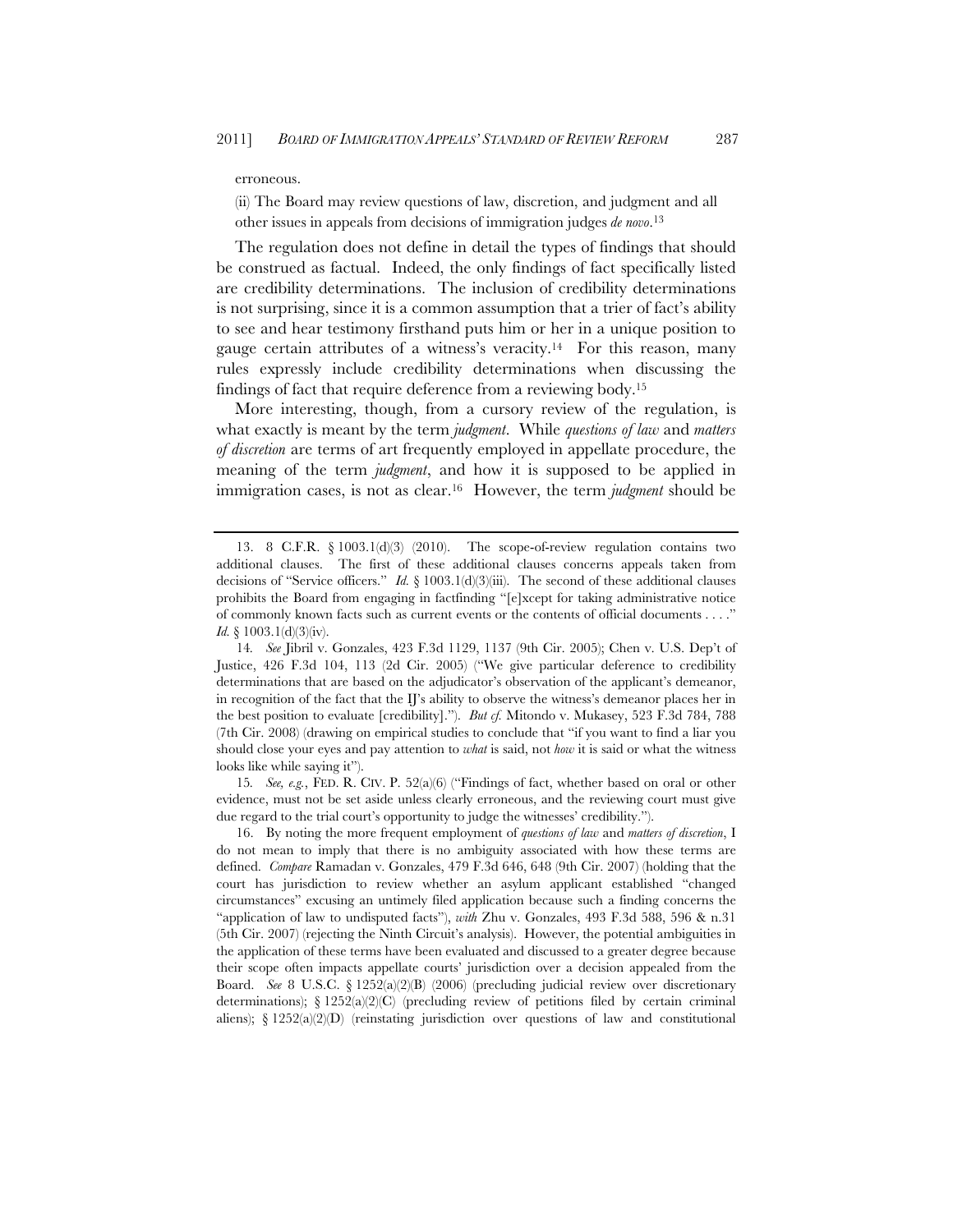defined, its parameters require juxtaposition to the question of what constitutes a finding of fact. For whatever it is that constitutes a judgment, it must be wholly distinguishable from findings of fact, since the regulation assigns a different standard of review to these two categories.17

In the supplemental information accompanying the regulation, the Attorney General expanded on some of these potential ambiguities.18 Recognizing that asylum law represents "[o]ne of the more complicated contexts in which the clearly erroneous standard will be applied," the commentary discussed how the standard would be applied in asylum cases to illustrate the distinction between questions of law, factual matters, and the elusive notion of judgments.19 The Attorney General stated that the clearly erroneous standard would not apply to "judgments as to whether the facts established by a particular alien amount to 'past persecution' or a 'well-founded fear of future persecution.'"20

From this statement, the Attorney General's interpretation of the term *judgment* appears to take shape. A *judgment* would represent the Board's determination of whether findings of fact meet the legal standard of conduct sufficiently severe to constitute persecution.21 To illustrate, assume that an asylum applicant testified that, while she was in her home country, police beat her until she lost consciousness. Also assume that the immigration judge believed the applicant's testimony that she was beaten until she lost consciousness, and credited a medical report that described

issues).

<sup>17.</sup> An additional question that emerges concerns the catchall in clause (ii), which renders "all other issues" on appeal subject to de novo review. *See* 8 C.F.R. § 1003.1(d)(3)(ii). The Attorney General may have believed that there is a category of determinations that is neither factual, legal, discretionary, nor "judgmental." However, it appears more likely that the explanation for this catchall is innocuous and that it was incorporated into the regulation to ensure that the Board retained its de novo authority for all decisions that are not construed as findings of fact.

<sup>18</sup>*. See* Board of Immigration Appeals: Procedural Reforms to Improve Case Management, 67 Fed. Reg. 54,878, 54,878–900 (Aug. 26, 2002). Throughout this Article, the terms *commentary* and *supplemental information* will be used interchangeably to refer to the guidance published by the Attorney General in the *Federal Register* regarding the scope-ofreview regulation.

<sup>19</sup>*. Id.* at 54,890. The commentary also provides an illustration of how the Board should approach the "exceptional and extremely unusual hardship" element in cancellationof-removal cases. *Id.*; *see* 8 U.S.C. § 1229b(b)(1)(D).

<sup>20.</sup> Board of Immigration Appeals: Procedural Reforms to Improve Case Management, 67 Fed. Reg. at 54,890.

<sup>21.</sup> For cases that address the level of harm required to establish persecution, see *Mirisawo v. Holder*, 599 F.3d 391, 396 (4th Cir. 2010), and *Guo v. Ashcroft*, 361 F.3d 1194, 1202–03 (9th Cir. 2004). For further information on asylum law generally, see 8 U.S.C. §§ 1101(a)(42), 1158.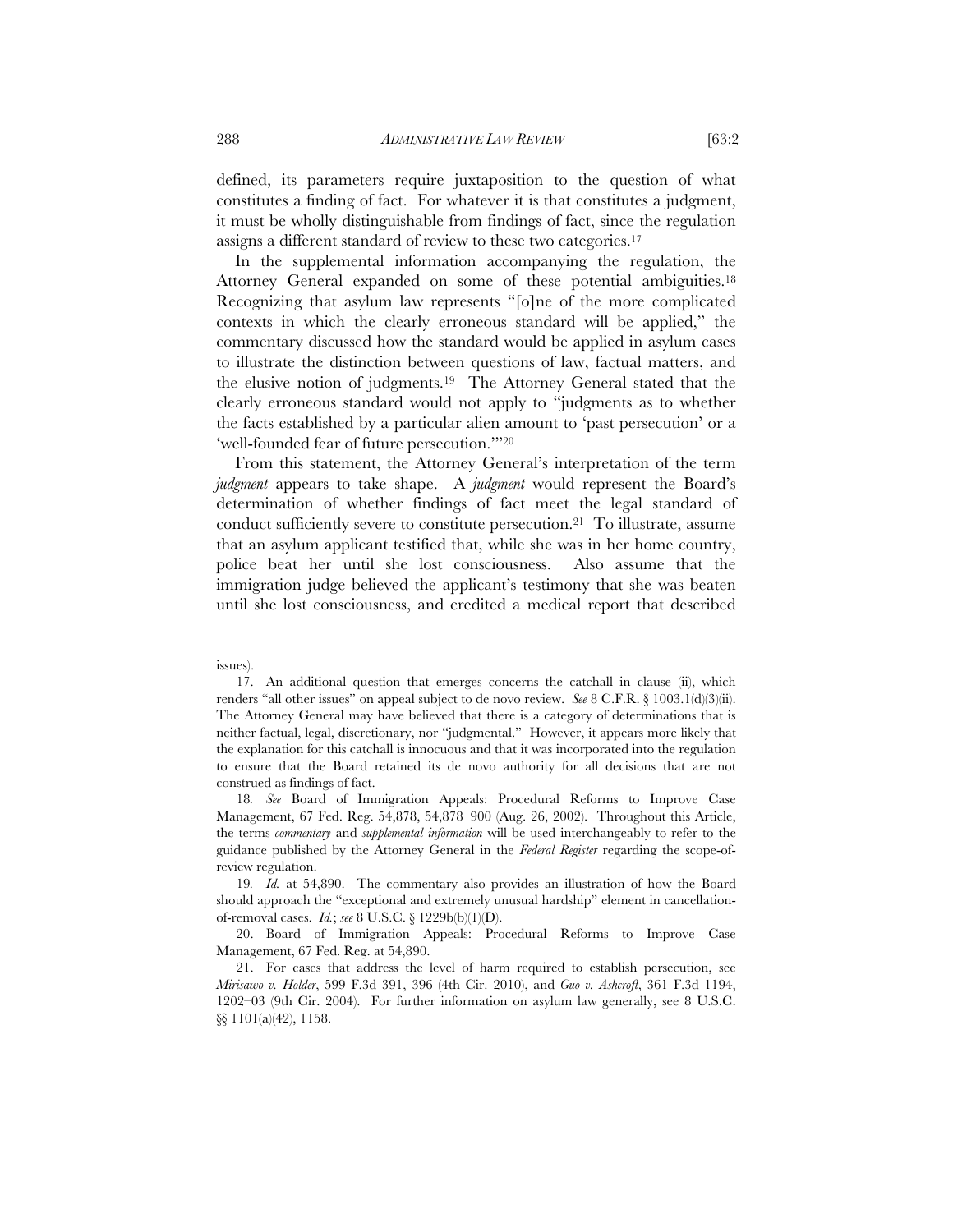the extent of the injuries she suffered. What if the immigration judge denied her asylum claim, holding that she failed to establish past persecution? Under the framework enunciated by the Attorney General, the Board would have de novo authority to determine, in its judgment, whether the harm the applicant suffered was sufficiently severe to constitute past persecution. Conversely, the Board would not have authority to review de novo the immigration judge's determination that police beat her until she lost consciousness.

The Attorney General, however, did not limit his use of the term *judgment* to the above statement. Subsequently in the supplemental information, he referred to judgments in his discussion of discretionary determinations, which creates the impression that he is using *matters of discretion* and *judgment* synonymously.22 The Attorney General's references to *judgment* in multiple contexts leaves the precise meaning and contour of the term largely unsettled, and the supplemental information does not provide any additional insight.

The Attorney General's commentary explained more precisely the scope of the Board's review of discretionary determinations.23 In such situations, where the agency is required to weigh the equities to determine whether an applicant is entitled to a discretionary form of relief from deportation, the Board still retains its authority to weigh the equities of a case de novo.<sup>24</sup> By contrast, the immigration judge is responsible for developing the record that would form the basis for an assessment of the equities, and the Board could only discount these underlying findings of fact under the clearly erroneous standard of review.25 Thus, for example, the Board could decide de novo that an individual's past drug use is a substantial negative equity, but it may not review de novo whether the immigration judge correctly determined that this individual used drugs in the past.

<sup>22.</sup> Board of Immigration Appeals: Procedural Reforms to Improve Case Management, 67 Fed. Reg. at 54,890.

<sup>23</sup>*. Id.*

<sup>24</sup>*. Id.*

<sup>25.</sup> For examples of some of the frequent positive and negative equities found in a cancellation-of-removal case, see *United States v. Pallares-Galan*, 359 F.3d 1088, 1104 (9th Cir. 2004) (listing as negative equities the applicant's criminal convictions, and including within the discussion of positive equities the fact that the applicant had lived in the United States for a substantial number of years without leaving and his regular payment of taxes), and *Chum v. Attorney Gen.*, 371 F. App'x 334, 336 (3d Cir. 2010) (reviewing findings that the applicant had been "a member of a gang, had dropped out of high school, and had both an adult and juvenile criminal record," but that he also provided evidence "of rehabilitative potential, including earning his GED, having no problems while incarcerated, completing anger management and other prison rehabilitative-type courses, having no intention of returning to his gang, and pursuing a trade in the culinary arts").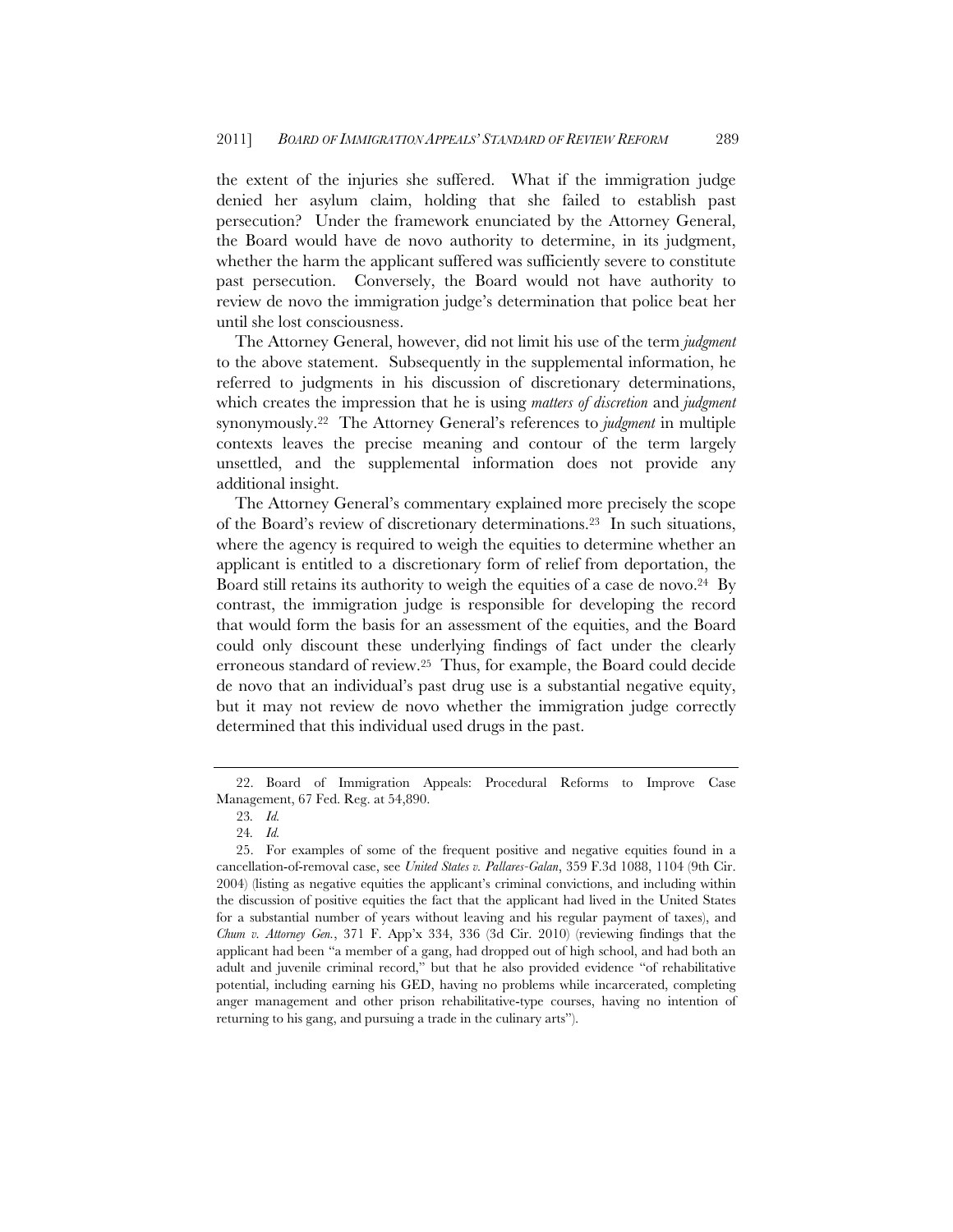In addition to discussing judgments and matters of discretion, the Attorney General also expanded on the parameters of factfinding in the scope-of-review regulation. The supplemental information states unequivocally that "[a] factfinding may not be overturned simply because the Board would have weighed the evidence differently or decided the facts differently had it been the factfinder."26 In this respect, the Attorney General applied to the Board a customary interpretation of how the clearly erroneous standard should be applied to findings of fact.<sup>27</sup>

Despite shortcomings in its review of judgments, the Attorney General's supplementary information provided a helpful general framework to guide the Board's application of the scope-of-review regulation. However, the Board's application of the regulatory standards suffered from a number of deficiencies that will be explored in the next section.

# II. DEFICIENCIES IN THE BOARD'S INTERPRETATION OF THE SCOPE-OF-REVIEW REGULATION

The Board decisions that interpret its scope of review under the regulation are problematic for many reasons. The problems generally fall into one of two groups. The first group concerns deficiencies in the Board's analysis itself and the reasoning it used to develop the parameters of its extensive de novo authority. The second group concerns instances where the Board fails to consistently define the scope of its review. Irrespective of the analysis employed, the fact that the Board decisions are both internally inconsistent and inconsistent with the Attorney General's commentary is itself problematic. A review of the three precedential Board cases that addressed its scope of review will help flush out these two problem areas. It will also begin to show that interpreting the appropriate standard of review in immigration proceedings is more complicated and nuanced than a reading of the regulation might suggest. (The nuances will become even more readily apparent after a discussion of the courts of appeals' decisions

<sup>26.</sup> Board of Immigration Appeals: Procedural Reforms to Improve Case Management, 67 Fed. Reg. at 54,889 (citing Anderson v. Bessemer City, 470 U.S. 564, 573 (1985)).

<sup>27</sup>*. See, e.g.*, Freeland v. Enodis Corp., 540 F.3d 721, 735 (7th Cir. 2008) (finding that even though "another court might weigh the evidence differently," the bankruptcy court's findings of fact warrant deference under the clearly erroneous standard of review); Thomas v. Cnty. of L.A., 978 F.2d 504, 513 (9th Cir. 1993) (Orrick, J., concurring in part and dissenting in part) (chastising the majority for conducting a de novo review of district court findings of fact that should have been reviewed under a clearly erroneous standard); *In re*  Branding Iron Motel, Inc., 798 F.2d 396, 400 (10th Cir. 1986) ("When reviewing factual findings, an appellate court is not to weigh the evidence or reverse the finding because it would have decided the case differently.").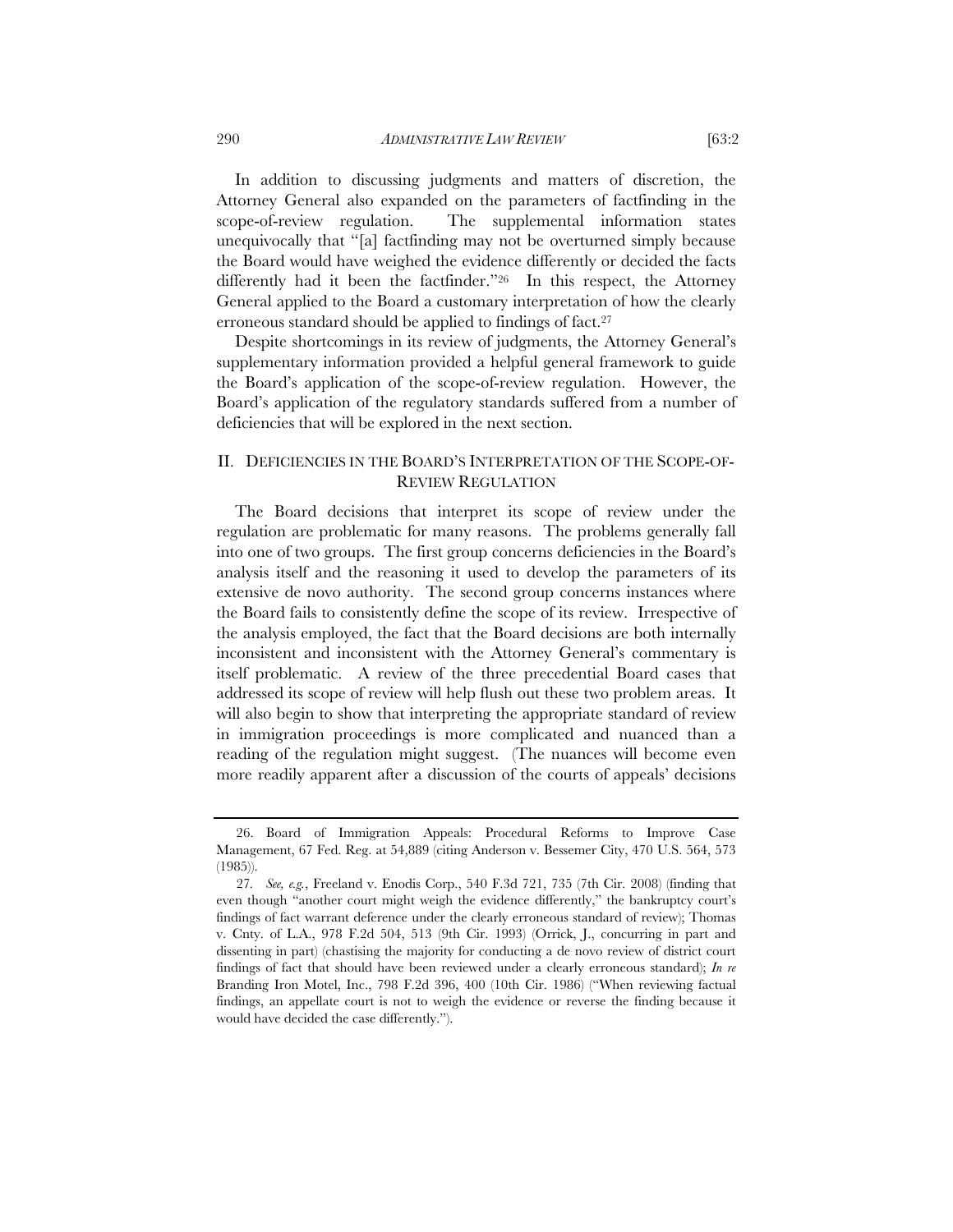that have reviewed the scope-of-review regulation.)

*A. Framing the Board's Scope of Review:* In re A-S-B- *and* In re V-K-

#### *1. The* A-S-B- *Opinion*

Although the Attorney General issued the regulations that altered the Board's scope of review in 2002, the Board did not publish a precedential decision that interpreted the scope-of-review regulation until 2008, when it decided a pair of cases in tandem. The first of these cases was *In re A-S-B-*,28 a case with a fairly straightforward set of facts. The case concerned a Guatemalan national who alleged that guerrillas approached him while he was working at a gas station and demanded that he provide them with free gas.29 He claimed that the guerillas threatened him with kidnapping and forced recruitment if he refused to adhere to their demand.30 After complying with the request of the guerillas, he departed Guatemala out of fear for his safety and applied for asylum in the United States.<sup>31</sup>

The immigration judge held that though the asylum applicant failed to establish past persecution, he did establish a well-founded fear of future persecution if deported to Guatemala.32 The Board disagreed, finding that the applicant failed to establish a well-founded fear of persecution.33

<sup>28. 24</sup> I. & N. Dec. 493 (BIA 2008).

<sup>29</sup>*. Id.* at 493.

<sup>30</sup>*. Id.* at 494.

<sup>31</sup>*. Id.*

<sup>32</sup>*. Id.*

<sup>33</sup>*. Id.* at 498–99. Before the Board issued this precedential decision in 2008, the case weaved its way through the agency and courts for several years. At one point, it made its way to the U.S. Court of Appeals for the Ninth Circuit, where the government filed a motion asking the court to remand the case to the Board so that it could clarify how it applied its scope of review of the immigration judge's (IJ's) decision. *Id.* at 495. At first glance, it might appear peculiar that the government would ask the Ninth Circuit to remand so that the government could further clarify its prior decision. However, this has to do with the different government agencies involved in the adjudication of asylum cases throughout the various stages of litigation. Both the immigration judges and the Board are part of the Executive Office for Immigration Review (EOIR), which is a component of the Department of Justice. When an asylum case is within EOIR, the government is represented by an attorney from the Department of Homeland Security, in the branch of Immigration and Customs Enforcement. *See generally* Homeland Security Act of 2002, Pub. L. No. 107-296, §§ 441, 471, 116 Stat. 2135, 2192, 2205 (codified as amended at 6 U.S.C. §§ 251, 291 (2006)) (transferring the enforcement functions of the former Immigration Naturalization Services (INS) to the Department of Homeland Security (DHS)). If an asylum applicant appeals a decision of the Board, the case goes to the federal appeals court within the applicable venue. At this stage of the proceedings, the government is then represented by an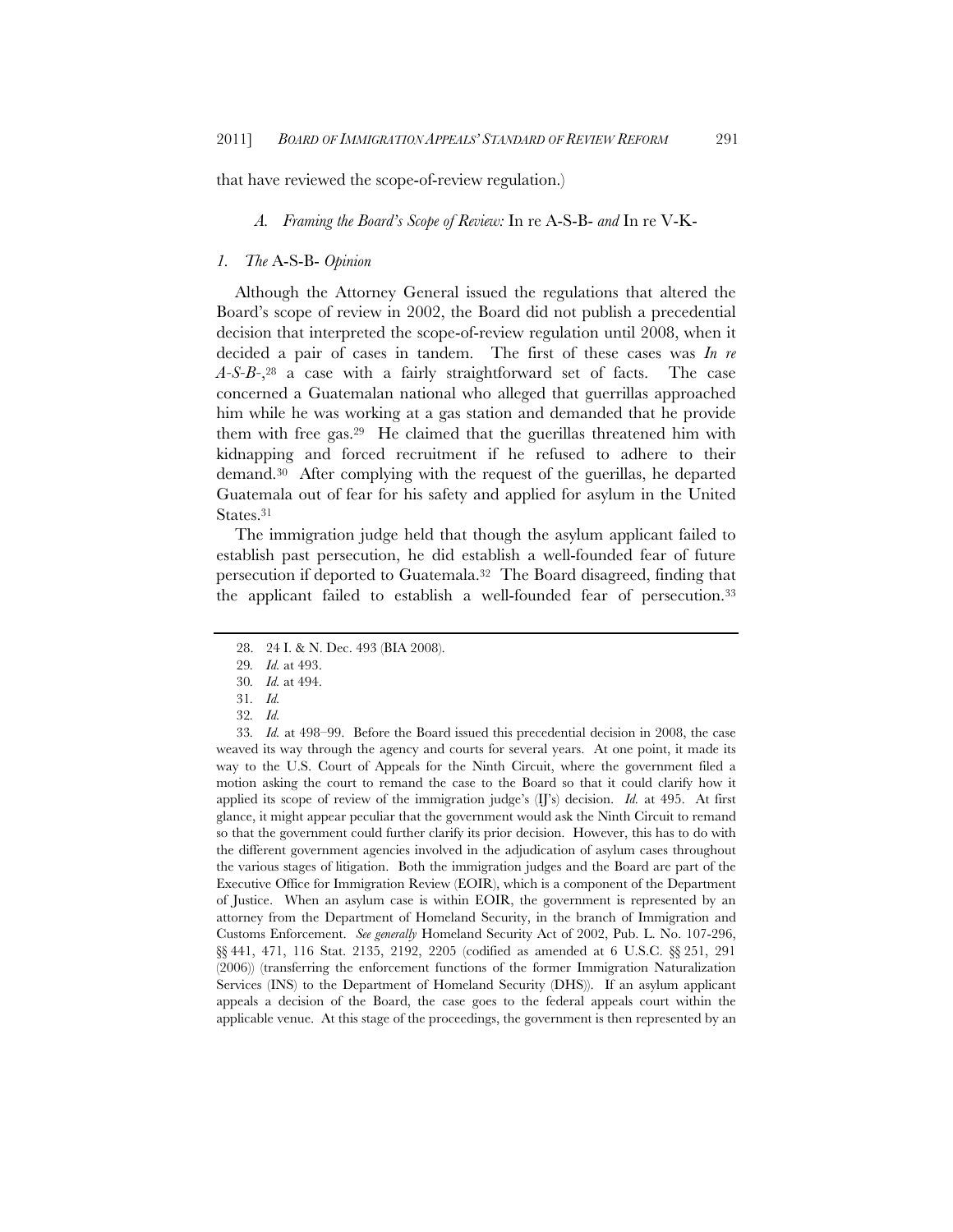Reviewing the Attorney General's supplemental information to the regulation, the Board stated that the "clearly erroneous standard . . . does not apply to the application of legal standards, such as whether the facts established by an alien 'amount to past persecution or a well-founded fear of persecution.'"34 The Board then discussed the parameters of its scope of review as it pertained to the incidents described by the asylum applicant, stating that "whether these uncontested facts were sufficient to establish a well-founded fear of persecution . . . was a legal determination that was not subject to the clearly erroneous standard of review."35 The opinion thus made clear that the question of whether an uncontested set of facts constitutes a well-founded fear of persecution is a "matter of law."36 The Board then discussed how it would go about determining if an applicant established persecution as a matter of law. The Board stated that it was "entitled to weigh the evidence in a manner different from that accorded by the Immigration Judge . . . ."37

Applying this analytical framework to the facts of the case, the Board held that the immigration judge erred because his determination that the applicant established a well-founded fear of persecution was based on "speculative findings about what may or may not occur to the respondent in the future."38 According to the Board, such a finding did not amount to factfinding because "it is impossible to declare as 'fact' things that have not yet occurred."39

## *2. Leaving Judgments Undefined*

There is a noticeable absence in the Board's analysis of any mention of the term *judgment*, let alone the role that judgments play in the Board's authority to exert de novo review over a matter before it. Instead, the Board simply characterizes its persecution finding as a matter of law because it does not constitute factfinding.40 Consequently, the opinion does

attorney in the Office of Immigration Litigation, a component of the Civil Division in the Department of Justice. *See Office of Immigration Litigation—Appellate Section*, U.S. DEP'T OF JUSTICE, http://www.justice.gov/civil/oil/OIL\_Appellate\_Section.htm (last visited May. 11, 2011).

<sup>34</sup>*. In re A-S-B-*, 24 I. & N. Dec. at 496 (quoting Board of Immigration Appeals: Procedural Reforms to Improve Case Management, 67 Fed. Reg. 54,878, 57,890 (Aug. 26, 2002)).

<sup>35</sup>*. Id.* at 497.

<sup>36</sup>*. Id.* (citing Recinos De Leon v. Gonzales, 400 F.3d 1185, 1194 (9th Cir. 2005)).

<sup>37</sup>*. Id.*

<sup>38</sup>*. Id.* at 498.

<sup>39</sup>*. Id.* (citation omitted).

<sup>40</sup>*. See id.* at 497–98.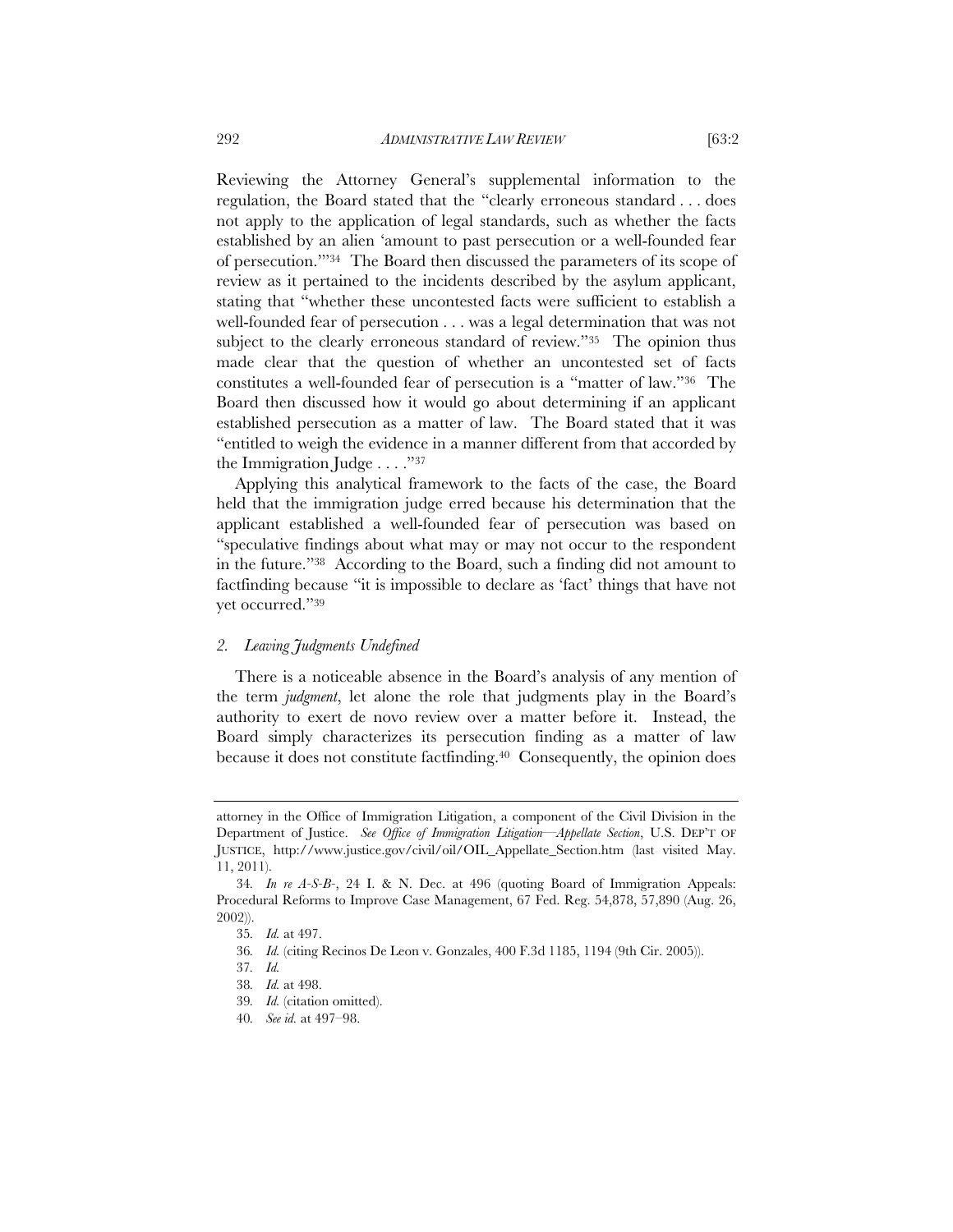nothing to explain how the term *judgment* fits into its scope of review, even though the Attorney General stated in his commentary that the Board has de novo authority to render "judgments as to whether the facts established by a particular alien amount to . . . persecution."41 If anything, the Board's opinion seems to nullify a central aspect of the term by failing to discuss any role it plays in deciding a persecution claim.

#### *3. Factual Inquiries and Future Events*

Perhaps the most curious aspect of the Board's analysis in *In re A-S-B-* is its contention that events that have not yet occurred cannot be considered facts. In asylum cases, the entire premise of applicants' claims is that they cannot return to their home countries because they will face persecution.42 *A fortiori*, the crux of any asylum claim is the need for an adjudicator to render an opinion about the likelihood of certain events taking place in the future.<sup>43</sup> For whatever reason the Board decided to define facts more narrowly than the Attorney General, the Board's analysis on this point, even on its face, gives cause for greater scrutiny.

There are numerous examples of factfinding taking place in situations where a specific event in question has not yet occurred.<sup>44</sup> For example, in an assessment of the damages due in a tort action, a factfinder is regularly required to assess a plaintiff's future medical expenses on the basis of longterm medical ailments that, to a degree of probability but not certainty, may afflict the plaintiff years down the road.45 The fact that the long-term

43. However, an applicant who establishes past persecution is entitled to a rebuttable presumption that he or she has a well-founded fear of persecution. *See id.* § 1208.13(b)(1); *see also* Ramsameachire v. Ashcroft, 357 F.3d 169, 178 (2d Cir. 2004) (reviewing the two ways in which an applicant can establish that he or she is entitled to asylum protection).

44*. See, e.g.*, United States v. Stewart, 452 F.3d 266, 273–74 (3d Cir. 2006) (likelihood that prisoner released for reasons of insanity will be a threat to society); Onishea v. Hopper, 171 F.3d 1289, 1300–01 (11th Cir. 1999) (en banc) (likelihood of future prison violence).

45*. See, e.g.*, Auto-Owners Ins. Co. v. Tompkins, 651 So. 2d 89, 90 (Fla. 1995) (stating that a recovery of future medical expenses requires a showing that such expenses are "reasonably certain to occur"); McDaniel v. Carencro Lions Club, 934 So. 2d 945, 977 (La. Ct. App. 2006) ("[The plaintiff] must show that, more probably than not, these [medical] expenses will be incurred and must present medical testimony that they are indicated and

<sup>41.</sup> Board of Immigration Appeals: Procedural Reforms to Improve Case Management, 67 Fed. Reg. 54,878, 57,890 (Aug. 26, 2002) (internal quotation marks omitted).

<sup>42.</sup> There is an exception to this general rule. An immigration judge may grant asylum to an applicant who has not established a well-founded fear of persecution on account of a protected ground if there are "compelling reasons for" the applicant "being unwilling or unable to return to the country arising out of the severity of the past persecution" or if "there is a reasonable possibility that he or she may suffer other serious harm upon removal to that country." 8 C.F.R. § 1208.13(b)(1)(iii) (2010).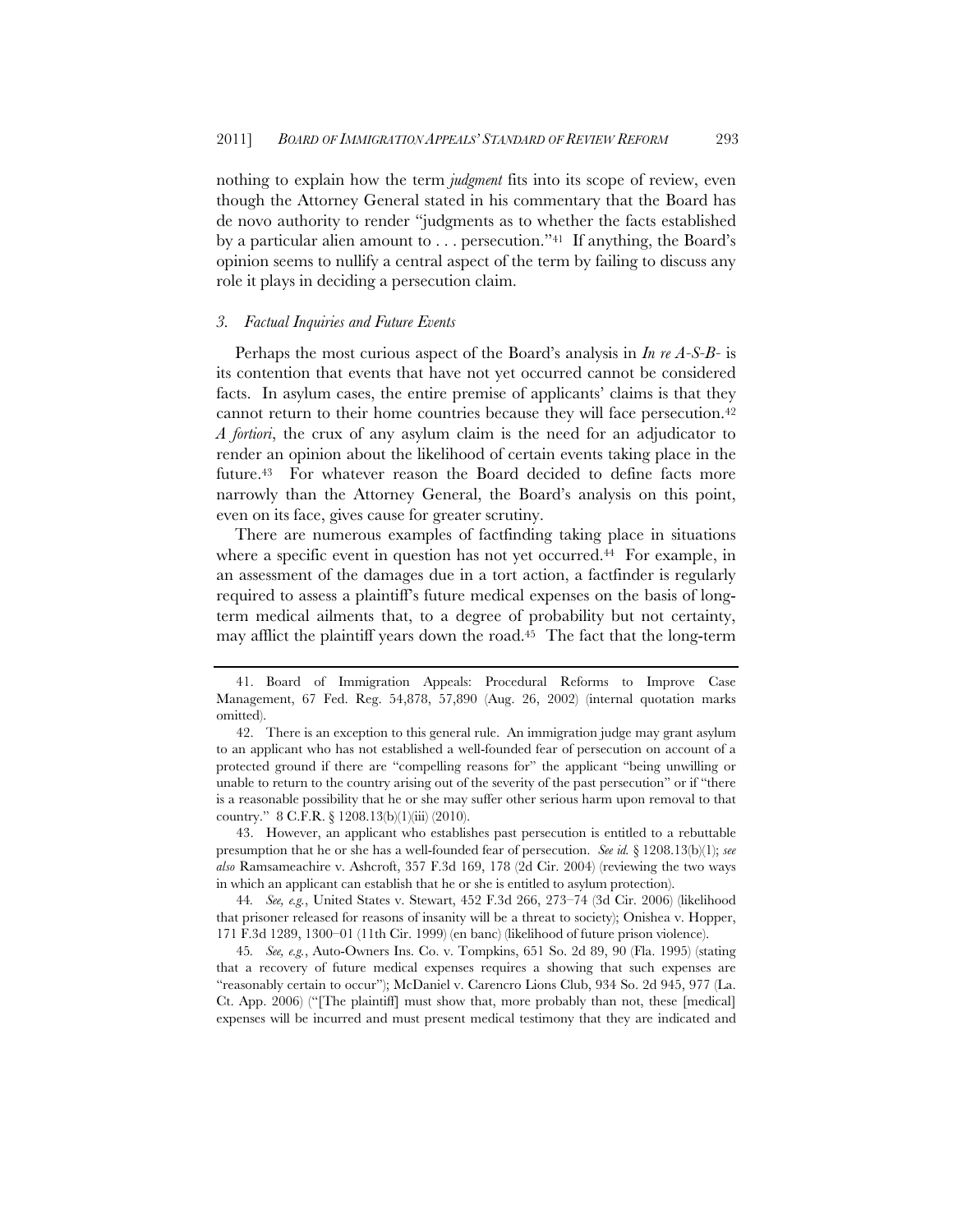effects of such medical ailments have not yet materialized does not transform the role of the jury beyond that of a factfinder.

One could argue that the factfinder in the above example, like the Board in *In re A-S-B-*, is simply required to make a judgment about the probability of future events based on the evidence before it. Perhaps, then, the parameters of judgments in the scope-of-review regulation provide the Board with de novo authority to assess the likelihood of future events. However, because the Board in *In re A-S-B-* did not attempt to make such an argument, its broad pronouncement on the types of events that will never be considered "facts" does not appear correct. (The analytical failing of the Board's beliefs about predictions not involving factfinding will be discussed *infra* in greater detail after the problem is further illustrated by the Board's decision in *In re H-L-H-*.)

With such a far-reaching pronouncement made by the Board on the meaning of factfinding, it is helpful to examine what exactly the Board cited to support this statement. In *In re A-S-B-*, the Board drew support through a comparison to the Second Circuit's decision in *Huang v. INS*.46 *Huang*  concerned an asylum applicant from China who claimed he would be sterilized if deported to his home country.<sup>47</sup> Affirming the Board, the Second Circuit held that the absence of evidence showing that the applicant would be sterilized rendered his claim "speculative at best."48

Unfortunately, *Huang* does not provide the Board with any support for its belief that an assessment of possible future occurrences will never involve factfinding. To the contrary, the Second Circuit reviewed the Board's holding, including the question of whether the applicant established a wellfounded fear of future persecution, under the substantial evidence standard. Substantial evidence is the standard of review that the appellate courts apply to "the factual findings underlying the [Board's] determinations."49

the probable cost of these expenses."); Pilgrim's Pride Corp. v. Smoak, 134 S.W.3d 880, 905 (Tex. App. 2004) ("The jury can determine the amount of probable future medical expenses based on the nature and course of the injuries or disability, the medical care rendered before trial, past medical expenses, and the condition of the injured party at the time of trial."); *cf.* Kaplun v. Attorney Gen., 602 F.3d 260, 270 (3d Cir. 2010) (stating that if the jury believes expert testimony about injuries, disability, and physical suffering, it is making a "factual finding" as to future pain and suffering). The *Kaplun* decision will be discussed in greater detail *infra* Part III.C.

<sup>46</sup>*. In re* A-S-B-, 24 I. & N. Dec. 493, 498 (BIA 2008) (citing Huang v. INS, 421 F.3d 125, 129 (2d Cir. 2005)).

<sup>47</sup>*. Huang*, 421 F.3d at 127.

<sup>48</sup>*. Id.* at 129.

<sup>49</sup>*. Id.* at 128 (internal quotation marks omitted); *see also* 8 U.S.C. § 1252(b)(4)(B) (2006) (stating "the administrative findings of fact are conclusive unless any reasonable adjudicator would be compelled to conclude to the contrary").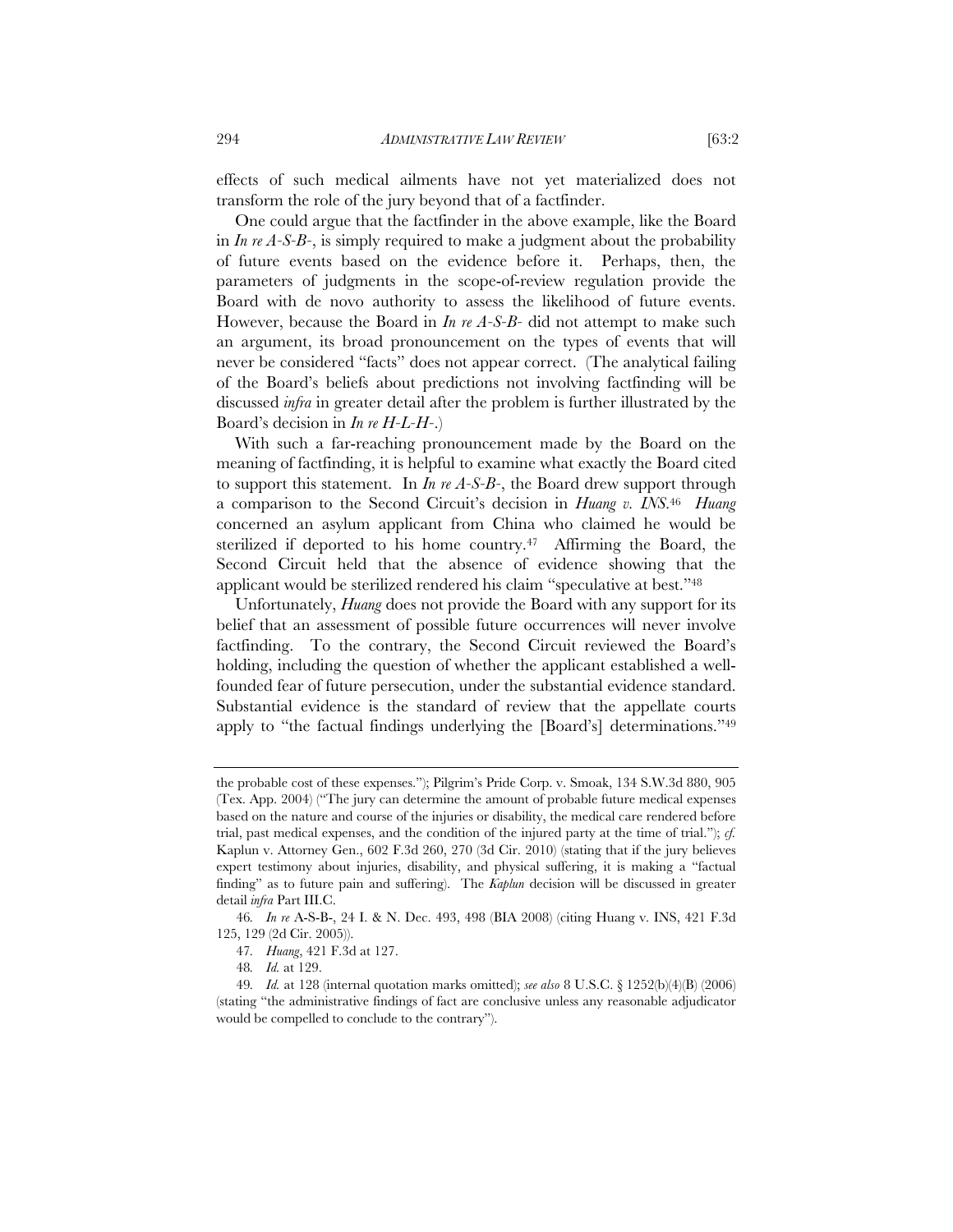Thus, if anything, *Huang* contradicts the Board's interpretation of factfinding.

## *4. The* V-K- *Opinion*

The Board issued *In re V-K-* on the same day as *In re A-S-B-*, but the analysis employed in *In re V-K-* is noticeably different.50 Although *In re V-K*concerned a claim under the regulations implementing the Convention Against Torture (CAT)<sup>51</sup> rather than asylum, the same basic analytical framework should apply. In CAT claims, the applicant must establish that the harm he or she will suffer amounts to torture,<sup>52</sup> and in asylum claims, the applicant must prove that the harm he or she will suffer amounts to persecution.53 But the success of either claim is based on whether applicants can establish, to a delineated level of certainty, that they will face the requisite harm if returned to their home country.54 Thus, both claims involve an assessment of the likelihood that certain events will occur in the future.

*In re V-K*- concerned a Jewish national of the former Soviet Union.<sup>55</sup> The immigration judge found that the applicant more likely than not would be tortured if returned to Ukraine.<sup>56</sup> The Board disagreed.<sup>57</sup> Like the *In re* 

<sup>50</sup>*. In re* V-K-, 24 I. & N. Dec. 500 (BIA 2008). It should be noted that different Board members issued the opinions.

<sup>51</sup>*. See* 8 C.F.R. §§ 1208.16–1208.18 (2010); *see also* Convention Against Torture and Other Cruel, Inhuman or Degrading Treatment or Punishment, G.A. Res. 46, U.N. GAOR, 39th Sess., Supp. No. 51, U.N. Doc. A/39/51, 1465 U.N.T.S. 113, at 197 (Dec. 10, 1984); Foreign Affairs Reform and Restructuring Act of 1998, Pub. L. No. 105-277, § 2242(b), 112 Stat. 2681 (codified at 8 U.S.C. § 1231 note (b)) (authorizing the Attorney General to prescribe regulations that ensure aliens are not deported if they are likely to face torture in their home country).

<sup>52</sup>*. See* 8 C.F.R. § 1208.16(c)(2); *id.* § 1208.18(a) (defining torture).

<sup>53</sup>*. See* 8 U.S.C. § 1101(a)(42); 8 C.F.R. § 1208.13(b).

<sup>54.</sup> INS v. Cardoza-Fonseca, 480 U.S. 421, 440 (1987) (commenting on the possibility of establishing a well-founded fear of persecution on the basis of a ten percent chance that the alleged harm would occur in the future); 8 C.F.R.  $\S$  1208.16(c)(2) (stating that an applicant under CAT must establish that he or she "more likely than not" would be tortured if returned to his or her home country).

<sup>55</sup>*. In re V-K-*, 24 I. & N. Dec. at 500–01.

<sup>56</sup>*. See id.* at 501.

<sup>57.</sup> As with *In re A-S-B-*, this case also had a longer procedural history. The Board originally vacated the decision of the immigration judge, finding that he relied on the wrong conviction record. *See* Kaplun v. Attorney Gen., 602 F.3d 260, 263 (3d Cir. 2010) (reviewing the procedural history of *In re V-K-*). When the case again came before the Board, the Board issued an order of removal, and the alien petitioned the Third Circuit for review of that decision. *Id.* at 264. After the Board denied a motion to reopen, the alien petitioned the Third Circuit for review of that decision as well, and the case was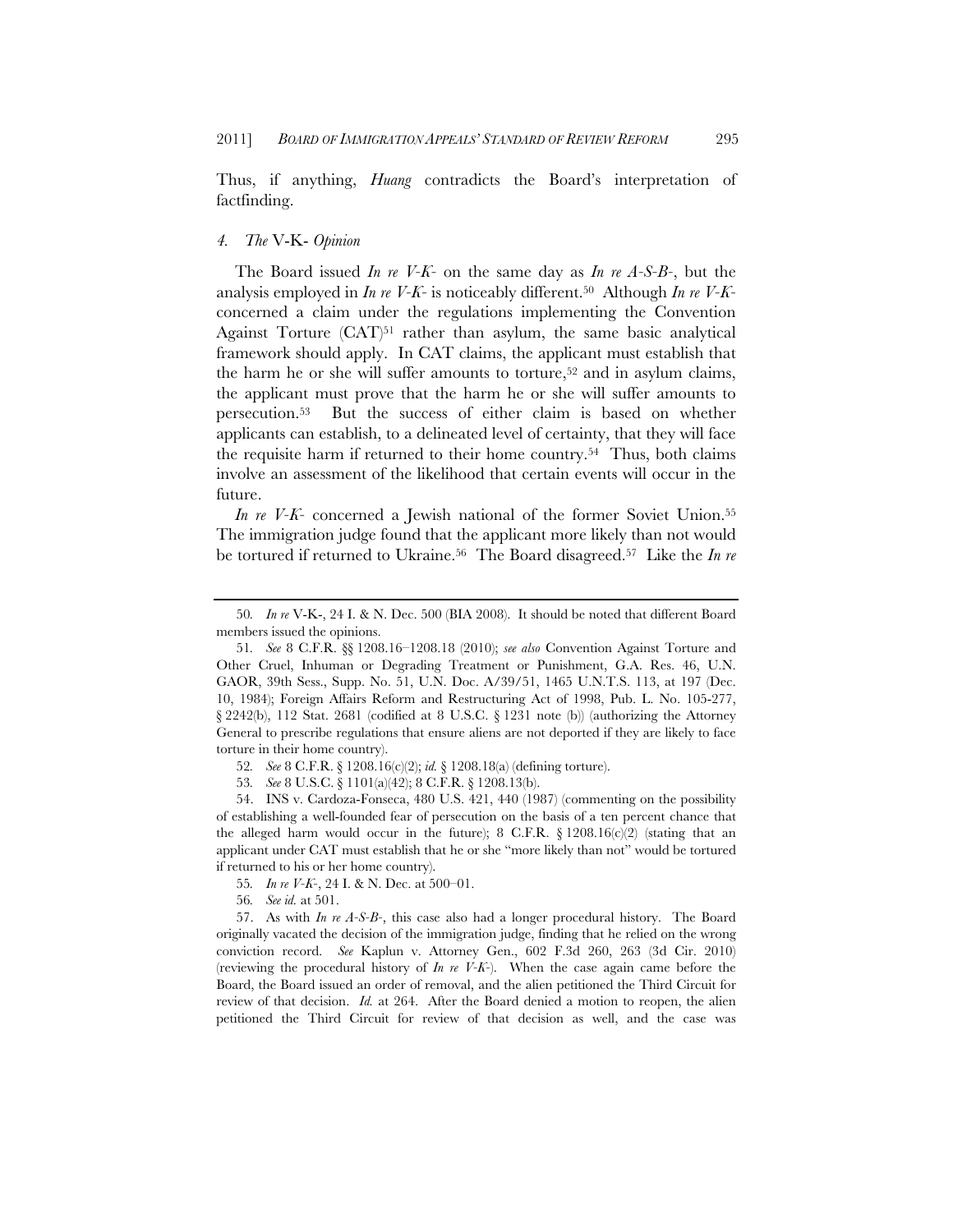*A-S-B-* decision, the Board noted that it does "not consider a prediction of the probability of future torture to be a ruling of fact."58 However, the Board offered greater clarification of what it meant and why it believed its determination conformed to the Attorney General's commentary accompanying the regulation. The Board stated that "predictions of future events may in part be derived from facts," but the predictions do not concern the *type* of factfinding that the regulation prohibits it from reviewing de novo.59 Thus, the Board sought to clarify the distinction between factfinding per se, and factfinding as that term is to be applied in the context of the scope-of-review regulation.

The Board then noted that its interpretation was consistent with the Attorney General's commentary accompanying the regulation, and that its de novo authority included "*judgments* as to whether the facts established by a particular alien amount to" persecution, and by analogical extension, the requisite likelihood of torture.<sup>60</sup> The judgment void prominently on display in *In re A-S-B-* is filled here. According to *In re V-K-*, a "question of judgment" refers to whether the established facts meet "the ultimate statutory requirement."61

#### *5. Reconciling* A-S-B- *and* V-K-

The analytical framework in *In re V-K-* appears more well-grounded than that employed by the Board in *In re A-S-B-*. Unlike *In re A-S-B-*, *In re V-K*does not assert in conclusory fashion that "it is impossible to declare as 'fact' things that have not yet occurred."62 Rather, it delves deeper into the distinction between factfinding and judgments, attempting to separate the two terms as they are to be applied under the scope-of-review regulation. Nevertheless, *In re V-K-* still leaves the parameters of judgments largely undefined, perhaps necessarily so, since the straightforward facts of the case did not require it to dig deeper.63

Irrespective of which opinion employed a better analytical framework in its assessment of the scope-of-review regulation, the fact remains that their modes of analysis diverged in certain respects. This divergence, in and of

subsequently remanded to the Board. *Id.* The Board then issued another decision that is the precedential decision being discussed here. *Id.* at 264–65.

<sup>58</sup>*. In re V-K-*, 24 I. & N. Dec. at 501 (internal quotation marks omitted).

<sup>59</sup>*. Id.* (internal quotation marks omitted).

<sup>60</sup>*. Id.* at 501–02 (emphasis added); *see also* 8 C.F.R. § 1208.16(c)(2) (2010) (setting forth the requisite probability of torture that an applicant must establish).

<sup>61</sup>*. In re V-K-*, 24 I. & N. Dec. at 502 (internal quotation marks omitted).

<sup>62</sup>*. See In re* A-S-B-, 24 I. & N. Dec. 493, 498 (BIA 2008).

<sup>63.</sup> But see *Kaplun v. Attorney General*, 602 F.3d 260 (3d Cir. 2010), discussed *infra* Part III.C, which does fault the Board for insufficiently dissecting the facts of the case.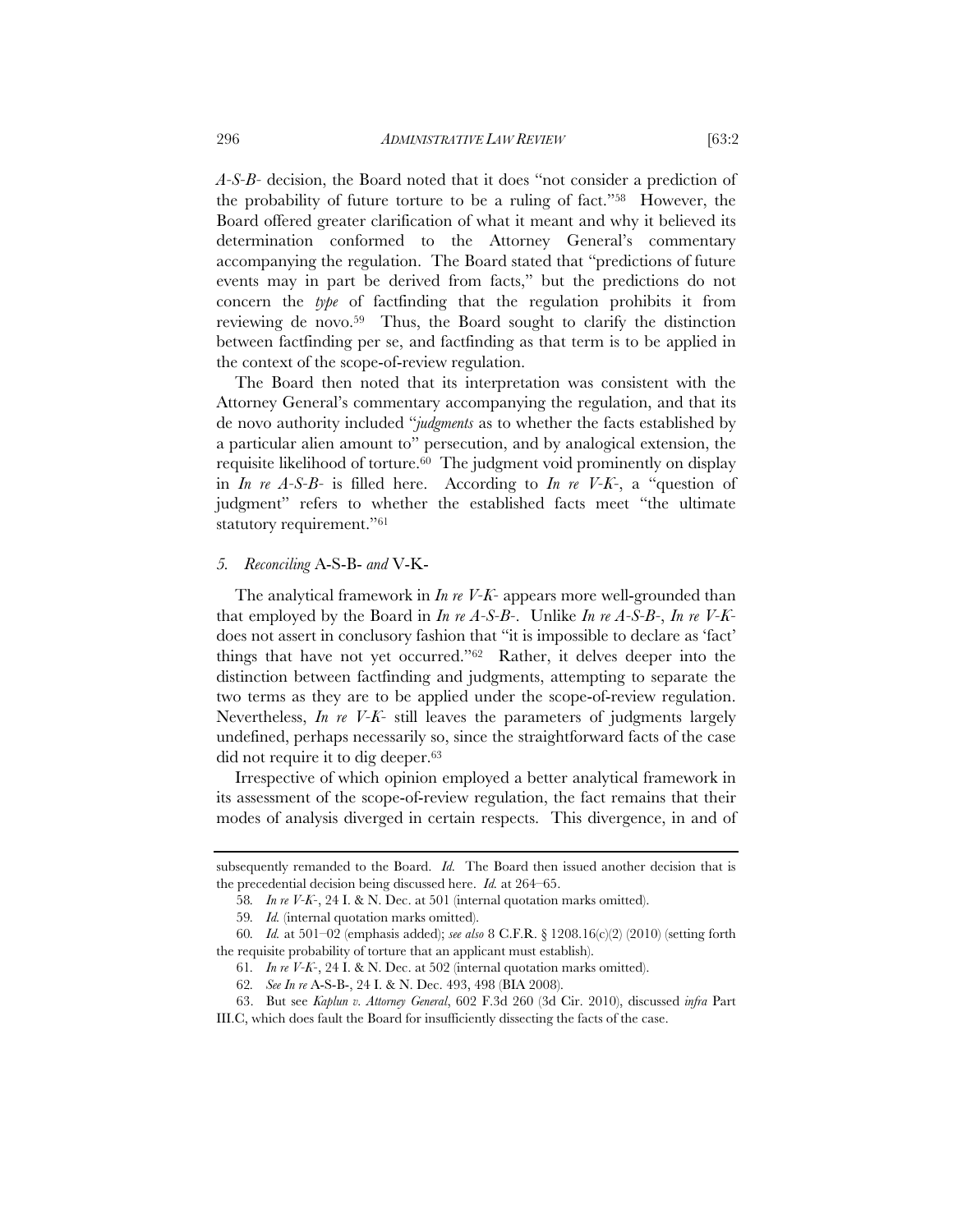itself, is problematic because it means that even after six years, the Board has yet to come up with a uniform understanding of its scope-of-review regulation. If the Board cannot even agree internally on a uniform way to speak about the framework of its scope of review, then how can it be expected to apply such standards consistently? The next section addresses some of the key problems that became apparent when the Board subsequently applied the enunciated standards of its scope of review to a fact-intensive case.

#### *B.* In re H-L-H- *and Weighing the Evidence*

The case of *In re H-L-H-*, issued in March 2010, is the first precedential decision in which the Board applied its scope-of-review standards to a factintensive case.64 The opinion focused on whether the reweighing of evidence (e.g., testimony, documents, and official reports) in a persecution assessment constituted factfinding. When considered in the abstract, the Board's evidence-based prediction can be seen intuitively as a question of judgment subject to de novo review. But the question becomes *how*, exactly, the Board evaluates the evidence and determines whether it may afford different weight to previously rendered findings of fact. At what point does an assessment of the record turn into a reevaluation of facts such that the Board's framework breaks down, and its analysis becomes nothing more than ordinary factfinding under the scope-of-review regulation? A discussion of *In re H-L-H-* will help explore this question.

## *1. The* H-L-H- *Opinion*

*In re H-L-H-* concerned a common factual circumstance that confronts immigration adjudicators. The asylum applicant traveled to the United States from China, gave birth to two children while she was here, and then claimed that if immigration officials deported her the Chinese government would force her to undergo a sterilization procedure because she violated the country's population control policies.65 At her asylum hearing, the applicant submitted documents from the family planning office of her home village, as well as from friends and family members, stating that she would

<sup>64. 25</sup> I. & N. Dec. 209 (BIA 2010).

<sup>65</sup>*. Id.* at 210. China's population control policies have evolved over time. Generally speaking, Chinese citizens are only permitted to have one child unless they satisfy additional criteria. *See* BUREAU OF DEMOCRACY, HUMAN RIGHTS, & LABOR, U.S. DEP'T OF STATE, 2009 HUMAN RIGHTS REPORT: CHINA § 1(f) (2008), *available at* http://www.state.gov/g/drl/rls/hrrpt/2009/eap/135989.htm (stating that couples are generally permitted to have a second child if neither parent had any siblings).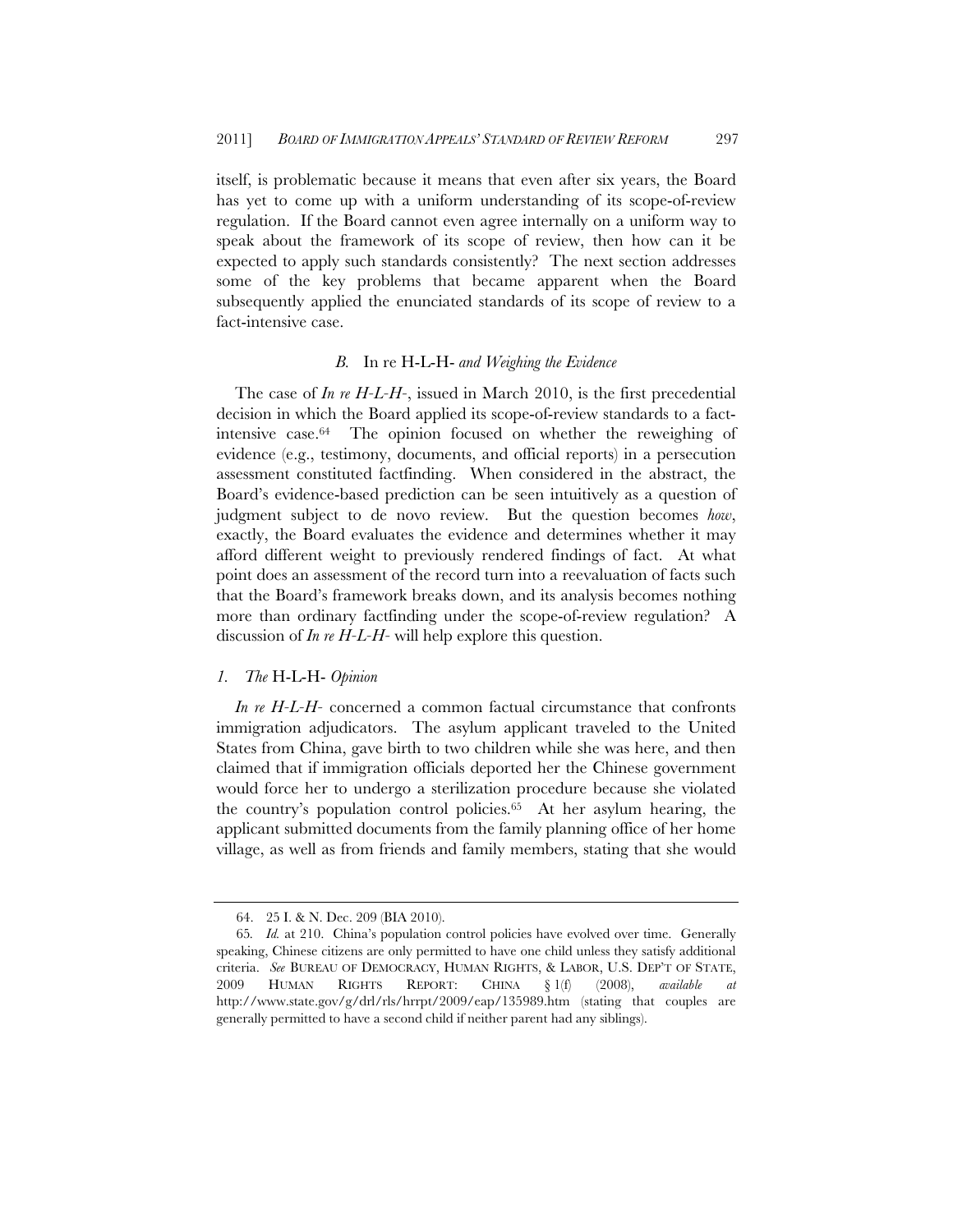be forced to undergo a sterilization procedure if returned to China.<sup>66</sup>

The immigration judge found the applicant credible and determined that she was entitled to asylum relief, having held that she established an objectively reasonable fear of persecution—i.e., that she would be sterilized.67 The Board reversed the immigration judge's holding.68 The Board first reiterated its pronouncement in *In re A-S-B-* that "predict[ion of] future events" does not amount to factfinding.<sup>69</sup> Reviewing the scope of its authority under the regulation, the Board first noted that to determine "whether specific facts are sufficient to meet a legal standard such as 'wellfounded fear,' the Board has authority to give different weight to the evidence from that given by the Immigration Judge."70 The Board labeled this authority as "critical" so that it could reevaluate evidence that is "anecdotal" or "subjective" against other evidence that it presumed to be more reliable.<sup>71</sup> In this case, the presumptively more reliable evidence was an official report issued by the Department of State that found, *inter alia*, that the Chinese government did not have an official policy of forcing returning Chinese to undergo a sterilization procedure.72 The Board determined that the documents the applicant submitted from the local family planning office were "entitled to minimal weight" because they were unauthenticated and obtained for the purpose of the applicant's asylum hearing.<sup>73</sup> Likewise, the Board found that the letters from friends and family that she submitted were not entitled to significant weight because the authors of these letters were "interested witnesses who were not subject to cross-examination."74

<sup>66</sup>*. In re H-L-H-*, 25 I. & N. Dec. at 210, 214–15.

<sup>67</sup>*. Id.* at 210. The immigration judge also found that the applicant failed to establish that any monetary sanctions levied against her would amount to persecution. *Id.* at 211, 215, 216–17; *see also* Li v. Attorney Gen., 400 F.3d 157, 165–66 (3d Cir. 2005) (discussing when the economic deprivation experienced by an applicant is severe enough to warrant a finding of persecution). However, because the framework of the analysis by the Board for both issues is similar, for the sake of brevity this discussion will only address the sterilization issue to highlight the analytical problems in the case.

<sup>68</sup>*. In re H-L-H-*, 25 I. & N. Dec. at 213.

<sup>69</sup>*. Id.* at 212.

<sup>70</sup>*. Id.* (citing *In re* A-S-B-, 24 I. & N. Dec. 493, 497 (BIA 2008)).

<sup>71</sup>*. Id.*

<sup>72</sup>*. Id.* at 213–14 (quoting BUREAU OF DEMOCRACY, HUMAN RIGHTS & LABOR, U.S. DEP'T OF STATE, CHINA: PROFILE OF ASYLUM CLAIMS AND COUNTRY CONDITIONS 29 (2007)).

<sup>73</sup>*. Id.* at 214.

<sup>74</sup>*. Id.* at 215.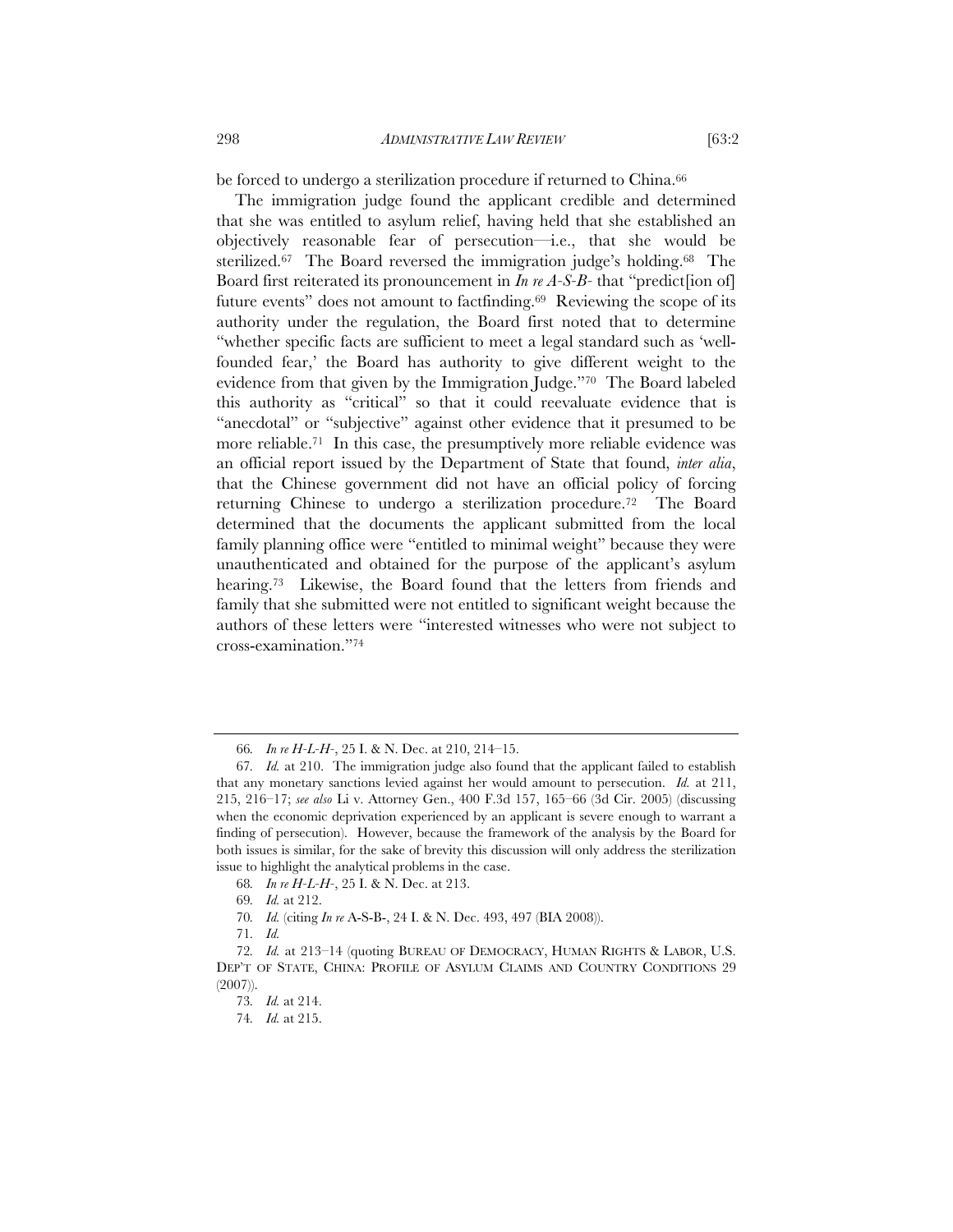#### *2. Weighing the Evidence and the Attorney General's Supplementary Information*

The Board's decision brings to bear the threshold question of whether the Board is correctly reading the scope of its authority as defined by the Attorney General in the commentary accompanying the regulation. The commentary contains two references to weight of the evidence. In the first reference, the Attorney General explained that "factfinding may not be overturned simply because the Board would have weighed the evidence differently or decided the facts differently had it been the factfinder."75 By this pronouncement, it would seem clear that reweighing evidence is not supposed to be within the Board's scope of authority.

In the Attorney General's second mention of weighing of the evidence, the commentary states that "'discretion,' or judgment, exercised based on . . . findings of fact, and the weight accorded to individual factors, may be reviewed by the Board *de novo*."76 At first glance, this pronouncement might appear to interpret the regulation in consonance with the Board *if* the Board consistently interpreted the term judgment to mean that which it stated in *In re V-K-*.77 However, the context of the Attorney General's comment makes clear that this statement was not referring to judgments as the ultimate determination of whether an applicant met a statutory standard on the basis of factual findings. Rather, the Attorney General was discussing the Board's authority to reweigh the evidence in the context of a discretionary determination.78 In this context, the Attorney General's statement simply refers to the Board's authority to weigh the importance of any one *factor* when determining whether an applicant is entitled to a grant of relief from deportation as a matter of discretion.

To illustrate, assume that an applicant for cancellation of removal is statutorily eligible for that form of relief, and the only question is whether she is entitled to cancellation as a matter of agency discretion.79 Assume

78. Board of Immigration Appeals: Procedural Reforms to Improve Case Management, 67 Fed. Reg. at 54,890.

79. The statutory requirements for cancellation of removal are codified at 8 U.S.C. § 1229b (2006). Section 1229b(a) lists the requisite elements for an applicant who is a lawful permanent resident. Section 1229b(b) lists the requisite elements for applicants who are "nonpermanent residents." However, the statute specifies that applicants "may" be granted cancellation of removal if they satisfy the statutory standards. *Id.* § 1229b(a), (b)(1); *see also id.* 

<sup>75.</sup> Board of Immigration Appeals: Procedural Reforms to Improve Case Management, 67 Fed. Reg. 54,878, 54,889 (Aug. 26, 2002) (citing Anderson v. Bessemer City, 470 U.S. 564, 573 (1985)).

<sup>76</sup>*. Id.* at 54,890.

<sup>77</sup>*. See In re* V-K-, 24 I. & N. Dec. 500, 501–02 (BIA 2008) (defining the term *judgment* as whether the established facts meet "the ultimate statutory requirement"). As noted before, the Board's decision in *In re A-S-B-* did not address the meaning of judgments. *See In re* A-S-B-, 24 I. & N. Dec. 493 (BIA 2008).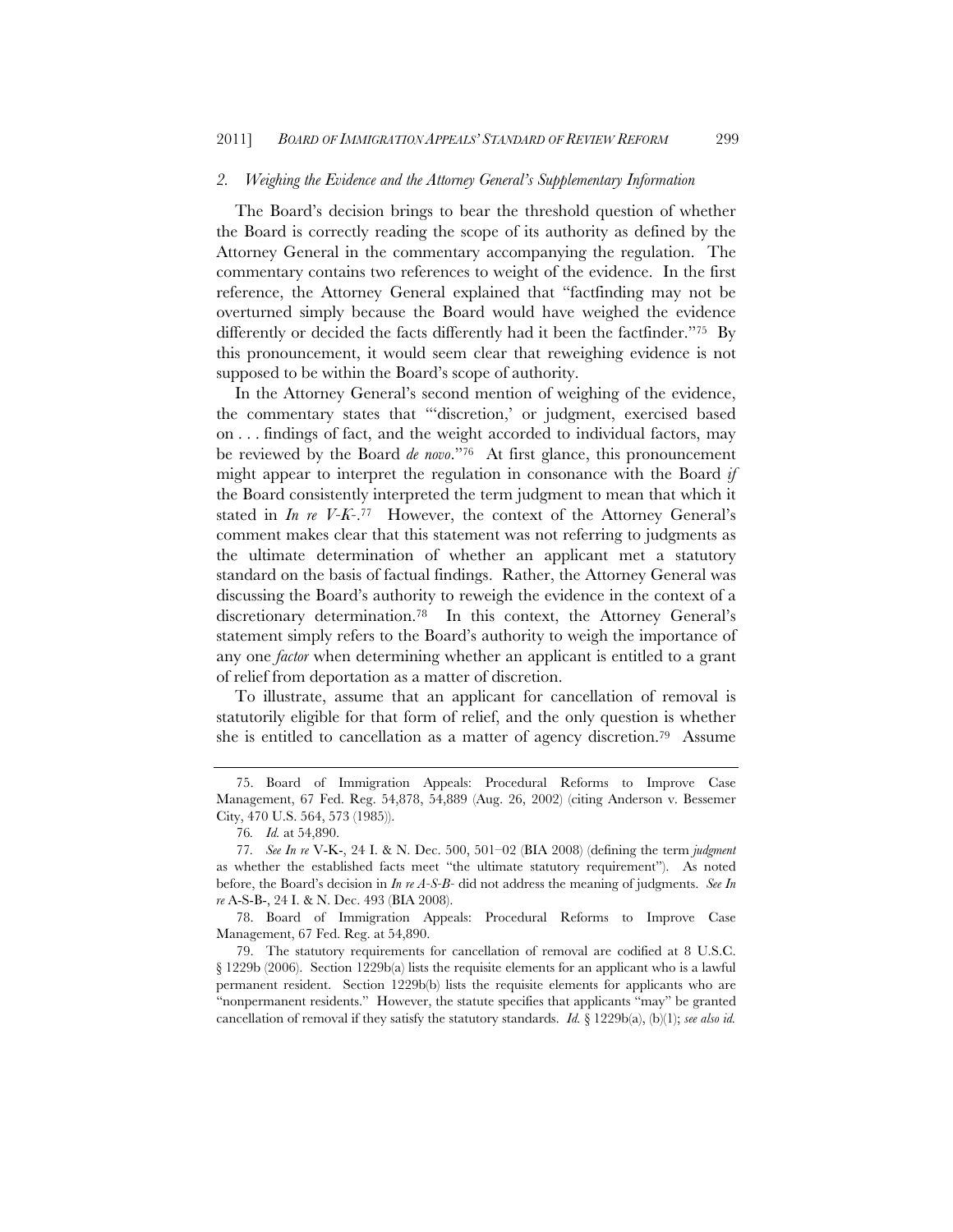also that she submitted evidence that she had paid her taxes every year and engaged in frequent community service to establish that her circumstances warrant a discretionary grant of cancellation. In determining whether to grant the applicant cancellation of removal as a matter of discretion, the Board is entitled to consider de novo how much weight her good deeds are entitled to, in relation to other evidence of record, such as any criminal record.80 In this light, the Attorney General's use of the word *judgment* in the commentary simply appears to be an extraneous addition to a discussion of situations that are actually limited to matters of discretion. Accordingly, the Attorney General's second mention of the term *judgment* does not support the Board's determination that it may reweigh findings of fact.81

From these two comments, there is no express language authorizing the Board to reweigh findings of fact. But putting aside the question of whether the Board's reasoning comports with the Attorney General's interpretation of the regulation as stated in the commentary, the framework established by the Board suffers from several additional shortcomings.

#### *3. Weighing the Evidence in Forward-Looking Determinations*

The first shortcoming concerns how the Board analyzes the evidence before it to render a de novo assessment of the ultimate determination of whether an applicant established a sufficient likelihood of a future event for example, a well-founded fear of future persecution in an asylum case. As noted in *In re A-S-B-* and reaffirmed in *In re H-L-H-*, the Board does not think its prediction of the likelihood of future events constitutes factfinding.82 Under this reasoning, it would then follow that the Board's reweighing of the evidence to determine the likelihood of a future event cannot be considered factfinding. After all, if the prediction itself is not factfinding, then certainly the means used by the Board to make the prediction cannot constitute factfinding.

The problem with the Board's reasoning is that its premise is flawed. As noted above, immigration judges do engage in factfinding to determine whether an applicant has established that a future event will occur to a

 $\S 1252(a)(2)(B)$  (listing cancellation-of-removal applications denied as a matter of discretion as among the agency determinations that the courts of appeals lack jurisdiction to review).

<sup>80</sup>*. See generally In re* C-V-T-, 22 I. & N. Dec. 7, 10–12 (BIA 1998) (discussing the framework the Board must follow in its assessment of whether an applicant is entitled to a discretionary grant of cancellation of removal).

<sup>81</sup>*. See In re* H-L-H-, 25 I. & N. Dec. 209, 212 (BIA 2010) (holding that "the Board has authority to give different weight to the evidence [than] that given by the Immigration Judge" when determining "whether specific facts are sufficient to meet a legal standard").

<sup>82</sup>*. Id.* at 212; *In re A-S-B-*, 24 I. & N. Dec. at 498.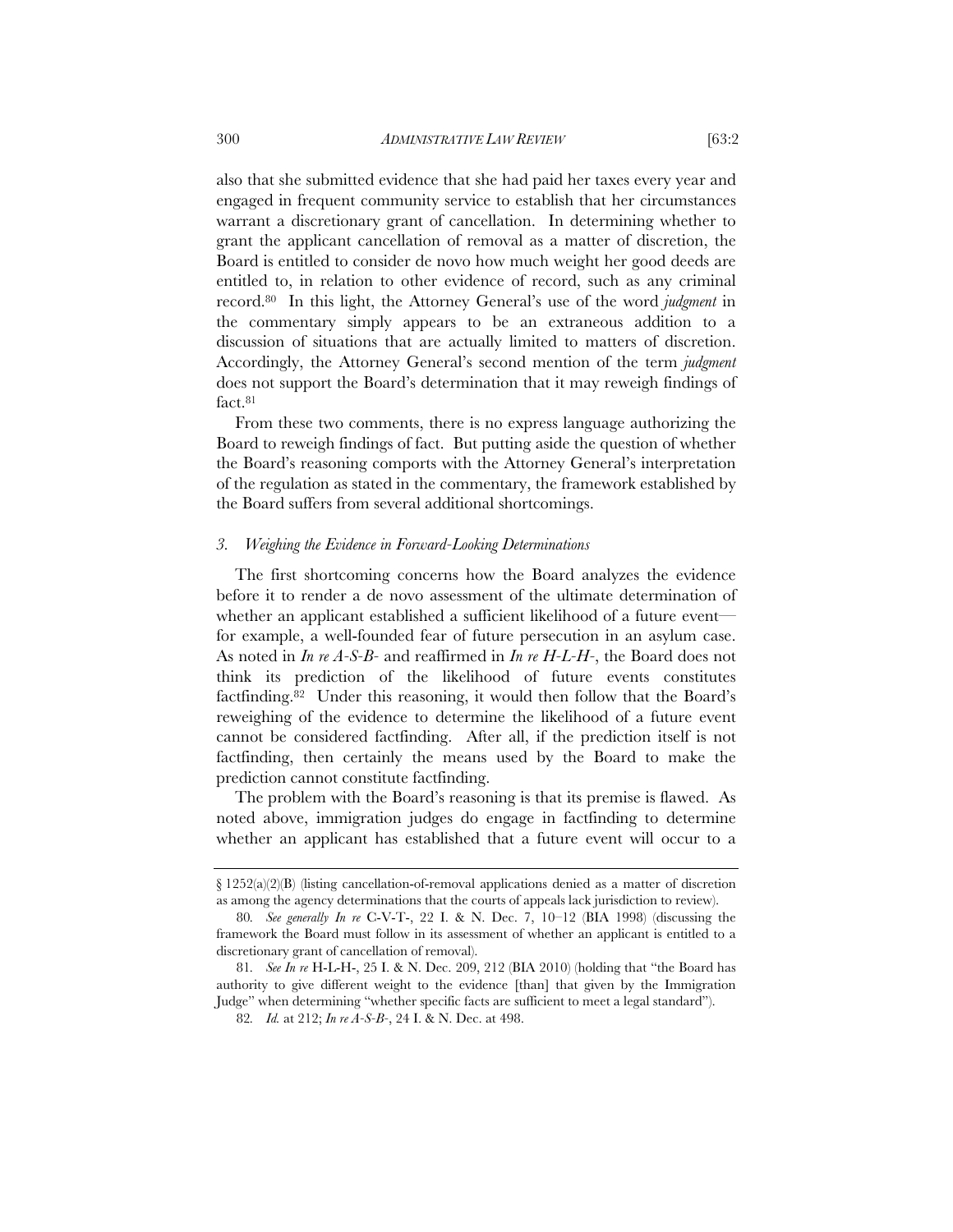prescribed level of certainty. It is not sufficient for the Board to say that such predictions about the likelihood of future events are simply not factfinding because they require "speculative findings about what may or may not occur . . . in the future."83 Speculation is a term used to describe a finding of fact that is not grounded in record evidence or subject to *reasonable* inference. As one commenter has observed, "all fact finding involves a continuous chain of inference so that the finding of basic facts itself is the drawing of an inference."84 Thus, the act of rendering a predictive decision on the basis of inferences drawn from the facts of the case necessarily involves factfinding.

To a certain extent, inferences used to predict the likelihood of future events will necessarily involve some level of speculation. The speculative aspects of the inferences become unreasonable when the speculation can be construed as "bald."85 As the Second Circuit explained, "The speculation that inheres in inference is not 'bald' if the inference is made available to the factfinder by record facts, or even a single fact, viewed in the light of common sense and ordinary experience."86 Thus, bald speculation merely refers to a specific type of factfinding, i.e., inferences that are not reasonable. However, the fact that an inference is not reasonable does not somehow alter the mode of analysis employed by the immigration judge when he or she made the inferential determination in question. It still remains a finding of fact, even if a reviewing body determines that the immigration judge erred in reaching that finding. If we assume that the Board has legitimately determined that a factual finding of the immigration judge is speculative, then the Board could simply overrule that finding under its clearly erroneous standard of review for factual findings.<sup>87</sup> But the fact that forward-looking determinations involve predictions, and hence a certain amount of speculation, does not itself create a basis for claiming that such determinations are not factfinding.

A review of the facts from *In re H-L-H-* will help to illustrate this point. Let us divide the germane evidence into two groups. In the first group, we have the letters from friends and family attesting to China's populationcontrol policies and documentation that relays the opinion of the local family planning office that the applicant would need to be sterilized.<sup>88</sup> In the second group, we have Department of State country reports stating that

<sup>83</sup>*. In re A-S-B-*, 24 I. & N. Dec. at 498.

<sup>84.</sup> Louis L. Jaffe, *Judicial Review: "Substantial Evidence on the Whole Record*,*"* 64 HARV. L. REV. 1233, 1242 (1951).

<sup>85</sup>*. See* Siewe v. Gonzales, 480 F.3d 160, 168–69 (2d Cir. 2007).

<sup>86</sup>*. Id.*

<sup>87</sup>*. See* 8 C.F.R. § 1003.1(d)(3)(i) (2010).

<sup>88</sup>*. In re* H-L-H-, 25 I. & N. Dec. 209, 210, 214–15 (BIA 2010).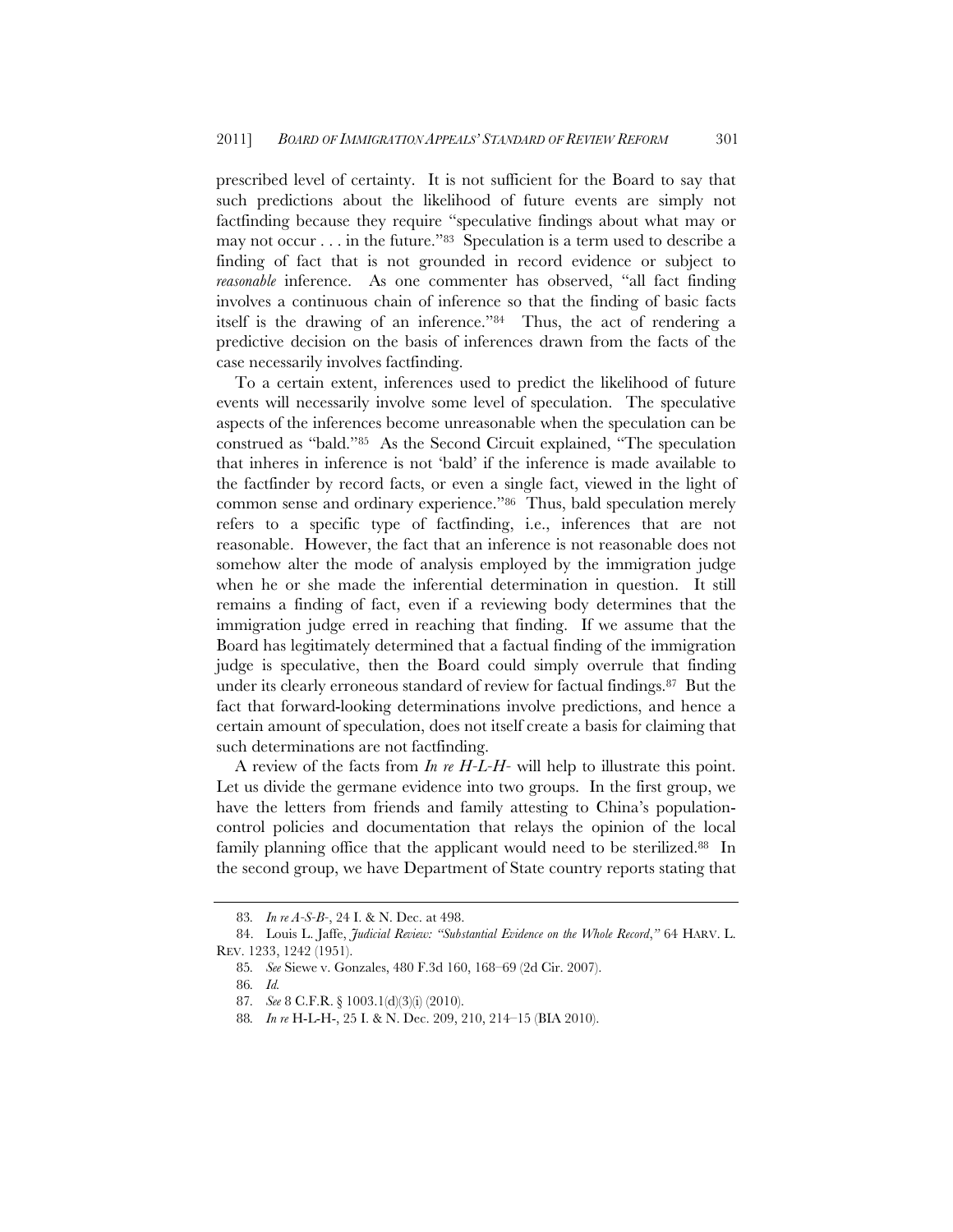it has found no evidence that individuals returned to China are forced to undergo sterilization procedures.89 The immigration judge gave the first group of evidence high probative value while the Board believed that the second group was more important.<sup>90</sup> In finding group one highly probative, the immigration judge made several possible inferences, such as the inference that a family planning office that says it will sterilize an applicant will, in fact, sterilize her if she is deported to China. That is not to say that such an inference is correct, but a reviewing body could reasonably characterize it as being grounded in the record evidence that the immigration judge was tasked to assess.

Moving on to the second group, the Board assumed that if the Department of State report mitigated the likelihood that sterilization would take place, then it is reasonable to infer that the applicant would not be sterilized (or at least that the probability of sterilization was sufficiently minimal).91 The Board also inferred that unsigned reports and documents created by individuals who are unavailable for cross-examination are not entitled to significant weight.92 Although the Board's holding may be reasonable, the pertinent issue becomes how the Board must engage in its analysis in light of the scope-of-review regulation. This is where the analysis gets more intricate, and the fine line between factfinding and judgments takes shape.

It would appear permissible for the Board to determine that the evidence did not support the immigration judge's well-founded fear of persecution finding if one of two modes of analysis occurred. First, the Board would have to accept the inferences that formed the basis of the immigration judge's opinion. That is to say, if the Board accepted the inferences—i.e., findings of fact of the immigration judge—but still determined in its judgment that the evidence did not support the contention that the applicant established a well-founded fear of persecution, then the Board could reverse the immigration judge's holding on the basis of its de novo authority.93 Second, the Board could determine that the inferences drawn by the immigration judge were neither grounded in the record nor reasonable, thus rendering the immigration judge's findings of fact clearly erroneous.94 However, where the Board went wrong was substituting its

<sup>89</sup>*. Id.* at 213–15.

<sup>90</sup>*. Id.* at 210, 213–14.

<sup>91</sup>*. See id.* at 213–14.

<sup>92</sup>*. Id.* at 214–15.

<sup>93</sup>*. See* 8 C.F.R. § 1003.1(d)(3)(ii) (2010).

<sup>94</sup>*. See id.* § 1003.1(d)(3)(i). For example, assume that the letter from the family planning office submitted by the applicant was actually from an office located fifty miles away from the applicant's hometown. Since population control policies are believed to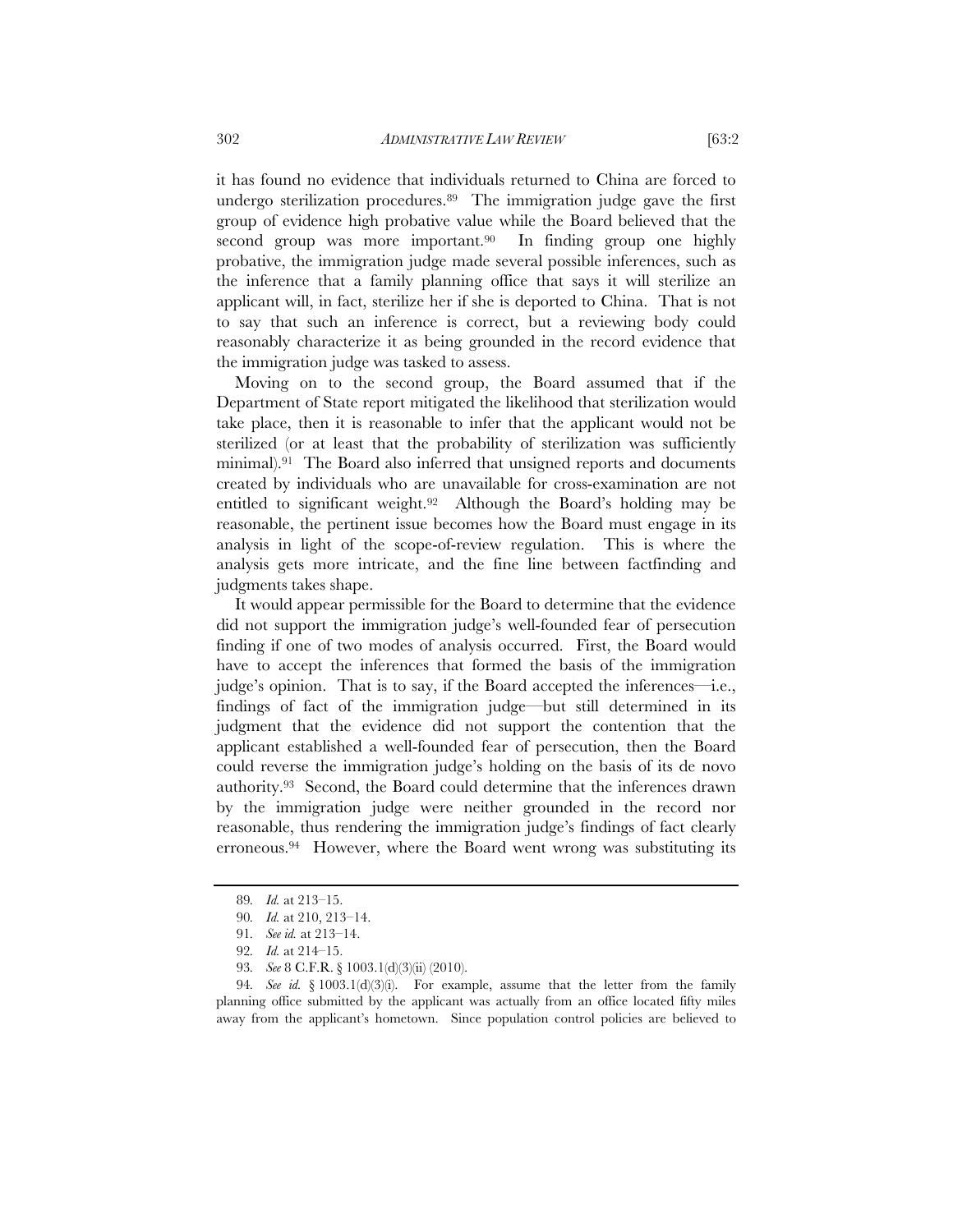own inferences for those of the immigration judge to minimize the probative value of several pieces of evidence.95 In short, the Board's mistake was to reweigh the probative value of the evidence in contravention of its scope of review.

#### *4. Weighing the Evidence in Determinations About Facts that Have Already Occurred*

In addition to how the Board analyzes factual findings regarding future events, a second shortcoming in its analysis concerns how it would review events that have already happened. Tweaking the facts of *In re H-L-H-* will help to illustrate this point. Assume that the asylum applicant claimed that she *already* was sterilized in China and that she subsequently fled to the United States because of this treatment. When she appeared before an immigration judge at her asylum hearing, the applicant's testimony on her own behalf was particularly brief, lasting no more than two or three minutes. In her testimony, the applicant said nothing contradictory, nor did she provide any other indicia of untruthfulness that would warrant a finding by the immigration judge that she was not credible.<sup>96</sup> However, even though the applicant did not contradict herself, because her testimony was scant, the immigration judge determined that she must submit corroborating evidence in order for her to sustain her burden of proving that she was persecuted in the past. $97$  Complying with this request, she

96. For further information on credibility determinations in immigration proceedings, see Scott Rempell, *Credibility Assessments and the REAL ID Act's Amendments to Immigration Law*, 44 TEX. INT'L L.J. 185 (2008), which reviews the shortcomings in an applicant's testimony that support an adverse credibility determination, including inconsistent testimony, omissions from an asylum application, implausible testimony, and an applicant's demeanor.

97*. See* 8 U.S.C. § 1158(b)(1)(B)(ii) (2006) ("Where the trier of fact determines that the applicant should provide evidence that corroborates otherwise credible testimony, such evidence must be provided unless the applicant does not have the evidence and cannot reasonably obtain the evidence."); *see also* 8 C.F.R. § 1208.13(a) (stating that an asylum applicant bears the burden of proof).

diverge among different localities, see *In re J-H-S-*, 24 I. & N. Dec. 196, 199 (BIA 2007), the letter submitted by the applicant would not be particularly probative of the likelihood that authorities would sterilize her if she returned to *her* hometown. If the immigration judge based his determination regarding the likelihood of sterilization on this letter, then it would be reasonable to label the inference drawn from this letter as unreasonably speculative.

<sup>95.</sup> Either mode of analysis may also lead to a third option. Even if the immigration judge's findings are reasonably grounded in the record, a review of the entirety of the administrative record might demonstrate that the immigration judge did not consider or explain sufficiently probative evidence that would tend to contradict his or her assessment. In that case, the Board could decide to remand the case for further factfinding instead of overruling the opinion itself. *See* 8 C.F.R. § 1003.1(d)(3)(iv); *cf. infra* Part III.A (discussing whether the Board has authority to consider evidence of record that the immigration judge did not consider or use to support his or her holding).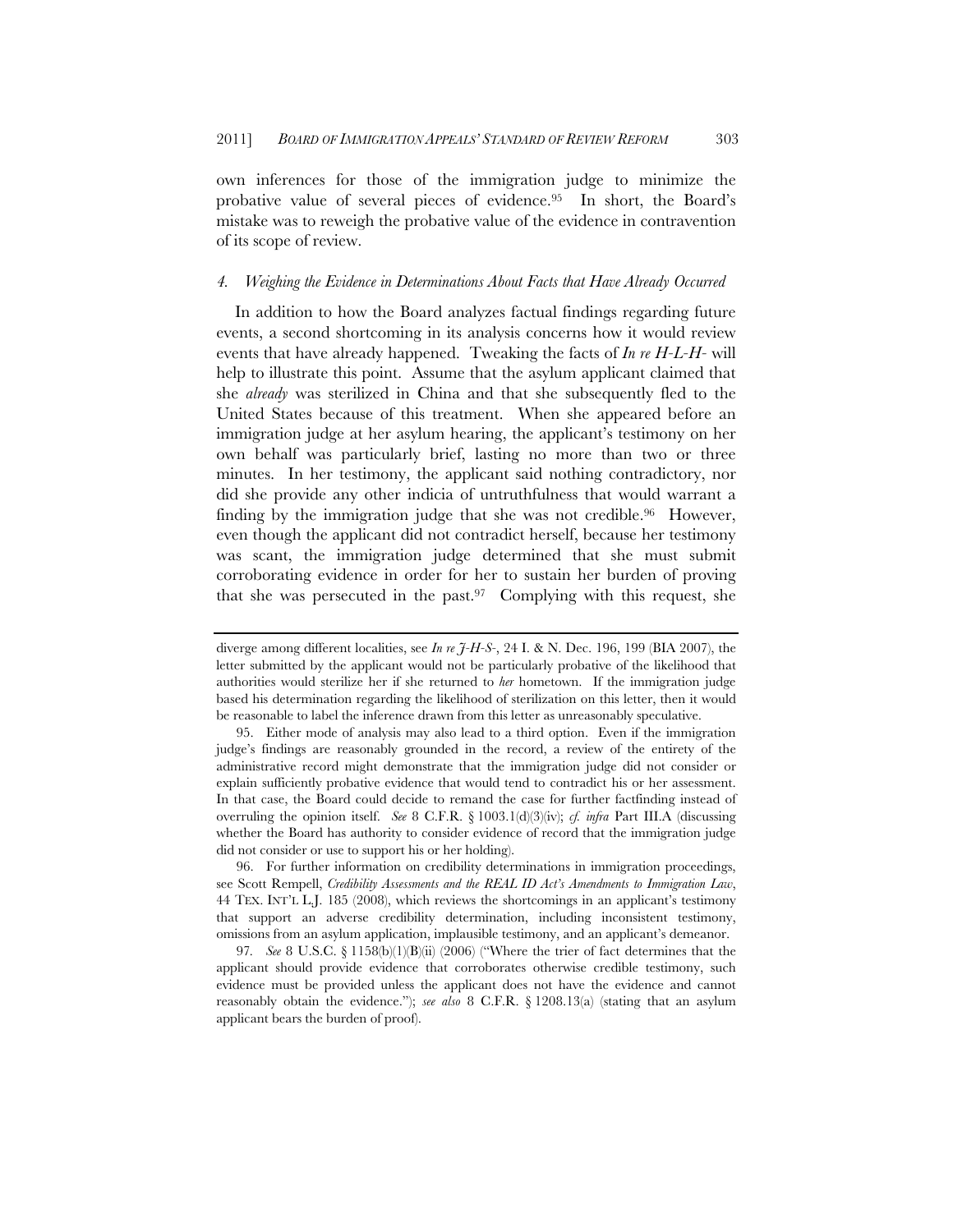submitted several documents to corroborate her prior residence in her hometown in China, a letter from the family planning office that required her to show up for a bimonthly gynecological examination, and hospital records that showed she underwent a medical procedure, although the records did not specify the type of medical procedure.<sup>98</sup>

Evaluating the evidence, the immigration judge infers from the testimony and submitted exhibits that the medical procedure the applicant underwent was a forced sterilization procedure and holds that the applicant established past persecution. What if the Board disagrees with the immigration judge? The answer would depend on the nature of the disagreement. If the Board does not think that the applicant established past persecution on the basis of a forced sterilization procedure, then this would be a permissible—but incorrect<sup>99—</sup>finding within its scope-of-review authority. Indeed, it would simply be the Board evaluating the uncontested evidence of record as established by the immigration judge and determining de novo that the applicant failed to satisfy the ultimate statutory standard for past persecution.<sup>100</sup>

In contrast, what if the Board disagrees with the immigration judge's determination that the applicant provided evidence sufficient to establish that she was forcibly sterilized? Perhaps the Board thought it was unclear why the applicant underwent a medical procedure and what the procedure was for.101 And, consequently, the Board decided that the medical

 100. Consequently, the Board's decision would be permissible under 8 C.F.R. § 1003.1(d)(3)(ii). *See* Board of Immigration Appeals: Procedural Reforms to Improve Case Management, 67 Fed. Reg. 54,878, 54,890 (Aug. 26, 2002).

<sup>98</sup>*. See generally* Pan v. Mukasey, 260 F. App'x 387, 389 (2d Cir. 2008) (finding that a required gynecological examination, without more, does not amount to past persecution).

<sup>99</sup>*. See* 8 U.S.C. § 1101(a)(42) (2010) ("a person who has been forced to abort a pregnancy or to undergo involuntary sterilization . . . shall be deemed to have been persecuted on account of political opinion"); *see also* Lin v. U.S. Dep't of Justice, 494 F.3d 296, 309–10 (2d Cir. 2007) (en banc) (finding that spouses of individuals who have been sterilized are not entitled to a finding of per se past persecution).

 <sup>101.</sup> Such a scenario raises an interesting question about the scope of the Board's authority when reviewing a decision of the immigration judge in which no adverse credibility determination is made. Under 8 U.S.C.  $\S$  1158(b)(1)(B)(iii), "if no adverse credibility determination is explicitly made [by the immigration judge], the applicant or witness shall have a rebuttable presumption of credibility on appeal." Since the Board does not have de novo authority to review credibility determinations, it remains to be seen how, exactly, the presumption of credibility could be rebutted. Must the Board accept the applicant's scant testimony in which she indicated that she was sterilized? If not, how can a contrary finding be squared with the rebuttable presumption in the statute? One potential answer is to assume that a finding of credibility does not necessarily mean that the testimony of the applicant should be considered "gospel truth." *See* Kumar v. Gonzales, 444 F.3d 1043, 1060 (9th Cir. 2006) (Kozinski, J., dissenting). In other words, even if there is no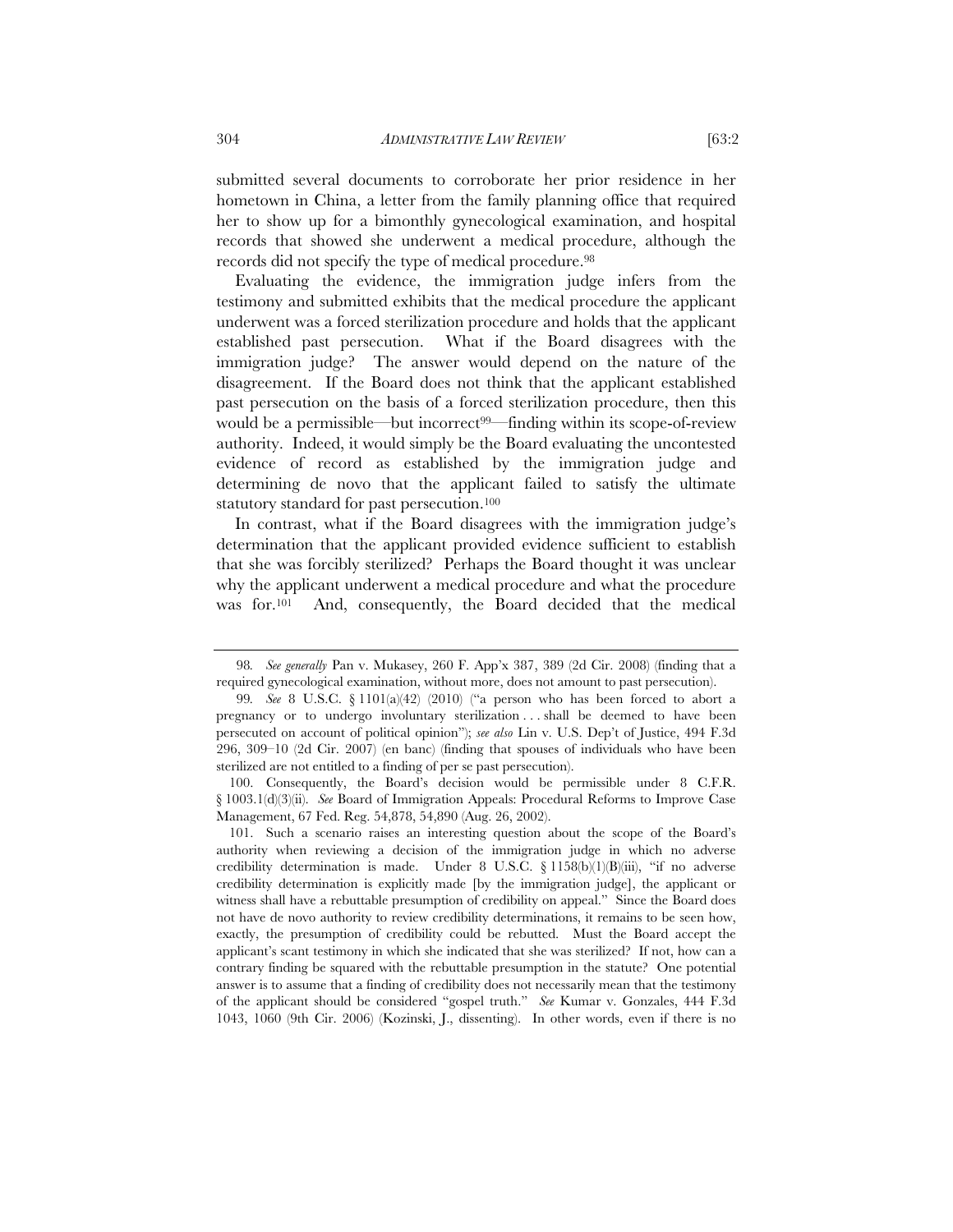documentation was not entitled to significant probative value. This would be an example where the Board would be reweighing the probative value of the evidence presented during the asylum hearing in contravention of the scope-of-review regulation. For if the immigration judge reasonably inferred that the medical procedure was for a forced sterilization (and we are assuming for purposes of this hypothetical that the inference was reasonable), then there would be no way for the Board to hold that this finding was clearly erroneous. However, according to the Board's reasoning discussed above, reweighing of the evidence falls within the scope of its de novo authority.102

Although the Board has never stated explicitly that its authority to reweigh evidence of record is limited to forward-looking matters, the cases in which it asserted de novo authority to reweigh evidence concerned forward-looking issues such as a well-founded fear of persecution.103 Irrespective of whether the Board believes its authority to reweigh evidence extends to established past facts, this analysis has shown that reweighing evidence de novo is not permitted under the scope-of-review regulation for any factual finding rendered by an immigration judge, whether it concerns past or future events. The only difference between past and future factfinding is that a factual finding that concerns future events includes a greater degree of inferential factfinding—and hence speculation.104 What is apparent, though, is that the basic analytical framework the Board applies when weighing evidence does not comport to the factfinding parameters laid out in the scope-of-review regulation.<sup>105</sup>

#### *5. Using the Ultimate Holding as a Justification to Reweigh Evidence*

The discussion above has shown that the Board is incorrect in justifying its authority to reweigh evidence in forward-looking assessments on the basis of its mistaken belief that determinations concerning future events cannot concern facts. In *In re H-L-H-*, the Board provided an additional rationale to justify its interpretation of its authority to reweigh evidence of

definable basis in the record for finding that an applicant is not credible, every word of the applicant's testimony need not be credited on appeal in every circumstance. An additional possibility would be that the statute trumps the inconsistent language in the regulation in this instance.

<sup>102</sup>*. See In re* H-L-H-, 25 I. & N. Dec. 209, 212 (BIA 2010).

<sup>103</sup>*. See id.*; *In re* A-S-B-, 24 I. & N. Dec. 493, 497 (BIA 2008).

<sup>104.</sup> There is also a potentially separate assessment of the *probability* of a future event occurring that is not present in an analysis of past events. That issue will be taken up in Part III.C, *infra*.

<sup>105</sup>*. See* Board of Immigration Appeals: Procedural Reforms to Improve Case Management, 67 Fed. Reg. at 54,890.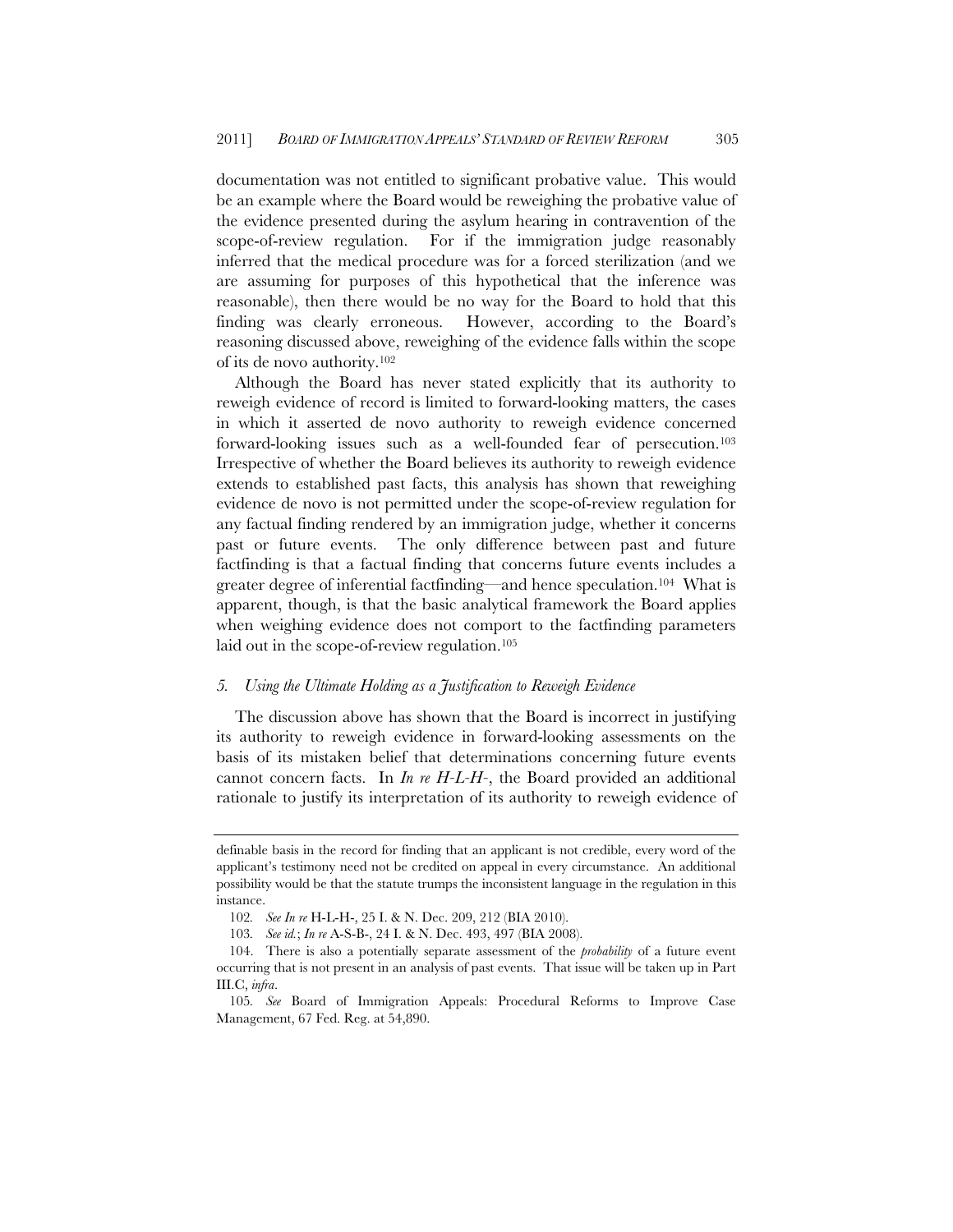record. This additional justification warrants mentioning because it further demonstrates the critical failings in the way in which the Board has interpreted its scope of review. To paraphrase, the Board stated that de novo authority to reweigh evidence is critical to ensure that an immigration judge does not erroneously rely on "anecdotal and subjective evidence" to determine that an applicant has established a well-founded fear of persecution.106

Setting aside the fact that the Board can still review such perceived shortcomings under the clearly erroneous standard,<sup>107</sup> the problem with the Board's rationale is that it is using the ends to justify the means. Essentially, the Board is asserting that it needs greater authority to overrule an immigration judge's decision because it may not agree with that decision on the basis of its assessment of the probative value of certain pieces of evidence. But the importance of correcting decisions believed to be wrong is not the issue here; the issue is whether the Board has authority to do it. And if a regulation limits that authority out of a desire to ensure that two levels of decisionmakers do not separately weigh the probative value of the exhibits submitted during a hearing,108 then the Board's desire to make what it believes to be the correct decision cannot subjugate this stated purpose of the regulation.

#### *C. A Scope of Review in Disarray*

Even before the Board issued any precedential decisions interpreting the new scope-of-review regulation, the Attorney General recognized that the changes to the Board's scope of review would require a more careful mode of analysis by the Board.109 In the precedential cases issued by the Board that have assessed the parameters of its scope of review under the 2002 regulation, the Board has not provided a consistent interpretation of these regulations. The Board has also failed to consistently apply the general framework enunciated by the Attorney General, including the question of what constitutes a judgment.

109*. Id.* at 54,890 (acknowledging that a "more refined analytical approach to deciding cases" would be required of the Board).

<sup>106</sup>*. In re H-L-H-*, 25 I. & N. Dec. at 212.

<sup>107</sup>*. See* 8 C.F.R. § 1003.1(d)(3)(i) (2010).

<sup>108</sup>*. See* Board of Immigration Appeals: Procedural Reforms to Improve Case Management, 67 Fed. Reg. at 54,889 ("The parties to a case on appeal have already been forced to concentrate their energies and resources on persuading the trial judge that their account of the facts is the correct one and requiring them to persuade . . . more judges at the appellate level is requiring too much. The clearly erroneous standard of review recognizes that an evidentiary hearing on the merits should be the main event rather than a tryout on the road." (internal quotation marks, alterations, and citations omitted)).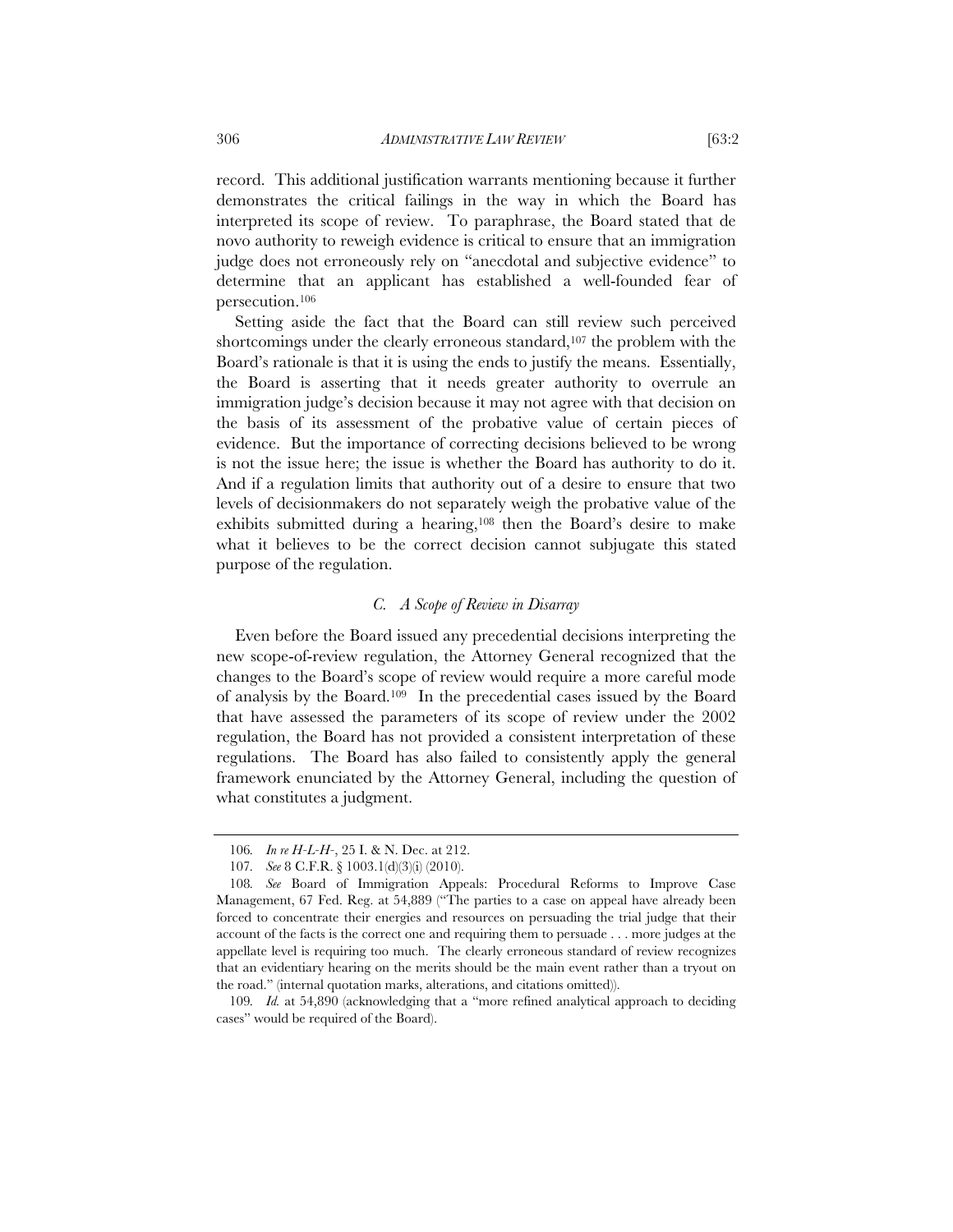Beyond these general problems, Part II of this Article has identified at least two specific areas where the Board's analysis has gone particularly astray. The first is the Board's blanket assertion that things that have not yet occurred cannot be considered facts.110 The second is the Board's conclusion that it has de novo authority to reweigh evidence of record.111 In addition to being contrary to the express wording of the Attorney General's commentary,<sup>112</sup> this conclusion appears to contradict the Board's earlier precedential cases that held that it does not have authority to reweigh evidence.113

The Board's rule on prospective factfinding is tethered to neither the plain meaning of the scope-of-review regulation and the Attorney General's commentary accompanying it, nor to any of its own precedential decisions. Rather, it is a rule that the Board could have just as easily made in any context before the Attorney General promulgated the scope-of-review regulation. And regardless of whether the Board's pronouncement on prospective factfinding is tied to the regulation or not, it still suffers from the same analytical failings.

All of these shortcomings in the Board's holdings beg the question of just how much the Board is at fault for its flawed analyses and whether the complexity of the issues at hand have played a role in the development of the case law that now governs the Board's scope of review. If the complexity of the regulation as applied to the adjudication of immigration cases is minimal, then reform efforts should be directed predominantly at the Board. Conversely, if a significant amount of the confusion is based on the application of the regulation in immigration proceedings generally, then the regulation itself would warrant closer scrutiny and possibly modification. A discussion of how the courts of appeals have evaluated the Board's scope-of-review regulation will help to explore this question further.

<sup>110</sup>*. See In re H-L-H-*, 25 I. & N. Dec. at 212; *In re* A-S-B-, 24 I. & N. Dec. 493, 498 (BIA 2008); *see also* 8 C.F.R. § 1003.1(d)(3)(i).

<sup>111</sup>*. See In re H-L-H-*, 25 I. & N. Dec. at 212.

<sup>112</sup>*. See* Board of Immigration Appeals: Procedural Reforms to Improve Case Management, 67 Fed. Reg. at 54,889.

<sup>113</sup>*. See In re* R-S-H-, 23 I. & N. Dec. 629, 637 (BIA 2003) ("A factfinding may not be overturned simply because the Board would have weighed the evidence differently or decided the facts differently had it been the factfinder." (internal quotation marks omitted)). For examples of cases that have followed *In re R-S-H-* after the Board's decision in *In re A-S-B-*, see *In re Kafilat Adetoro Longe*, File A074-404-848, 2008 WL 4065988, at \*1 (BIA Aug. 8, 2008), and *In re Chable-Cauich*, File A078-185-369, 2008 WL 3919086, at \*1 (BIA July 29, 2008).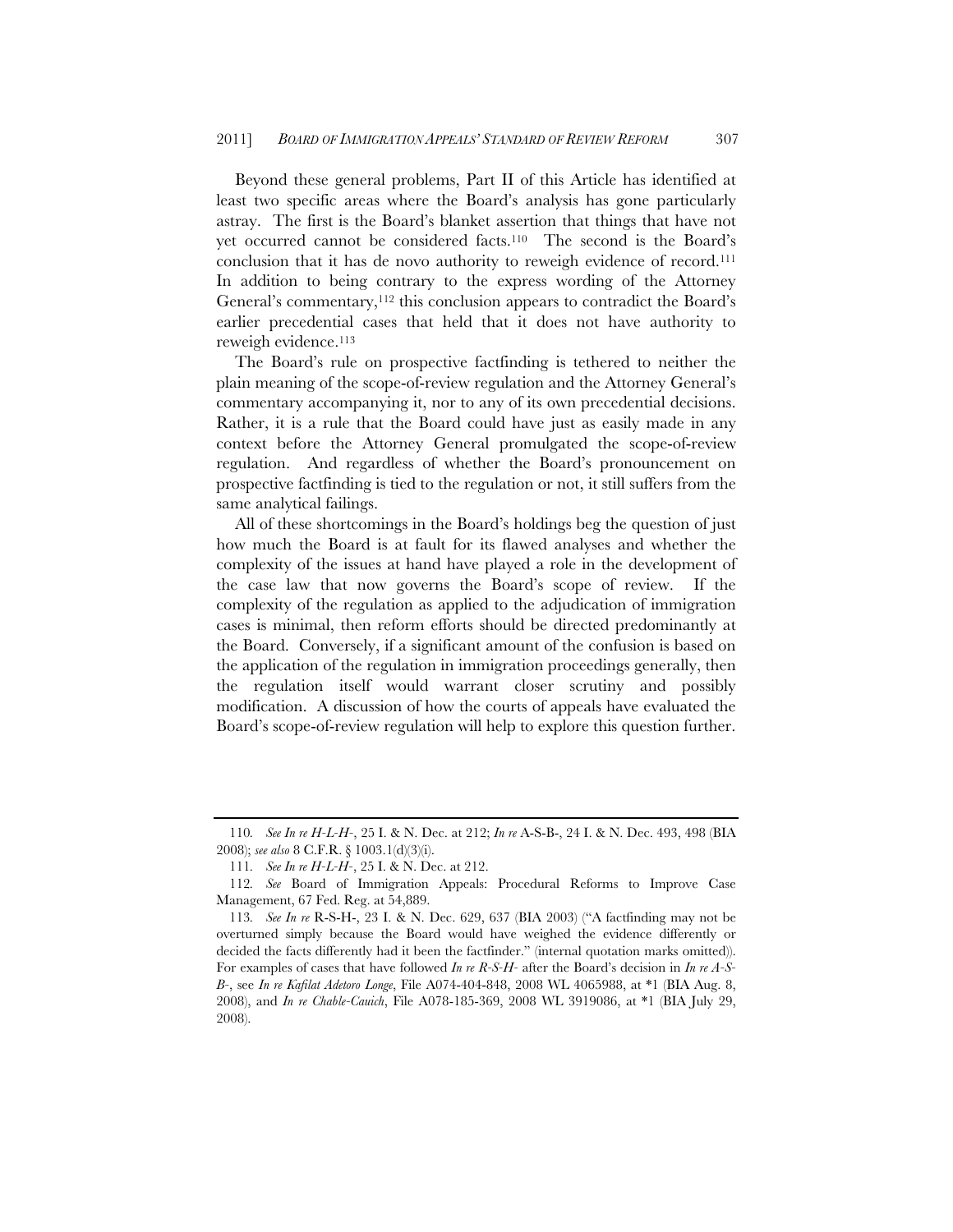The case law in the courts of appeals that has evaluated the scope-ofreview regulation further supports the case for reform of the regulation. While some of the Board's faulty decisionmaking was clearly of its own making, the problems inherent in the current scope-of-review regulation become more readily apparent when evaluating the decisions in the courts of appeals. These decisions show a large amount of divergence on a multitude of different questions concerning the scope-of-review regulation. The following discussion will highlight and evaluate the three major areas of confusion and disagreement within the opinions rendered by the courts of appeals.

#### *A. Whether the Board Is Limited to the Findings of the Immigration Judge*

Interpreting the scope-of-review regulation, the appellate courts have come to different conclusions about the parameters of the Board's authority to review the record. Several decisions have found that the Board's authority extends to the consideration of record evidence not discussed by the immigration judge nor used as a basis for the immigration judge's ultimate determination. For example, in *Efimova v. Mukasay*, the court held that it was permissible for the Board to vacate the immigration judge's grant of cancellation of removal on the basis of, *inter alia*, portions of the record that were not emphasized by the immigration judge.<sup>114</sup> Other decisions have gone even further, holding that the Board does not engage in impermissible factfinding as long as it bases "its decision on facts already in the record."115 In *Ye v. Department of Homeland Security* (*DHS*), the court found that the Board did not contravene its limited factfinding role when it determined that the applicant was not credible on the basis of an inconsistency that the immigration judge did not cite.<sup>116</sup>

In contrast, in other decisions the courts of appeals have found that the scope-of-review regulation does not permit the Board to base its determination on any facts in the record not reviewed or explicitly considered by the immigration judge in rendering his or her decision. In *Zheng v. DHS*, for example, the Board found the asylum applicant not credible on the basis of inconsistencies that "were not relied on or mentioned by" the immigration judge.<sup>117</sup> The court concluded that the

<sup>114.</sup> Efimova v. Mukasey, 292 F. App'x 118, 120 (2d Cir. 2008).

 <sup>115.</sup> Ye v. DHS, 446 F.3d 289, 296 (2d Cir. 2006); *see also* Pan v. Mukasey, 266 F. App'x 21, 22–23 (2d Cir. 2008).

<sup>116</sup>*. Ye*, 446 F.3d at 296.

<sup>117.</sup> Zheng v. DHS, 332 F. App'x 696, 699 (2d Cir. 2009).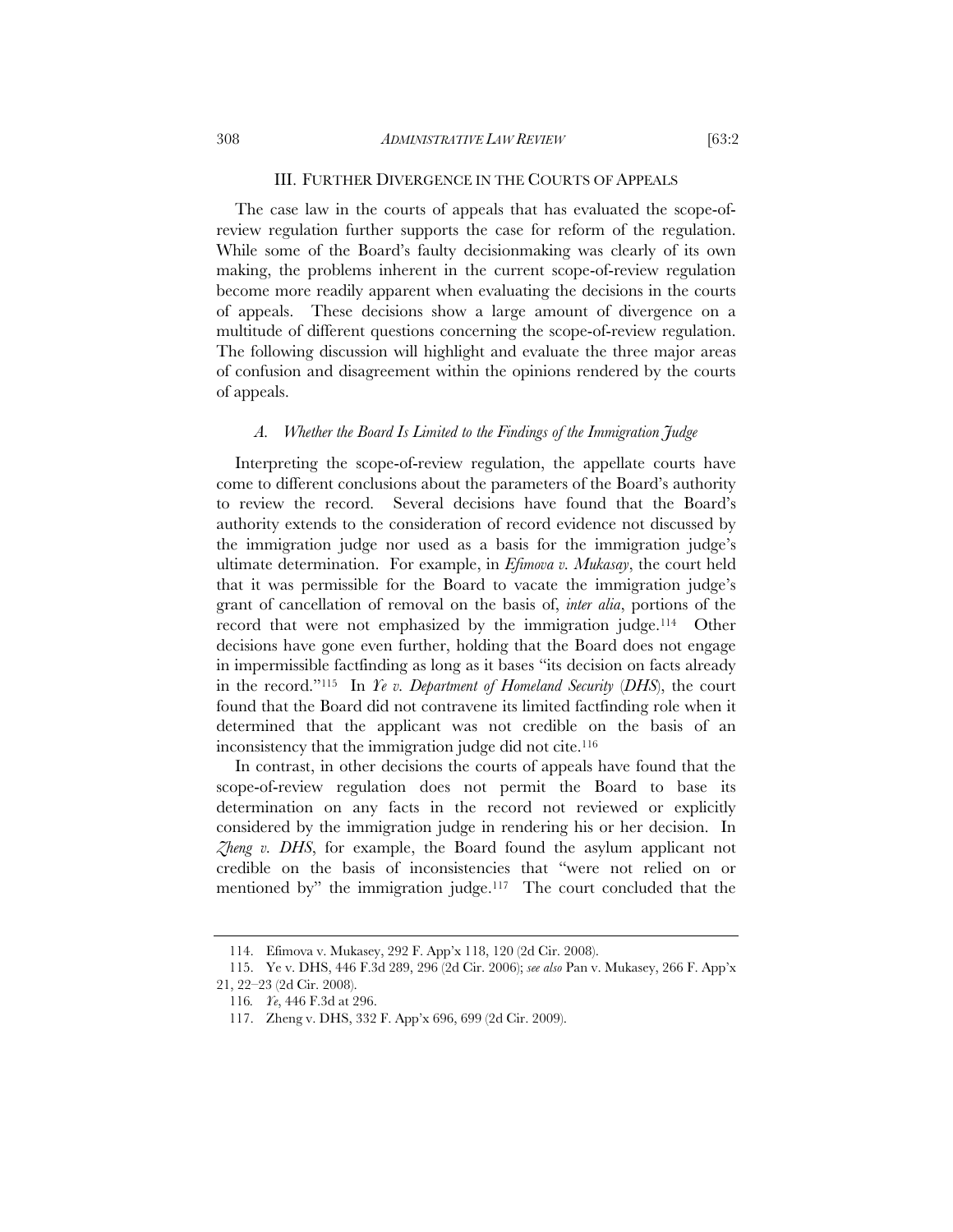Board's actions "constituted improper fact-finding" under its limited scope of review.118 Similarly, in the cancellation-of-removal case *Padmore v. Holder*, the court chastised the Board for rendering findings regarding the nature of the applicant's criminal convictions when the immigration judge "made no such findings with respect to them."<sup>119</sup> The court found it inconsequential that the Board's findings were based on its assessment of conviction documents that were part of the administrative record.<sup>120</sup>

The divergence in what courts think the Board can consider provides the Board with inconsistent guidance on how to define the scope of its authority to review an administrative record. What these cases show is that, in large part, it often comes down to the type of inquiry the Board is making, the form of relief or protection from deportation at issue, and the case's procedural posture. Courts afford greater latitude to Board decisions that affirm the immigration judge's determination, but merely supplement the immigration judge's findings.121 Intuitively, greater latitude in such a scenario makes sense. However, if the parameters of the Board's scope of review are to be understood in a consistent manner, then it would appear necessary for courts to apply that standard uniformly, regardless of the merits of the decision as it pertains to the underlying form of relief.

# *B. Whether the Board May Reweigh Evidence of Record for Determinations that Are Not Discretionary*

Because the Board thinks that it has de novo authority to reweigh evidence of record, it is important to consider whether the courts of appeals agree with its interpretation. The cases establish that, by and large, the appellate courts do not *expressly* agree with the Board on this point.<sup>122</sup>

122*. See, e.g.*, Sherpa v. Holder, 374 F. App'x 104, 105 (2d Cir. 2010) ("The BIA may not reject a factual finding simply because it would have weighed the evidence differently or

<sup>118</sup>*. Id.*; *cf.* Shao v. Mukasey, 546 F.3d 138, 162 (2d Cir. 2008) (noting that the Board accepted the immigration judge's "critical finding of fact" and that the petitioner could not establish error on the basis of the Board reviewing evidence because the parties consented to its review).

<sup>119.</sup> Padmore v. Holder, 609 F.3d 62, 68 (2d Cir. 2010).

<sup>120</sup>*. Id.* at 68–69. Similarly, the Ninth Circuit held in *Brezilien v. Holder* that the Board erred by rendering factual findings not made by the immigration judge regarding the applicant's asylum claim. 569 F.3d 403, 413–14 (9th Cir. 2009). The court essentially ignored the Board's holdings in *In re A-S-B-* and *In re V-K-* and found that deference was not warranted because of the regulation's "clear . . . text." *Id.* 

<sup>121</sup>*. See, e.g.*, Krishnapillai v. Holder, 563 F.3d 606, 615 (7th Cir. 2009) ("We review the IJ's decision as supplemented by the Board's own analysis."); *Ye*, 446 F.3d at 293, 296; Chen v. Gonzales, 417 F.3d 268, 271 (2d Cir. 2005) ("Where the [Board of Immigration Appeals (BIA)] adopts the decision of the IJ and merely supplements the IJ's decision, however, we review the decision of the IJ as supplemented by the BIA.").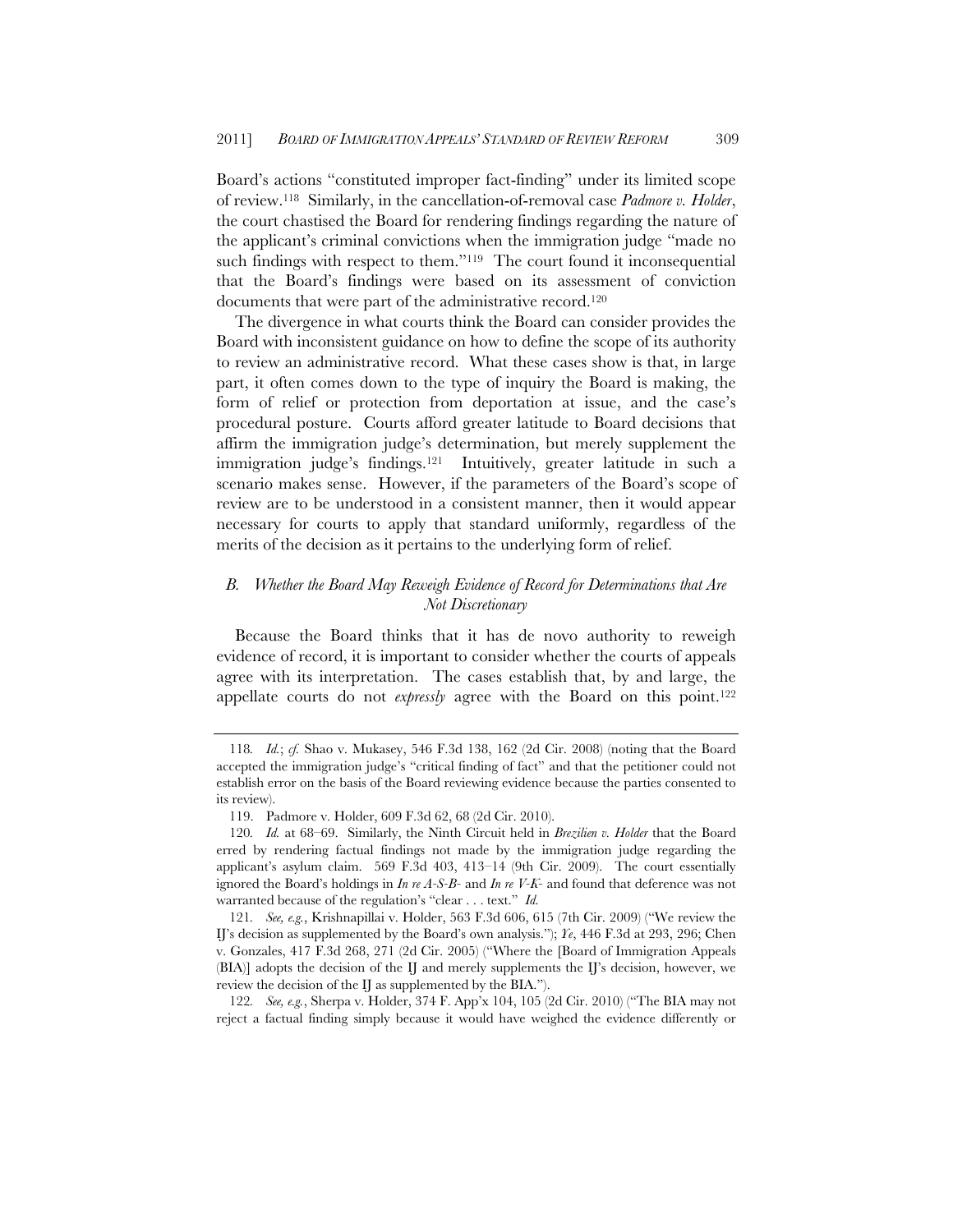Court decisions that strike down the Board's authority to reweigh evidence fall generally into one of three categories.

The first reason courts find that the Board may not reweigh evidence of record is simply the express language of the Attorney General's commentary accompanying the scope-of-review regulation,<sup>123</sup> which, as noted above, prohibits reweighing evidence.124 There can be no question that this reason is justified; the Attorney General's interpretation of its own regulations is binding on the Board.125 And, as explained before, the pronouncement by the Attorney General that the Board may reweigh evidence de novo was only in relation to *discretionary* determinations and the Board's assessment of the equities in a given case.126

The second way courts have struck down the Board's authority to reweigh evidence is by analogizing to instances outside the immigration context where courts apply the clearly erroneous standard.<sup>127</sup> This reason is also justified because, even assuming arguendo that the Attorney General had the authority to interpret the clearly erroneous standard in a manner contrary to the way it is ordinarily applied, no effort was made to do so. To the contrary, the supplemental information to the regulation draws support for its interpretation of clearly erroneous review from the Supreme Court's decision in *Anderson v. Bessemer City*,<sup>128</sup> a case that reviewed how the federal

123*. See, e.g.*, *Alvarado de Rodriguez*, 585 F.3d at 234; *Kabba*, 530 F.3d at 1245.

 124. Board of Immigration Appeals: Procedural Reforms to Improve Case Management, 67 Fed. Reg. 54,878, 54,889 (Aug. 26, 2002).

 126. Board of Immigration Appeals: Procedural Reforms to Improve Case Management, 67 Fed. Reg. at 54,890.

127*. See, e.g.*, *De La Rosa*, 598 F.3d at 108 (citing Ceraso v. Motiva Enters., 326 F.3d 303, 316–17 (2d Cir. 2003)).

decided the facts differently had it been the factfinder."); Hernandez Ramirez v. Holder, 372 F. App'x 502, 503 (5th Cir. 2010) (upholding the Board's decision because it "did not reweigh the facts"); De La Rosa v. Holder, 598 F.3d 103, 108 (2d Cir. 2010) ("The standard of review entailed by 'weight of the evidence' cannot be squared with review for clear error in this Circuit."); Alvarado de Rodriguez v. Holder, 585 F.3d 227, 234–35 (5th Cir. 2009) (finding that the Board must have reweighed the evidence to reach a conclusion contrary to the immigration judge); Kabba v. Mukasey, 530 F.3d 1239, 1245–46 (10th Cir. 2008) (faulting the Board for failing to defer to the immigration judge's determination that the asylum applicant did not know that the documents he submitted were fraudulent); Wang v. Gonzales, 190 F. App'x 49, 50–51 (2d Cir. 2006) (holding that the Board erred by substituting its own opinion about whether the Chinese government would count the applicant's United States-born children for purposes of enforcing its population control policies).

<sup>125</sup>*. See* 8 U.S.C. § 1103(a)(1) (2006); *see also In re* A-A-, 20 I. & N. Dec. 492, 502 & n.23 (BIA 1992).

 <sup>128.</sup> Board of Immigration Appeals: Procedural Reforms to Improve Case Management, 67 Fed. Reg. at 54,889 (citing Anderson v. Bessemer City, 470 U.S. 564, 573 (1985)).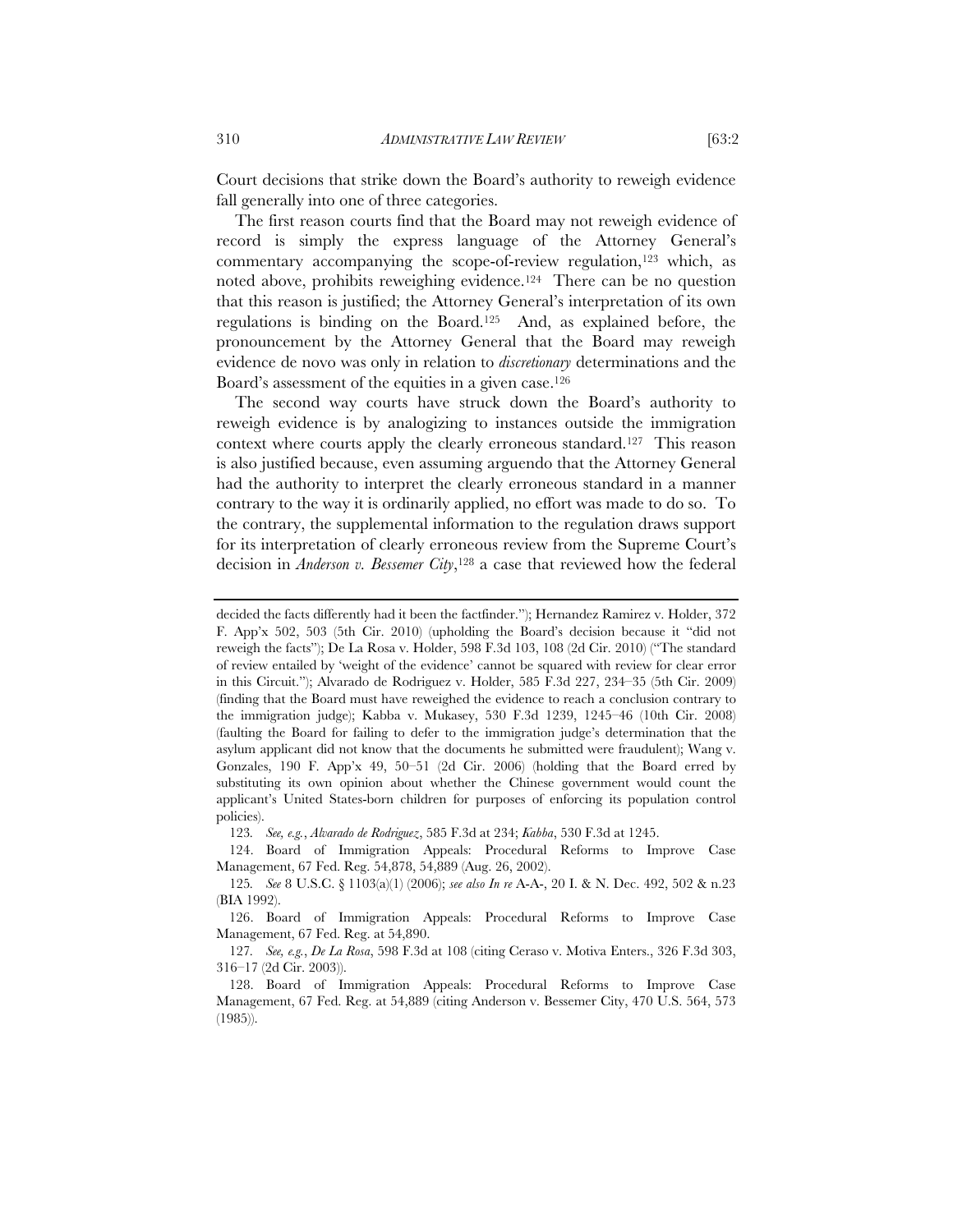courts of appeals should apply the clearly erroneous standard to a federal district court's de novo assessment of the record. In *Anderson*, the Court stated that "the court of appeals may not reverse [the decision before it] even though convinced that had it been sitting as the trier of fact, it would have weighed the evidence differently."<sup>129</sup> The Supreme Court's language is nearly identical to that used by the Attorney General, and further undermines the Board's conclusion that it has authority to reweigh evidence of record under its scope of review.

The third method courts use is simply to determine that the Board could not have reached the decision it did unless it had reweighed the evidence in contravention of its standard of review for factual findings.130 Although this reasoning is more precarious and subject to abuse, there is no reason why it would not be legitimate if the record establishes that the Board improperly weighed the evidence. Specifically, the record must show that the Board voiced disagreement with how the immigration judge characterized the evidence, and it does so in a situation where the immigration judge's interpretation of the evidence was reasonable. The Board's disagreement with the immigration judge would demonstrate that there were multiple ways to interpret the facts at hand. The reasonableness of the immigration judge's interpretation would mean that the Board could not overturn it under the clearly erroneous standard of review.131

Although there do not appear to be any appellate court cases that *explicitly* condone the Board reweighing evidence, there is *implicit* acceptance in certain instances. This implicit acceptance is based on how an appellate court defines what in the record the Board can consider in the first place. (This was discussed *supra* Part III.A.) If courts do not think the Board has authority to review de novo any aspect of the record not specifically mentioned by the immigration judge, then any meaningful discussion by the Board of the probative value of other evidence could be construed by appellate courts as reweighing the evidence. However, courts that permit the Board to consider evidence that is in the record but not cited by the immigration judge in support of the decision are, in essence, permitting the

<sup>129</sup>*. Anderson*, 470 U.S. at 574.

<sup>130</sup>*. See, e.g.*, Kaplun v. Attorney Gen., 602 F.3d 260, 272 n.9 (3d Cir. 2010) ("[T]he Board applied a *de novo* standard to all of the IJ's relevant factual findings."); Wang v. Gonzales, 190 F. App'x 49, 51 (2d Cir. 2006) ("[T]he BIA appears to have simply substituted its own judgment for that of the IJ.").

<sup>131</sup>*. See Anderson*, 470 U.S. at 573–74 (stating that appellate courts applying the clearly erroneous standard of review cannot overturn plausible findings of fact); *see also* Grider v. Keystone Health Plan Cent., Inc., 580 F.3d 119, 138 (3d Cir. 2009) (crediting a trial judge's reasonable inference derived from the facts of the case); United States v. Stevenson, 396 F.3d 538, 542 (4th Cir. 2005) (applying the *Anderson* plausibility standard).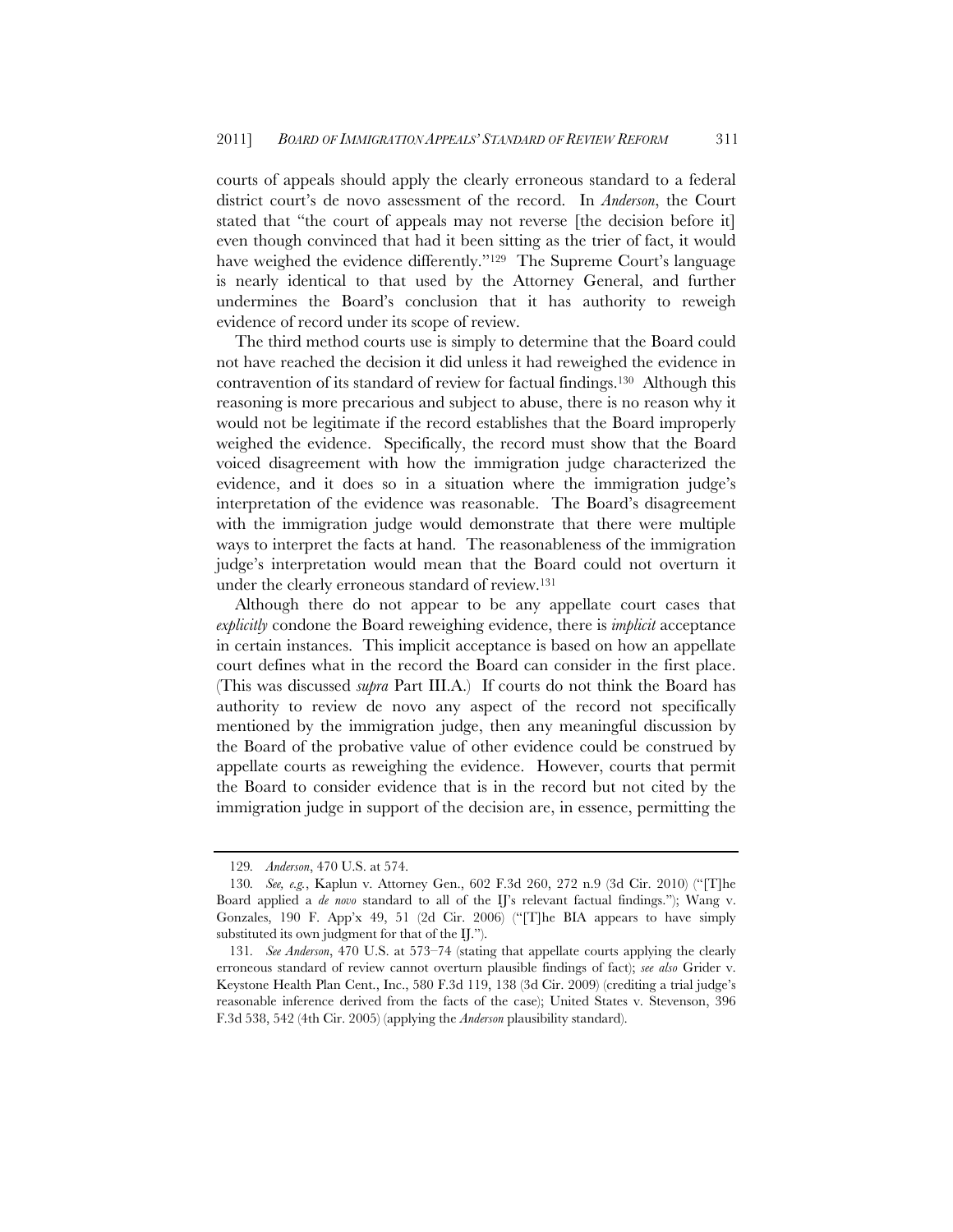Board to reweigh evidence, even though they do not characterize it as such.

A hypothetical will help to illustrate this point. Assume that an administrative record is limited to facts A, B, and C, and the immigration judge issues a decision on the basis of facts A and B. Under the court interpretation allowing the Board to consider any evidence of record, the Board would be permitted to consider fact C in its assessment. If, in its review of the record, the Board does consider fact C and uses it to render its ultimate determination, then the Board has necessarily assigned fact C greater weight than the immigration judge did. This is so because the immigration judge implicitly assigned zero weight to fact C by failing to consider it.

Decisions in the courts of appeals confirm the view that the Board has no *express* authority to reweigh evidence of record under the scope-of-review regulations. This is apparent from the wording of the regulation, the Attorney General's binding interpretation of the regulation, and the general principles of appellate review applicable to the clearly erroneous standard of review. However, if some court decisions implicitly condone the Board reweighing evidence, then these decisions reinforce a mode of analysis encompassing a framework of review comparable to the one the Board would employ if it were to expressly consider de novo the weight to afford various parts of the record. Given that the Board has decided tens of thousands of nuanced, fact-intensive cases since the Attorney General implemented the scope-of-review regulation in 2002,132 it becomes apparent why the current framework has been problematic, even for issues like reweighing evidence that, on the surface, appear straightforward.<sup>133</sup>

<sup>132</sup>*. See* STATISTICAL YEAR BOOK, *supra* note 10, at S2 fig.27 (charting the number of cases that have come before the Board in recent years).

 <sup>133.</sup> Even if the Board did not make the erroneous conclusion that it could reweigh findings of fact, there might still be ambiguity associated with its authority to determine de novo whether undisputed facts are sufficient to meet a legal standard. *See* Board of Immigration Appeals: Procedural Reforms to Improve Case Management, 67 Fed. Reg. at 54,890 ("The 'clearly erroneous' standard does not apply to determinations of matters of law, nor to the application of legal standards . . . ."). This is because the Board's determination of whether an applicant satisfied an ultimate legal standard would still require it to assess the undisputed facts before it, and a determination contrary to the immigration judge could still create the *appearance* that the Board has engaged in improper weighing of the evidence. Thus, even though the Board's analysis would be operating well within the parameters of its de novo authority, a reviewing court could carelessly conclude that the Board has engaged in improper de novo factfinding. *Cf.* Ramadan v. Gonzales, 479 F.3d 646, 648 (9th Cir. 2007). This problem is exacerbated by the fact that federal appellate courts have long viewed the inquiry into certain forms of relief and protection as entirely questions of fact. *See, e.g.*, Sowe v. Mukasey, 538 F.3d 1281, 1285 (9th Cir. 2008); Butt v. Keisler, 506 F.3d 86, 89 (1st Cir. 2007); Perlera-Escobar v. EOIR, 894 F.2d 1292, 1296 (11th Cir. 1990); Ipina v. INS, 868 F.2d 511, 513 (1st Cir. 1989); Arteaga v. INS, 836 F.2d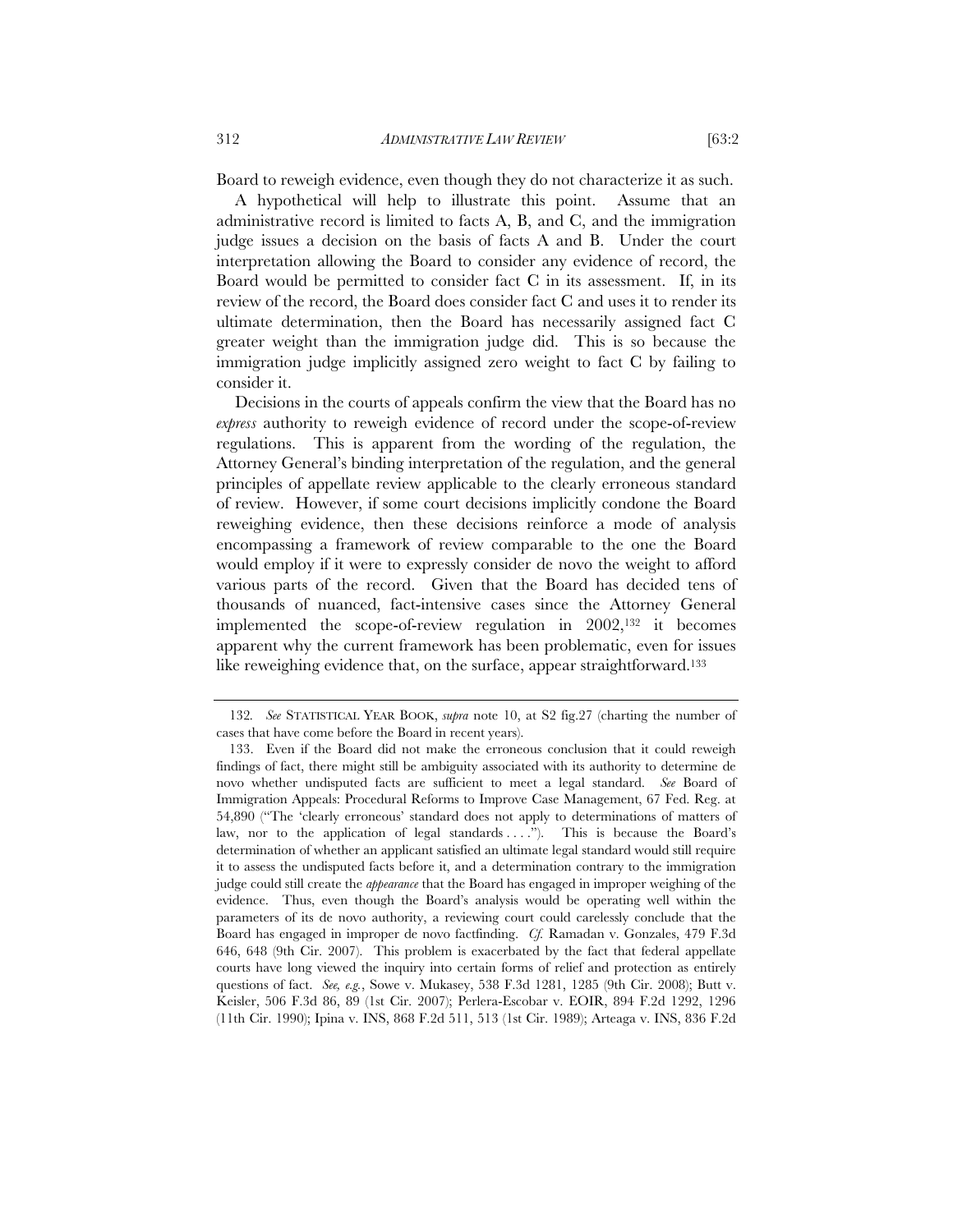# *C. Whether the Probability of a Future Event Is a Factual Question Distinct from the Ultimate Determination of a Legal Standard*

There is little dispute that under the scope-of-review regulation, the Board may consider de novo whether a set of undisputed facts is sufficient to meet a legal standard.134 Thus, for example, if an immigration judge finds that police beat an asylum applicant on three occasions, the Board may consider de novo whether these beatings satisfy the ultimate legal standard for past persecution. However, an interesting issue has emerged in the courts of appeals concerning the scope of the Board's authority to review de novo whether an applicant has satisfied an ultimate legal standard that concerns future events. The issue stems from the predictive component of these legal standards. In CAT claims, for example, an applicant must prove that it is more likely than not that the applicant would be tortured if returned to his or her home country.135 For asylum claims, it is less clear what precise likelihood of future harm an applicant must establish, but certainly the requisite probability is less than a preponderance, and might even drop to as low as ten percent.136 The germane inquiry concerns how, exactly, appellate courts factor this predictive component into the Board's assessment of whether an applicant has satisfied an ultimate legal standard. In other words, do appellate courts consider the predictive component a distinct *factual* finding that the Board cannot review de novo? Needless to say, the courts have reached different conclusions.

One of the primary appellate court cases to address this issue is *Kaplun v. Attorney General*.137 The *Kaplun* decision was the first time that an appellate court rendered judgment over one of the Board's precedential scope-ofreview cases. The petitioner, Vadim Kaplun, is the CAT applicant in the Board case *In re V-K-* discussed above. To refresh, in *In re V-K-*, the Board overturned the immigration judge's determination that the applicant established he more likely than not would be tortured if returned to

<sup>1227, 1228 (9</sup>th Cir. 1988); Cruz-Lopez v. INS, 802 F.2d 1518, 1519 n.1 (4th Cir. 1986); Espinoza-Martinez v. INS, 754 F.2d 1536, 1539 (9th Cir. 1985); Carvajal-Munoz v. INS, 743 F.2d 562, 567–68 (7th Cir. 1984).

<sup>134</sup>*. See* Board of Immigration Appeals: Procedural Reforms to Improve Case Management, 67 Fed. Reg. at 54,890; *see also* Chen v. Mukasey, 293 F. App'x 800, 802 (2d Cir. 2008) ("[R]equiring the BIA to apply a legal standard to a set of uncontested facts [is] permissible under the regulations.").

<sup>135</sup>*. See* 8 C.F.R. § 1208.16(c)(2) (2010).

<sup>136</sup>*. See* INS v. Cardoza-Fonseca, 480 U.S. 421, 440 (1987); Karaj v. Gonzales, 462 F.3d 113, 116–17 (2d Cir. 2006); Susanto v. Gonzales, 439 F.3d 57, 60 (1st Cir. 2006); Lukwago v. Ashcroft, 329 F.3d 157, 177 (3d Cir. 2003).

<sup>137.</sup> Kaplun v. Attorney Gen., 602 F.3d 260 (3d Cir. 2010).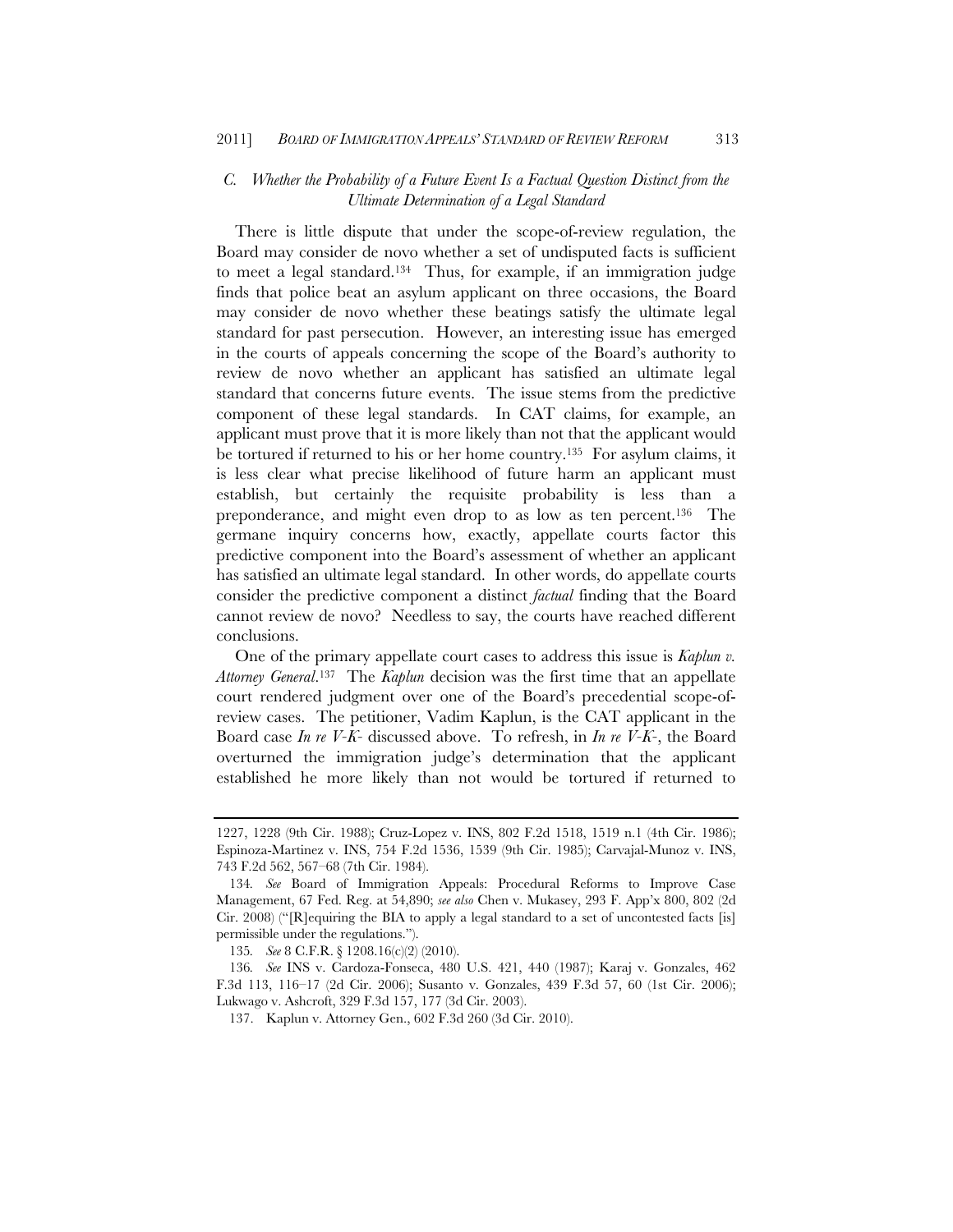Ukraine.138

In *Kaplun*, the Third Circuit determined that the probability that the applicant would be tortured is a question of fact.139 As such, the Board could only reverse the immigration judge if his findings related to the future probability of torture were clearly erroneous.140 The court distinguished the likelihood of future harm from the separate "legal question" of whether the harm would constitute torture.141 Because "[t]orture is a term of art" and the likelihood of harm is a factual determination, the court held that the Board must "break down the inquiry into its parts and apply the correct standard of review to the respective components."142

On its face, the Third Circuit's logic appears well-grounded because the predictive valuation of future harm can intuitively be seen as a factual inquiry. However, the rationale is contrary to the framework announced by the Board, and the Board's interpretation of its own regulation is entitled to deference.143 Recall that in *In re V-K-*, the Board acknowledged that future predictions involve questions of fact, just not the type of facts that fall under the rubric of factfinding when it applies its scope of review under the regulation.144 In this sense, the Board's understanding of its scope of review can be seen as an interpretation of the Attorney General's supplemental information, which stated that the Board has de novo authority to review "judgments as to whether the facts established by a particular alien amount to . . . a 'well-founded fear of future persecution.'"145 Interestingly, the Third Circuit did consider this possible interpretation of the term judgments in the regulation but rejected it, instead concluding that the

144*. In re* V-K-, 24 I. & N. Dec. 500, 501 (BIA 2008).

 145. Board of Immigration Appeals: Procedural Reforms to Improve Case Management, 67 Fed. Reg. 54,878, 54,890 (Aug. 26, 2002).

<sup>138</sup>*. In re* V-K-, 24 I. & N. Dec. 500, 502 (BIA 2008).

<sup>139</sup>*. Kaplun*, 602 F.3d at 269.

<sup>140</sup>*. Id.* at 272 & n.9.

<sup>141</sup>*. Id.* at 271.

<sup>142</sup>*. Id.*

<sup>143</sup>*. See* Auer v. Robbins, 519 U.S. 452, 461 (1997); Lyng v. Payne, 476 U.S. 926, 939 (1986); Bowles v. Seminole Rock & Sand Co., 325 U.S. 410, 414 (1945). Not surprisingly, the court discounted any deference that would ordinarily be owed to the Board by finding that the Board "plainly err[ed]" by premising its decision on its belief that an "assessment of the probability of future torture is not a finding of fact because the events have not yet occurred . . . ." *Kaplun*, 602 F.3d at 269; *see Auer*, 519 U.S. at 461 (stating that deference is not owed to agency interpretations that are "plainly erroneous or inconsistent" with the regulation (internal quotation marks omitted)). However, this is not exactly what the Board stated in *In re V-K-*. Rather, the court's rendition of the Board's analysis is closer to what the Board stated in *In re A-S-B-*, 24 I. & N. Dec. 493, 498 (BIA 2008), and *In re H-L-H-*, 25 I. & N. Dec. 209, 212 (BIA 2010), decisions that were not before the court. *See Kaplun*, 602 F.3d at 269 n.7.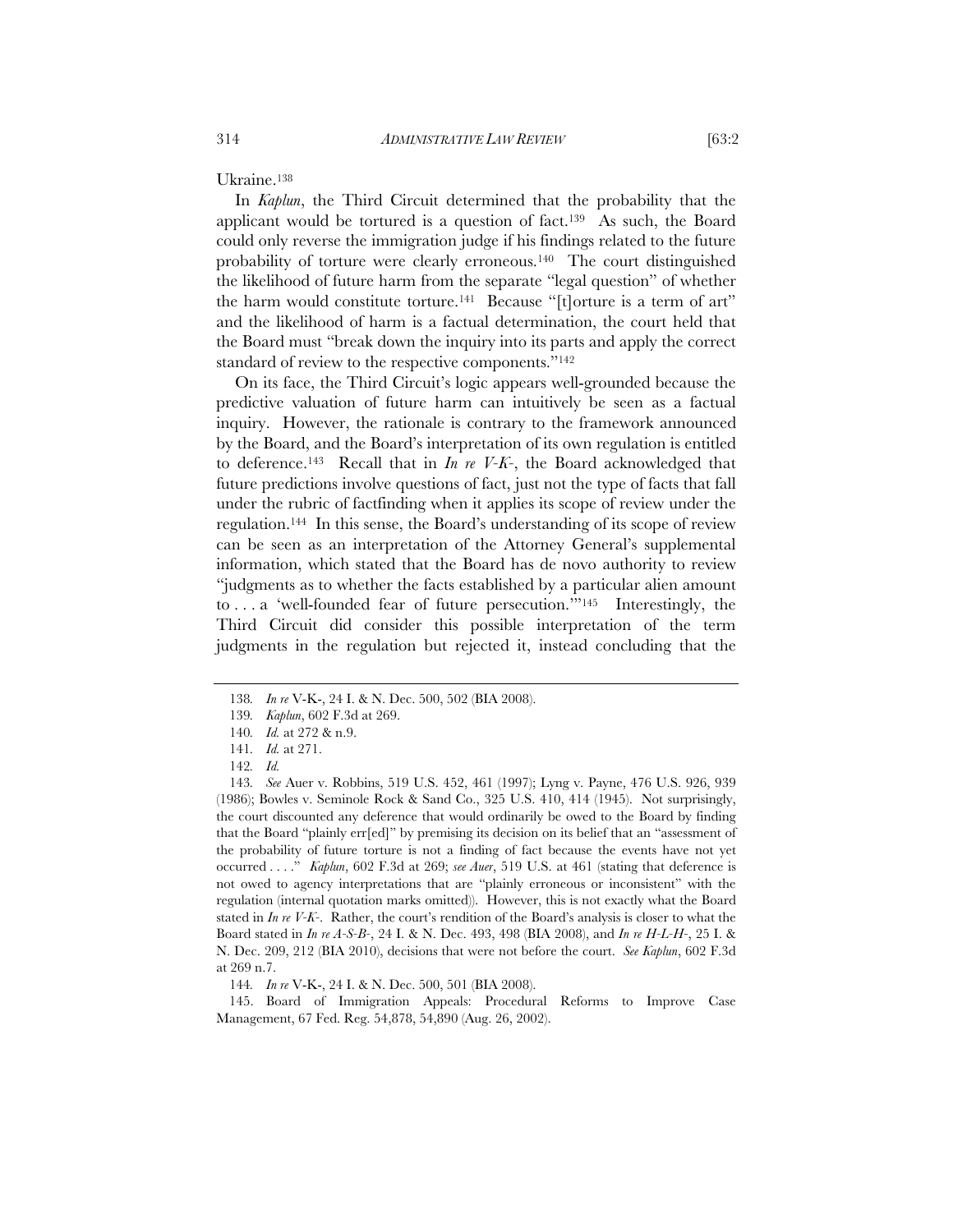review of judgments de novo discussed by the Attorney General only referred to judgments regarding "legal standards or the exercise of discretion."146 In this respect, the Third Circuit's reasoning is circular—or at least self-fulfilling—because it is entirely based on its previous determination that the predictive component of the inquiry concerns a separate question of fact. If the Third Circuit had determined that the ultimate legal standard did encompass a future prediction, it would follow that such predictions would be included within the scope of "legal standards" that it concedes the Board has authority to review de novo.

The Third Circuit's analysis is also at odds with other decisions in the courts of appeals that have found no need to distinguish between the purportedly "legal" and predictive components of an ultimate statutory or regulatory standard. In *Lin v. Holder*, for example, the Second Circuit upheld the Board's determination that the applicant failed to establish a well-founded fear of persecution because the applicant's "fear of undergoing a mandatory gynecological examination was too speculative to merit relief."147 The court determined that the scope-of-review regulation authorized the Board "to review de novo the [immigration judge's] legal determination regarding [the applicant's] eligibility for relief," and that the applicant failed to "establish an objectively reasonable fear" of persecution.148 Thus, the Second Circuit assumed that the probability of future harm was encompassed within the parameters of the Board's assessment of whether an applicant satisfied a legal standard.149

The distinction in the modes of analysis used by appellate courts to assess the predictive component may also stem from the type of relief or protection at issue, and the specific facts of any one case. As to the type of relief or protection, *Lin* concerned the question of whether the applicant established a well-founded fear of persecution.150 In assessing such claims, the analysis is often phrased as whether the applicant established an objectively reasonable fear of persecution.151 This phraseology washes over

<sup>146</sup>*. Kaplun*, 602 F.3d at 268 n.6.

<sup>147.</sup> Lin v. Holder, 365 F. App'x 311, 312 (2d Cir. 2010).

<sup>148</sup>*. Id.* at 312–13.

<sup>149</sup>*. See id.*; *see also* Duka v. Holder, 345 F. App'x 720, 721 (2d Cir. 2009) (labeling the well-founded fear standard as a "legal determination" and defining it as "a *reasonable possibility* of persecution" (emphasis added)).

<sup>150</sup>*. Lin*, 365 F. App'x at 311–12.

<sup>151</sup>*. See, e.g.*, Woldemichael v. Ashcroft, 448 F.3d 1000, 1004 (8th Cir. 2006); Hoxha v. Ashcroft, 319 F.3d 1179, 1182 (9th Cir. 2003); Alvarez-Flores v. INS, 909 F.2d 1, 5 (1st Cir. 1990). In addition to demonstrating an objectively reasonable fear of persecution, an applicant must also establish a "subjective" fear of persecution, which means that the applicant "genuinely fears persecution." Al Najjar v. Ashcroft, 257 F.3d 1262, 1289 (11th Cir. 2001). The relevance of the subjective component in an assessment of an applicant's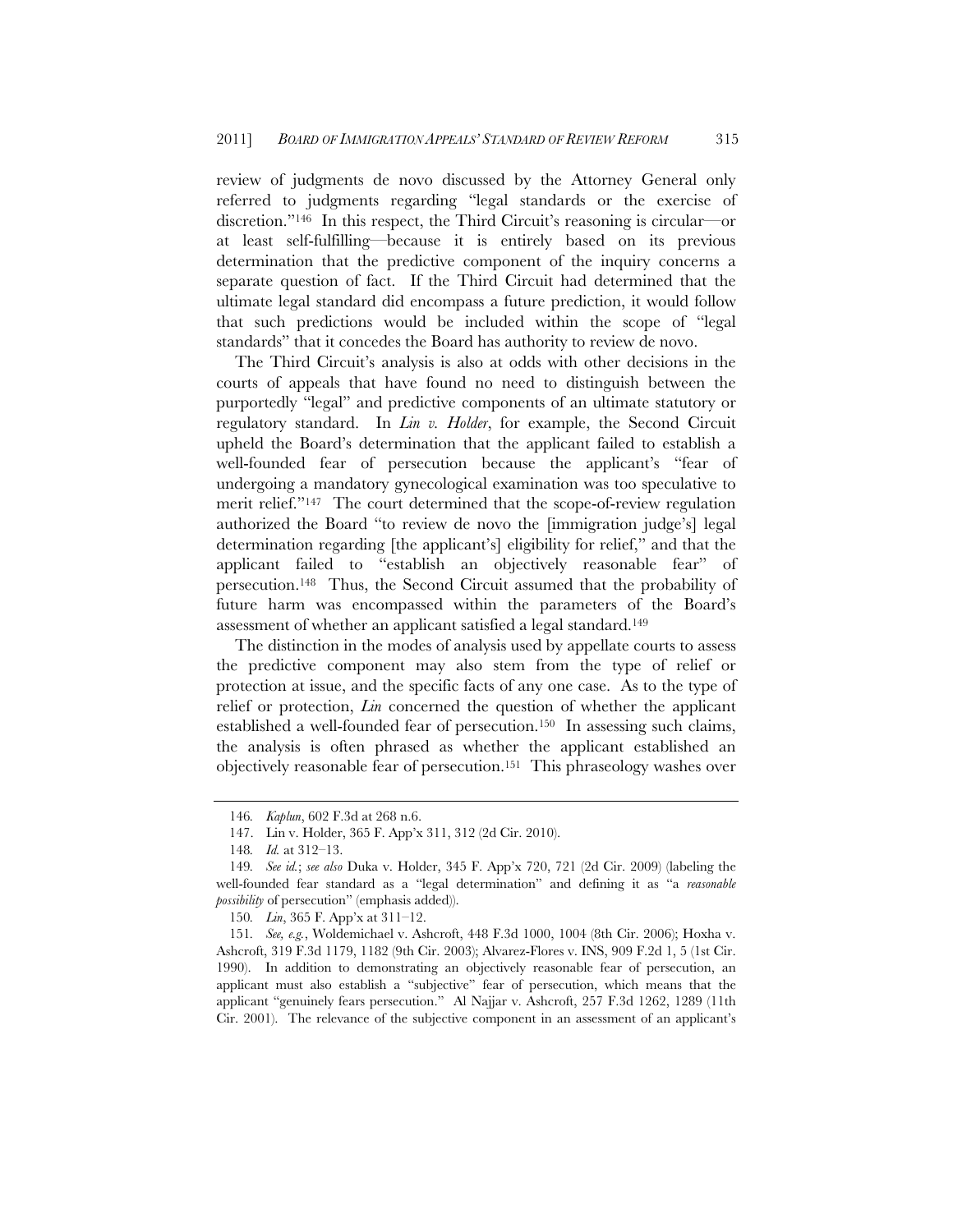the predictive aspect and, in part, drives the manner by which a reviewing court assesses the issue before it. *Kaplun*, by contrast, concerned a CAT claim where the requisite likelihood of torture is expressly codified by regulation.152 This explicit codification has caused reviewing courts to incorporate the predictive language into the manner by which they speak about CAT claims, and hence assess these claims.153

As to the specific facts of any one case, a slight factual distinction between *Kaplun* and *Lin* highlights how the facts of any one case may influence a reviewing court's interpretation of the Board's scope-of-review regulation. In *Kaplun*, an expert testifying on Kaplun's behalf stated that Kaplun would likely be detained and imprisoned in horrid conditions if deported,154 whereas the applicant in *Lin* did not have any experts testify on her behalf, nor did she submit evidence that authorities in China would force her to undergo a gynecological examination.155 In both cases, the Board labeled the applicant's fear of harm as "speculative,"156 but in *Lin*, the court found that it was reasonable for the Board to view the prospect of future harm as speculative.157 Would the *Lin* court have found the Board's decision equally reasonable if an expert had testified at trial that authorities would likely subject Lin to a gynecological examination if she were deported to China? Perhaps not. At the very least, the added component of expert testimony would likely make the court think twice about whether the predictive component of the well-founded fear test could—or should be separated from the more obviously legal one.

Neither of the courts' interpretations of the regulation is entirely satisfactory. Both contain merits and drawbacks. Separating the predictive component is intuitively understandable but likely unworkable in the myriad of different factual scenarios that have the potential to muddle the two components together. Leaving them together will allow for a more uniform application, but will lead to circumstances in which the Board oversteps its authority, irrespective of how it interprets its de novo authority to review judgments. Thus, under the current regulation, the different ways to interpret future events will simply lead to greater uncertainty and

asylum claim is usually limited to instances where the applicant's credibility is at issue.

 <sup>152.</sup> Kaplun v. Attorney Gen., 602 F.3d 260, 263 (3d Cir. 2010); 8 C.F.R. § 1208.16(c)(2) (2010).

<sup>153</sup>*. See, e.g.*, Chen v. Gonzales, 470 F.3d 1131, 1139 (5th Cir. 2006); Lin v. U.S. Dep't of Justice, 432 F.3d 156, 157 (2d Cir. 2005); Auguste v. Ridge, 395 F.3d 123, 138–39 (3d Cir. 2005).

<sup>154</sup>*. Kaplun*, 602 F.3d at 272.

<sup>155</sup>*. Lin*, 365 F. App'x at 312–13.

<sup>156</sup>*. Kaplun*, 602 F.3d at 272; *Lin*, 365 F. App'x at 312.

<sup>157</sup>*. Lin*, 365 F. App'x at 312–13.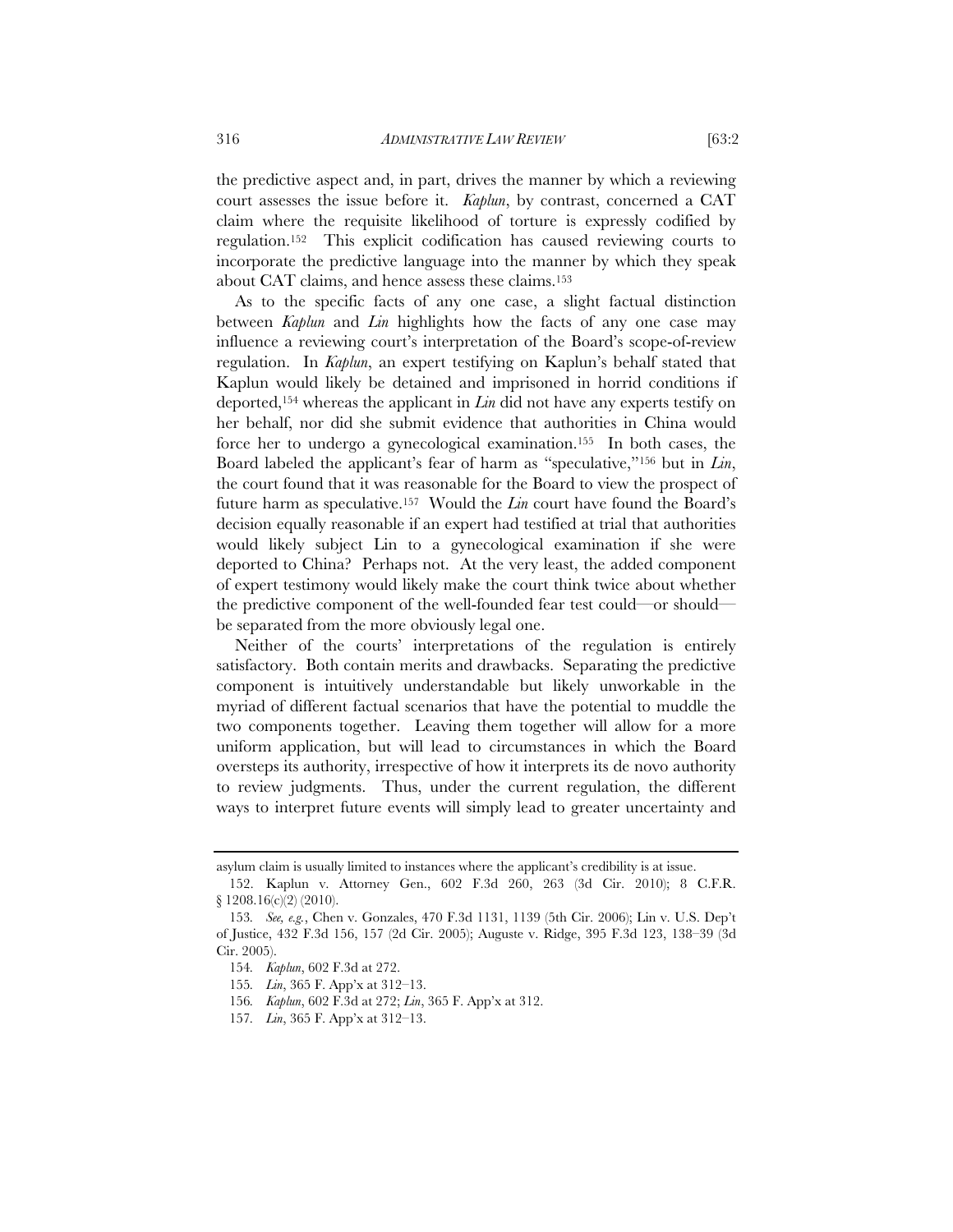divergent standards and further support the case for revisiting the regulation.

# IV. A CASE FOR REGULATORY REFORM

A review of the Attorney General's commentary and cases adjudicated by the Board and courts of appeals shows that the scope-of-review regulation is in disarray. The Attorney General provided an interpretation of the regulation that opened the door to divergent applications of the enunciated standards.158 Subsequently, the Board issued several precedential decisions that contained multiple interpretations of its scopeof-review authority, creating contradictions between its own opinions,159 and between its opinions and the Attorney General's commentary.160 Reviewing the Board's decisions, the courts of appeals reached different conclusions on several principal aspects of the Board's scope-of-review authority.161 Given all of these shortcomings, it is apparent that the scopeof-review regulation is simply not working.

The scope-of-review regulation also fails to fulfill the Attorney General's two justifications for altering the Board's scope of review in the first place. First, the Attorney General suggested that "immigration judges may be better positioned than the Board to decide factual issues."162 However, this justification erroneously presupposes that the agency would consistently decipher when an issue is "factual" in the sense that deference would be warranted. Additionally, it merely states that which was already known; the Board assumed long before the scope-of-review regulation that an immigration judge, as the adjudicator privy to the firsthand account of the evidence, is better suited than the Board to evaluate certain aspects of the record.163

<sup>158</sup>*. See supra* Part I; Board of Immigration Appeals: Procedural Reforms to Improve Case Management, 67 Fed. Reg. 54,878, 54,888–89 (Aug. 26, 2002).

<sup>159</sup>*. See supra* Part II. *Compare In re* A-S-B-, 24 I. & N. Dec. 493, 498 (BIA 2008) (an assessment of future events can never involve factfinding), *and In re* H-L-H-, 25 I. & N. Dec. 209, 212 (BIA 2010), *with In re* V-K-, 24 I. & N. Dec. 500, 501 (BIA 2008) (future predictions do not involve factfinding under the regulation).

<sup>160</sup>*. See supra* Part II. *Compare* Board of Immigration Appeals: Procedural Reforms to Improve Case Management, 67 Fed. Reg. at 54,889 (stating that the Board may not reweigh evidence), *with In re H-L-H-*, 25 I. & N. Dec. at 212 (stating that the Board has de novo authority to reweigh evidence).

<sup>161</sup>*. See supra* Part III.

 <sup>162.</sup> Board of Immigration Appeals: Procedural Reforms to Improve Case Management, 67 Fed. Reg. at 54,889.

<sup>163</sup>*. See In re* A-S-, 21 I. & N. Dec. 1106, 1109 (BIA 1998) ("[I]t is . . . well established that because the Immigration Judge has the advantage of observing the alien as the alien testifies, the Board accords deference to the Immigration Judge's findings concerning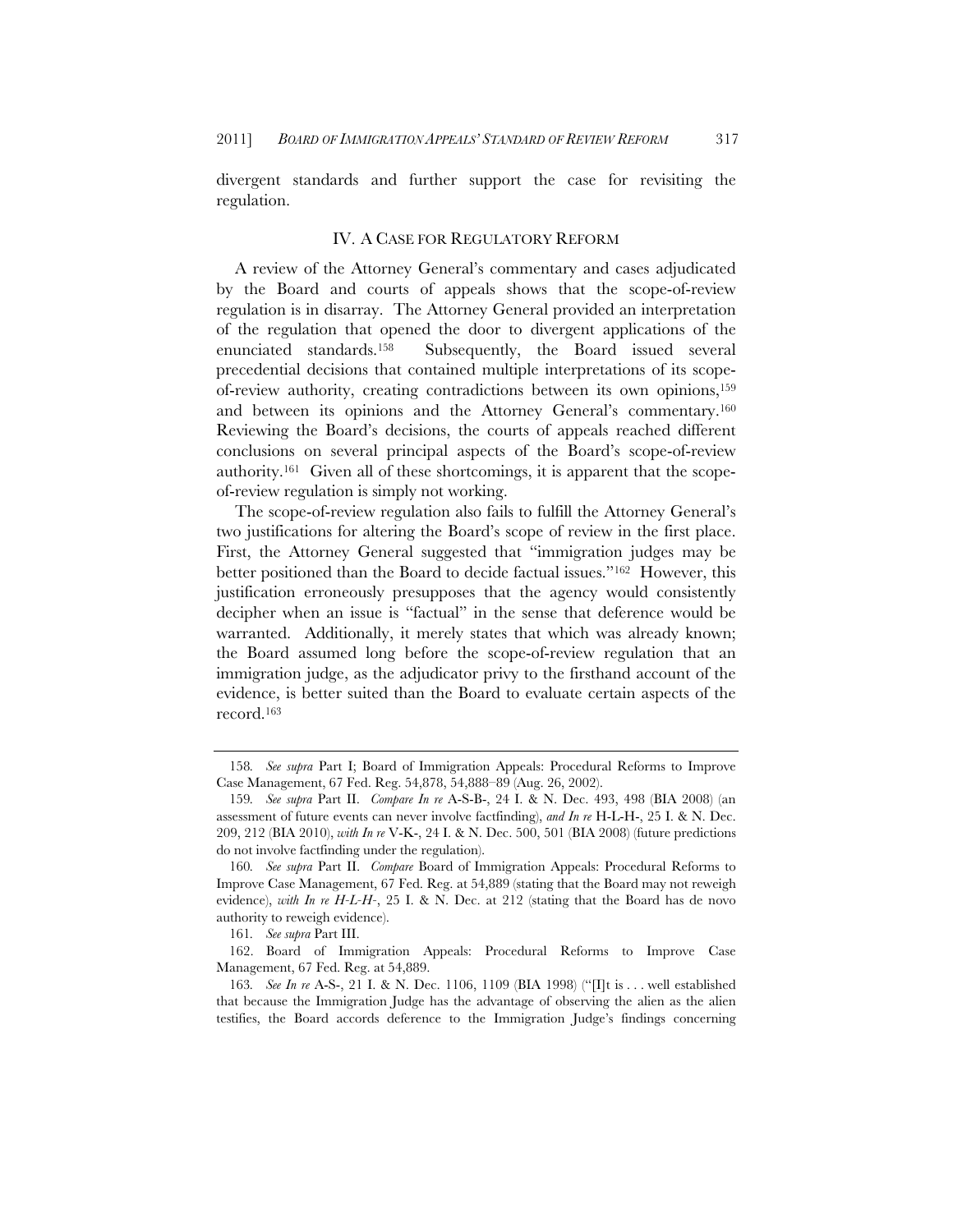Second, the Attorney General justified the need to limit the Board's scope of review by noting that a duplication of the immigration judge's efforts by the Board can lead to "a huge cost in diversion of judicial [and agency] recourses."164 While the need to conserve resources is a legitimate justification, in this case, the Board's efforts are largely duplicitous anyway because it defines its de novo authority so broadly. Moreover, since the Board deferred to the immigration judge on select findings of fact even before the enactment of the scope-of-review regulation, the regulation did not cause additional duplicitous efforts in those circumstances.165

A substantial divergence in recourses has occurred in the federal appellate courts, since they are tasked with assessing whether the Board's decisions comport to the parameters of its scope-of-review authority every time a petitioner raises the issue on appeal. While petitioners already allege on a regular basis that the Board acted outside its scope of review,166 the

credibility and credibility-related issues."); *In re* Burbano, 20 I. & N. Dec. 872, 874 (BIA 1994) (stating that the Board would afford deference to an immigration judge for matters other than credibility determinations "that are based upon his or her observance of witnesses when the basis for those findings are articulated in the immigration judge's decision").

 <sup>164.</sup> Board of Immigration Appeals: Procedural Reforms to Improve Case Management, 67 Fed. Reg. at 54,889 (quoting Anderson v. Bessemer City, 470 U.S. 564, 574–75 (1985)).

<sup>165</sup>*. See id.* In addition to the fact that the Attorney General's justifications have not materialized since it issued the scope-of-review regulation, it should also be pointed out that in justifying the regulation, the Attorney General drew support for greater deference from the rationale provided by the Supreme Court in a case that explained why federal appellate courts should defer to the findings of a district court judge. *Id.* Unlike the federal circuit courts, the Board is a specialty appellate body, which might provide an additional reason why deference to immigration judges need not be applied so rigidly. However, a significant number of judges and commentators have expressed frustration with the quality of Board opinions, which calls into question the extent to which the Board should be given de novo authority to review the decisions of immigration judges. *See, e.g.*, Kadia v. Gonzales, 501 F.3d 817, 821 (7th Cir. 2007) (remarking on the perceived "egregious failures of the . . . Board"); Sydenham B. Alexander III, *A Political Response to Crisis in the Immigration Courts*, 21 GEO. IMMIGR. L.J. 1, 11–36 (2006). Although the Board's decisions are not regularly models of clarity, the decisions of immigration judges are comparably problematic. Many of the problems stem from the fact that immigration judges typically issue their decisions orally at the conclusion of the hearings, which does not necessarily provide them with sufficient time to consider fully all the evidence of record. Nor do immigration judges have resources sufficient to conduct research to the extent warranted in any given case. Consequently, while the criticisms of the Board's opinions are understandable, these criticisms do not provide a basis for maintaining the codified heightened deference in light of the current deficiencies in the regulatory framework explored in this Article.

 <sup>166.</sup> In addition to the cases cited *supra* Part III, see, e.g., *Ramirez-Peyro v. Gonzales*, 477 F.3d 637, 640–41 (8th Cir. 2007), *Liang v. Holder*, 377 F. App'x 115, 116–17 (2d Cir. 2010), *Perez-Gill v. Attorney General*, 343 F. App'x 824, 825–26 (3d Cir. 2009), and *Figueroa-Matos v. Attorney General*, 312 F. App'x 480, 481–82 (3d Cir. 2009).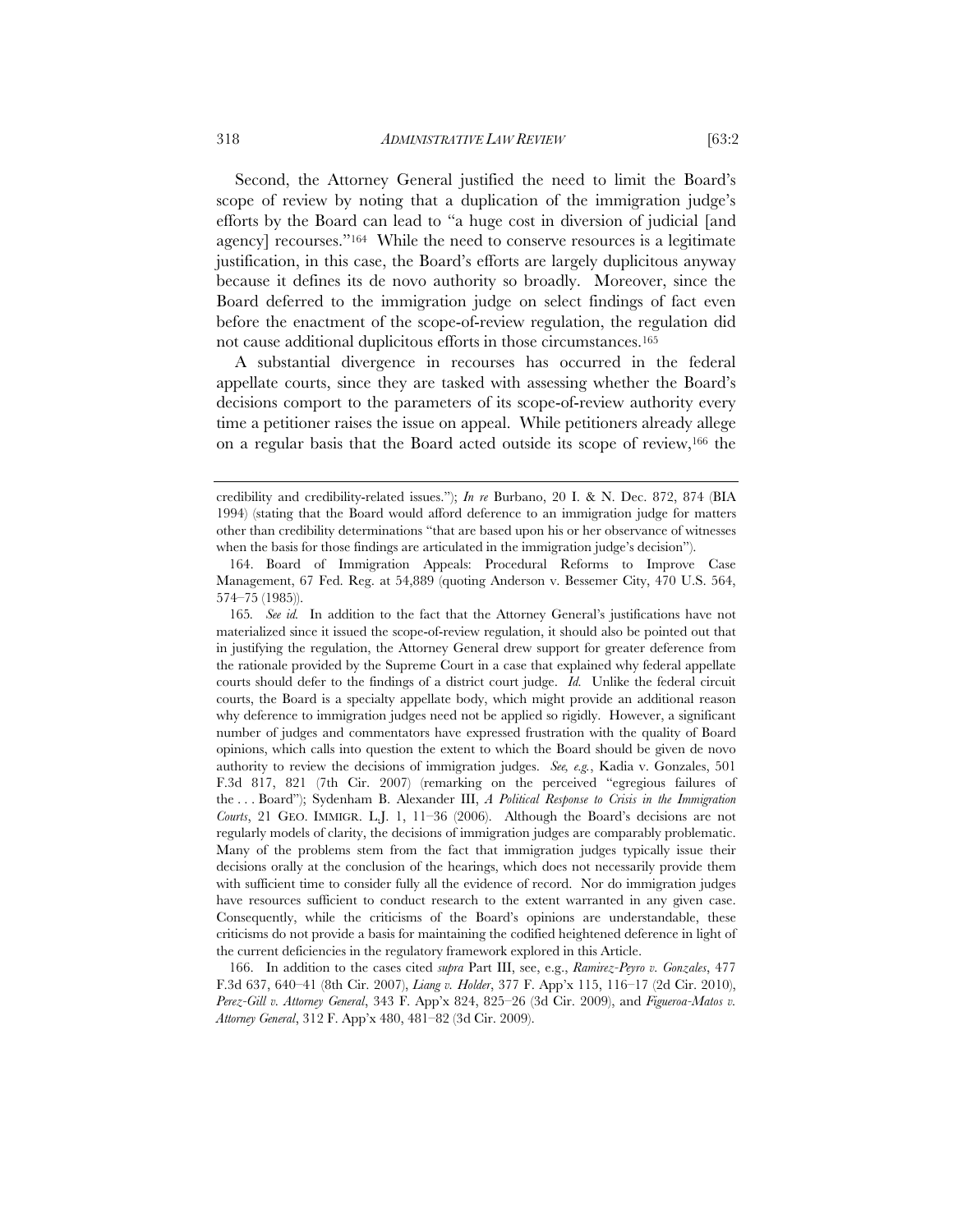frequency of these challenges will only increase as additional—real or perceived—deficiencies in the Board's interpretation and application of the regulatory standards continue to materialize in appellate court decisions. In addition to draining the resources of the federal appellate courts, the scope-of-review regulation also diverts the resources of the Attorney General, since the Justice Department is responsible for defending the decisions of the Board in the thousands of immigration cases filed in the appellate courts every year.167

Given the myriad of problems with the scope-of-review regulation, this Article recommends that the Attorney General amend the current regulation to eliminate the requirement that the Board review the findings of fact rendered by an immigration judge under the clearly erroneous standard of review. Instead, the Attorney General should again permit the Board to consider factual determinations de novo. Providing the Board with such de novo authority will turn the attention of the proceedings back to the substantive issues of a case. As it did before the 2002 regulations, the Board should still provide a certain level of deference to the findings of fact rendered by an immigration judge, particularly when such factfinding is based on the characteristics of a trial that can make direct observation particularly important, such as credibility determinations.<sup>168</sup> Providing such deference as a matter of agency practice instead of obligation will help to avoid the procedural nuances inherent in the interpretation of the scopeof-review regulation that have become the center of so much litigation.

If the Attorney General determines that the scope-of-review regulation should retain the clearly erroneous standard of review for factual findings, additional clarifications should still be made to provide the Board with more precise guidance so that it may better assess when it must defer to the findings of the immigration judge. Indeed, even if the Attorney General were to provide the Board with de novo authority to review questions of fact, it would still be helpful to have clarification about the parameters of factfinding to enhance the consistency of opinions, since the Board would still defer to an immigration judge in certain instances as a matter of agency practice. However, any reform action seeking to define the parameters of factfinding must be careful to avoid defining too concretely the types of issues that the Board should construe as factfinding. For as this analysis has shown, it is nearly impossible to classify a category of circumstances as wholly factual or legal without suffering from over-inclusiveness or underinclusiveness.

Despite the need to tread carefully, the Attorney General should provide

<sup>167</sup>*. See* U.S. DEP'T OF JUSTICE, *supra* note 33.

<sup>168</sup>*. See In re* A-S-, 21 I. & N. Dec. at 1109; *In re* Burbano, 20 I. & N. Dec. at 874.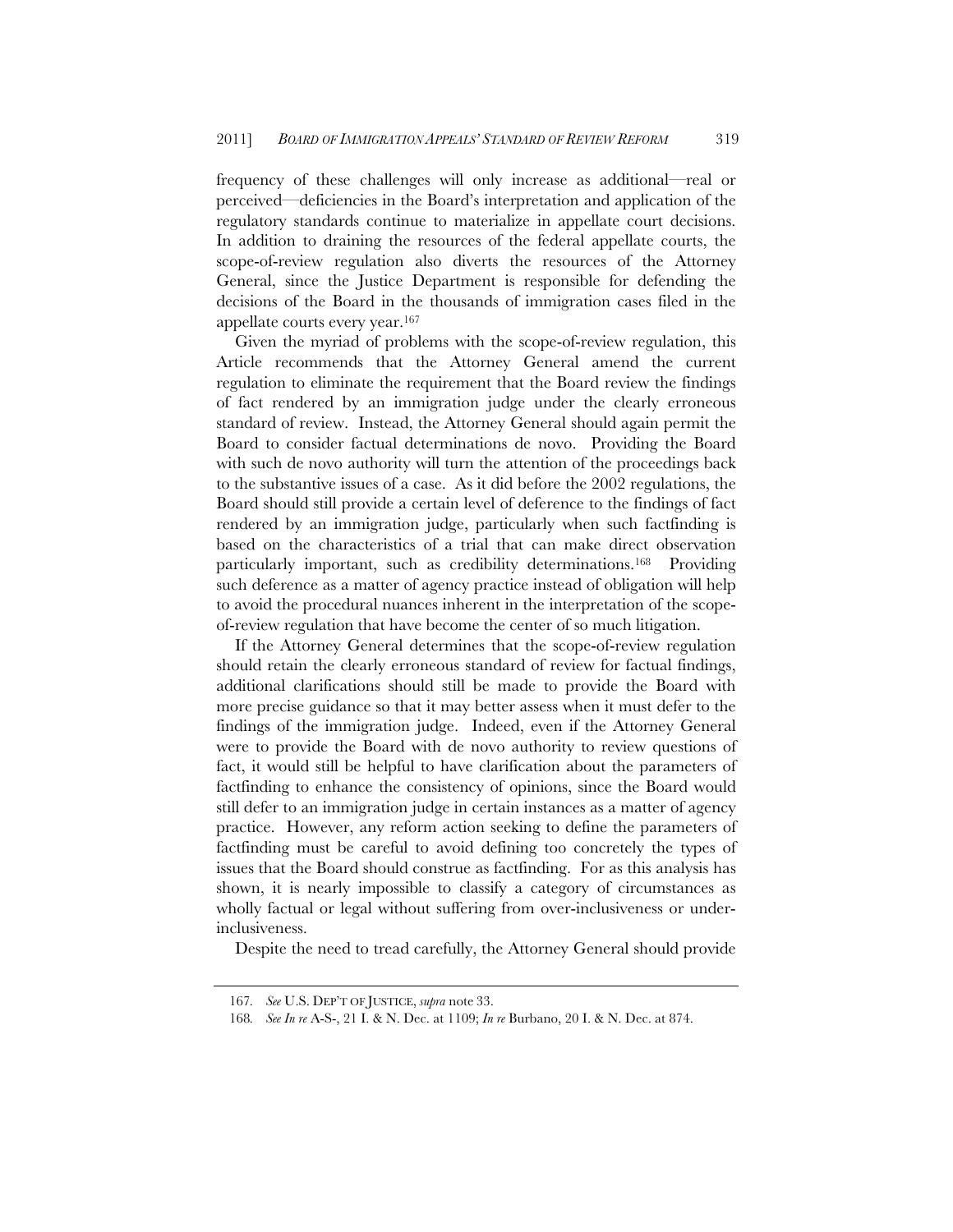additional guidance on some of the main problems identified in this Article. First, the Attorney General should clarify that inferences about future events can constitute factfinding. Similarly, there should be additional clarification about whether the predictive component of forward-looking forms of relief and protection are distinct from the legal question of whether an applicant has satisfied an ultimate statutory or regulatory standard. Further clarification on this point does not necessarily require the Attorney General to render a definitive determination one way or the other. Indeed, recognition of ambiguity can itself be helpful in the evaluation of a nuanced issue.

The Attorney General should also revisit the issue of whether and when the Board can reweigh evidence of record. Although the supplemental information accompanying the scope-of-review regulation states expressly that reweighing evidence is not permissible,<sup>169</sup> this pronouncement should be revisited to determine whether the nature of immigration cases require a more refined approach,<sup>170</sup> given that the courts of appeals sometimes provide the Board with implicit authority to reweigh evidence of record de novo.171 Finally, the Attorney General should clarify the term *judgments*. The use of this term in multiple contexts in the supplemental information accompanying the regulation only serves to obfuscate its meaning,172 as seen in the different ways the Board has applied the term in its precedential decisions.173

 <sup>169.</sup> Board of Immigration Appeals: Procedural Reforms to Improve Case Management, 67 Fed. Reg. at 54,889.

 <sup>170.</sup> On the issue of reweighing evidence, the comments in the supplemental information accompanying the regulation are based on the relationship between an appellate court and a district court. *See id.* 

<sup>171</sup>*. See supra* Part III.B.

<sup>172</sup>*. See* Board of Immigration Appeals: Procedural Reforms to Improve Case Management, 67 Fed. Reg. at 54,890.

<sup>173</sup>*. Compare In re* V-K-, 24 I. & N. Dec. 500, 501–02 (BIA 2008) (using the Board's authority to review judgments de novo as a basis for its decision), *with In re* A-S-B-, 24 I. & N. Dec. 493, 497–98 (BIA 2008) (omitting any reference to judgments in its assessment of the record), *and supra* Part III.A (discussing the omission of judgments from the *In re A-S-B*analysis). In clarifying these points of the scope-of-review regulation, the Attorney General has two options. First, he can do it in the supplemental information to an amended rule. *See* 8 U.S.C. § 1103(a)(1) (2006) ("[D]etermination and ruling by the Attorney General with respect to all questions of law shall be controlling."). Second, he can certify a Board opinion to himself and decide the issue. *See* 8 C.F.R. § 1003.1(h)(1)(i) (2010) ("The Board shall refer to the Attorney General for review of its decision all cases that [t]he Attorney General directs the Board to refer to him.").